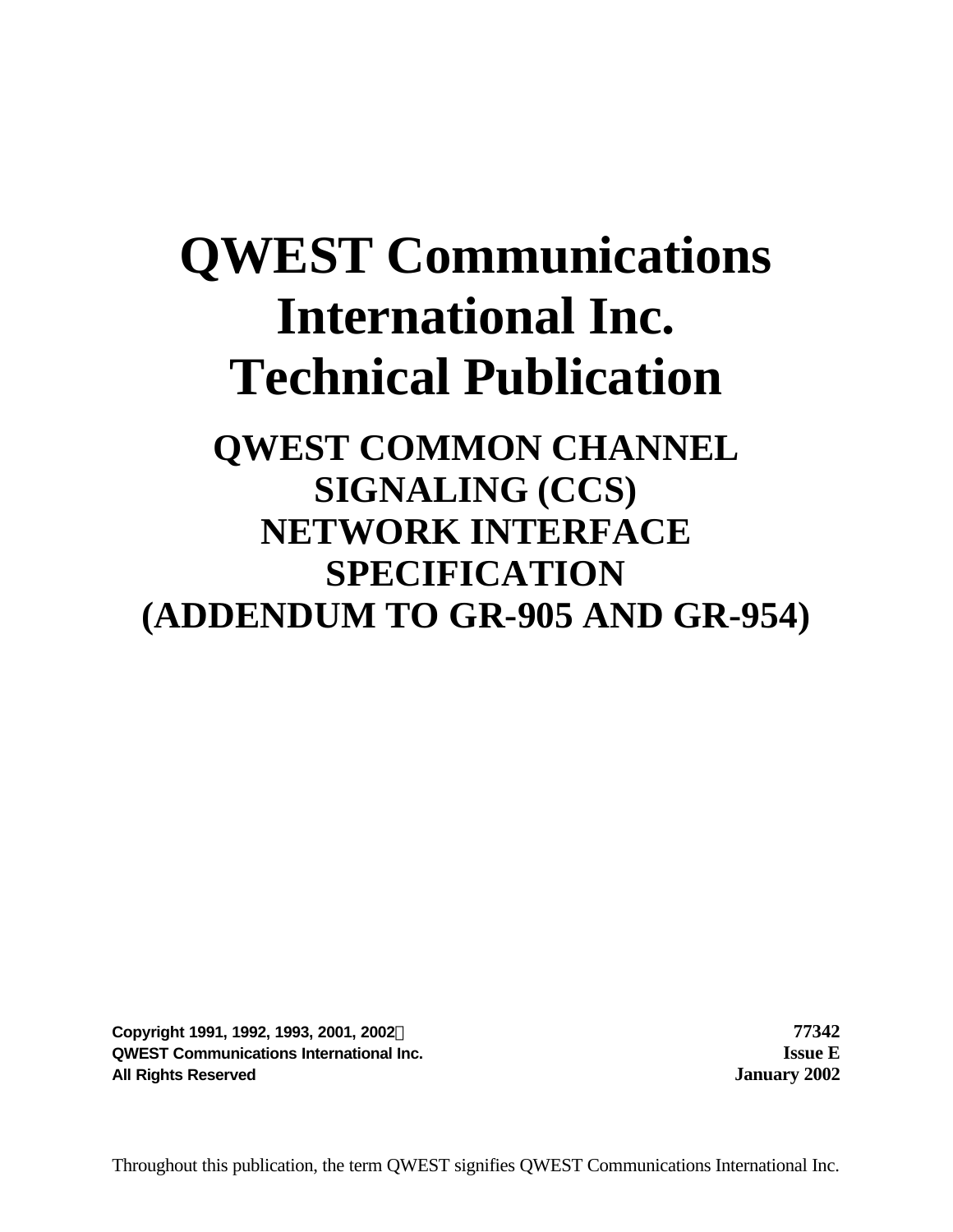#### **NOTICE**

The Telcordia Technical Reference Documents TR-TSV-000905, "Common Channel Signaling (CCS) Network Interface Specification," and TR-TSV-000954, "Common Channel Signaling (CCS) Network Interface Specification Supporting Alternate Billing Services (ABS)," were issued to provide an in depth view of CCS architecture, and lay the foundation for the CCS Interconnection planning of the Telcordia Client Companies.

There are aspects of QWEST Communications International Inc.'s Network that are not fully covered by the above documents. These elements of the architecture form the basis for this document, QWEST Common Channel Signaling (CCS) Network Interface Specification (Addendum to GR-905 and GR-954).

#### *Many optional parameters will be negotiated, on an individual case basis, during prenegotiation meetings to meet specific customer needs.*

QWEST Communications International Inc. reserves the right to revise this document for any reason, including but not limited to, conformity with standards promulgated by various governmental or regulatory agencies; utilization of advances in the state of the technical arts; or to reflect changes in the design of equipment, techniques, or procedures described or referred to herein.

Liability to anyone arising out of use or reliance upon any information set forth herein is expressly disclaimed, and no representation or warranties, expressed or implied, are made with respect to the accuracy or utility of any information set forth herein.

This document is not to be construed as a suggestion to any manufacturer to modify or change any of its products, nor does this publication represent any commitment by QWEST Communications International Inc. to purchase any specific products. Further, conformance to this publication does not constitute a guarantee of a given supplier's equipment and/or its associated documentation.

Future issues of Technical Publication 77342 will be announced to the industry at least 45 days prior to the issuance date. This notice, which will come through our standard customer notification channels, will allow the customer time to comment on the proposed revisions.

Ordering information for QWEST Technical Publications can be obtained from the Reference Section of this document.

If further information is required, please contact:

QWEST Communications International Inc. Manager – New Services Planning 700 W Mineral Ave., Room MN F15.15 Littleton, CO 80120 (303) 707-7107 Fax: (303) 707-9497 E-Mail: jhsmit2@qwest.com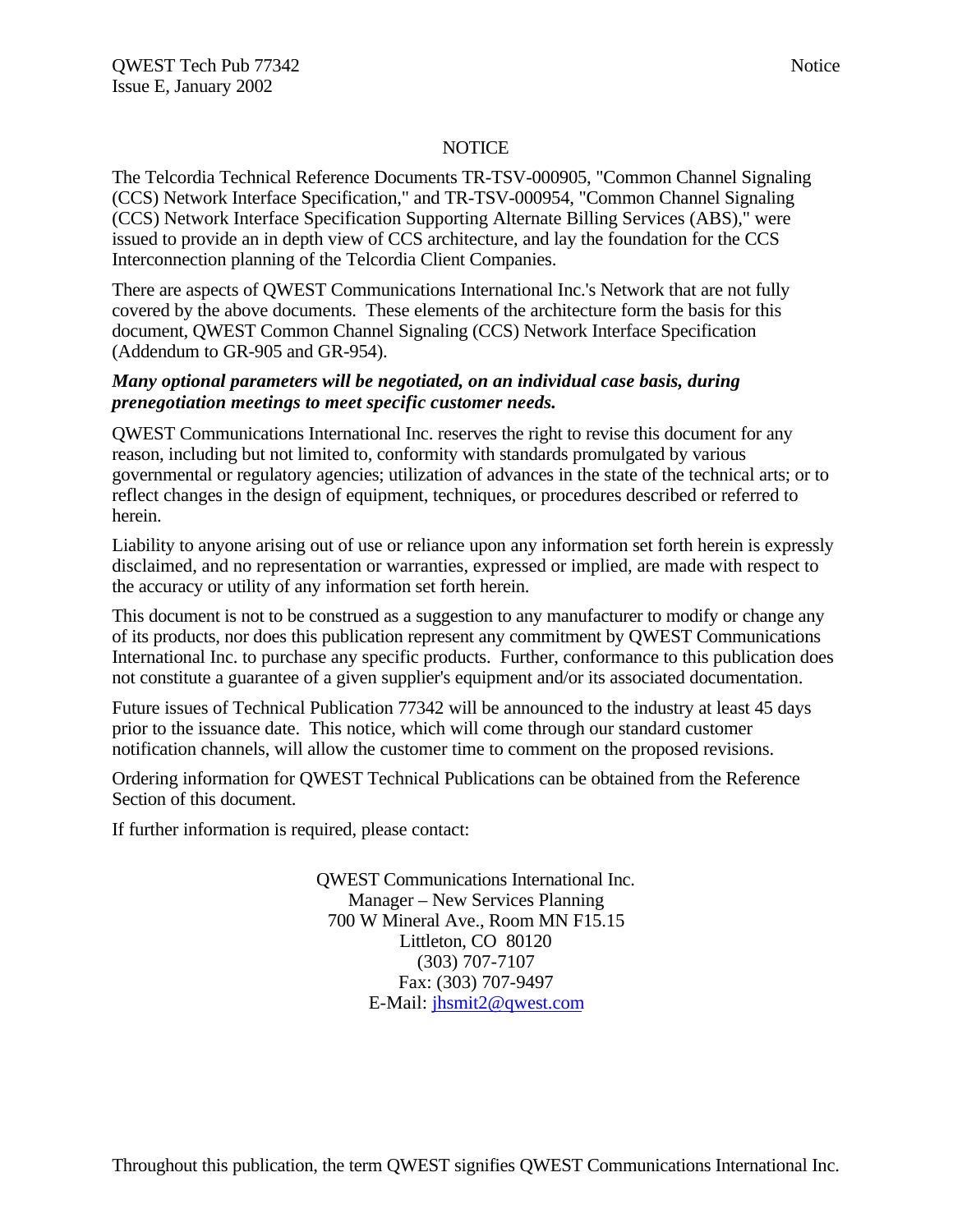#### COMMENTS on PUB 77342

#### PLEASE TEAR OUT AND SEND YOUR COMMENTS/SUGGESTIONS TO:

QWEST Corporation Manager – New Services Planning 700 W Mineral Ave., Room MN F15.15 Littleton, CO 80120 (303) 707-7107 Fax: (303) 707-9497 E-Mail: jhsmit2@qwest.com

Information from you helps us to improve our Publications. Please take a few moments to answer the following questions and return to the above address.

| Was this Publication valuable to you in understanding<br>the technical parameters of our service? | <b>YES</b> | NO       |  |
|---------------------------------------------------------------------------------------------------|------------|----------|--|
| Was the information accurate and up-to-date?                                                      | YES        | NO       |  |
| Was the information easily understood?                                                            |            | YES NO   |  |
| Were the contents logically sequenced?                                                            | YES        | $NO_{-}$ |  |
| Were the tables and figures understandable and helpful                                            | YES        | NO       |  |
| Were the pages legible?                                                                           | YES        | NO.      |  |
|                                                                                                   |            |          |  |

If you answered NO to any of the questions and/or if you have any other comments or suggestions, please explain:

\_\_\_\_\_\_\_\_\_\_\_\_\_\_\_\_\_\_\_\_\_\_\_\_\_\_\_\_\_\_\_\_\_\_\_\_\_\_\_\_\_\_\_\_\_\_\_\_\_\_\_\_\_\_\_\_\_\_\_\_\_\_\_\_\_\_\_\_\_\_\_\_\_\_

|                  | (Attach additional sheet, if necessary) |
|------------------|-----------------------------------------|
|                  |                                         |
|                  |                                         |
|                  |                                         |
| Telephone Number |                                         |
|                  |                                         |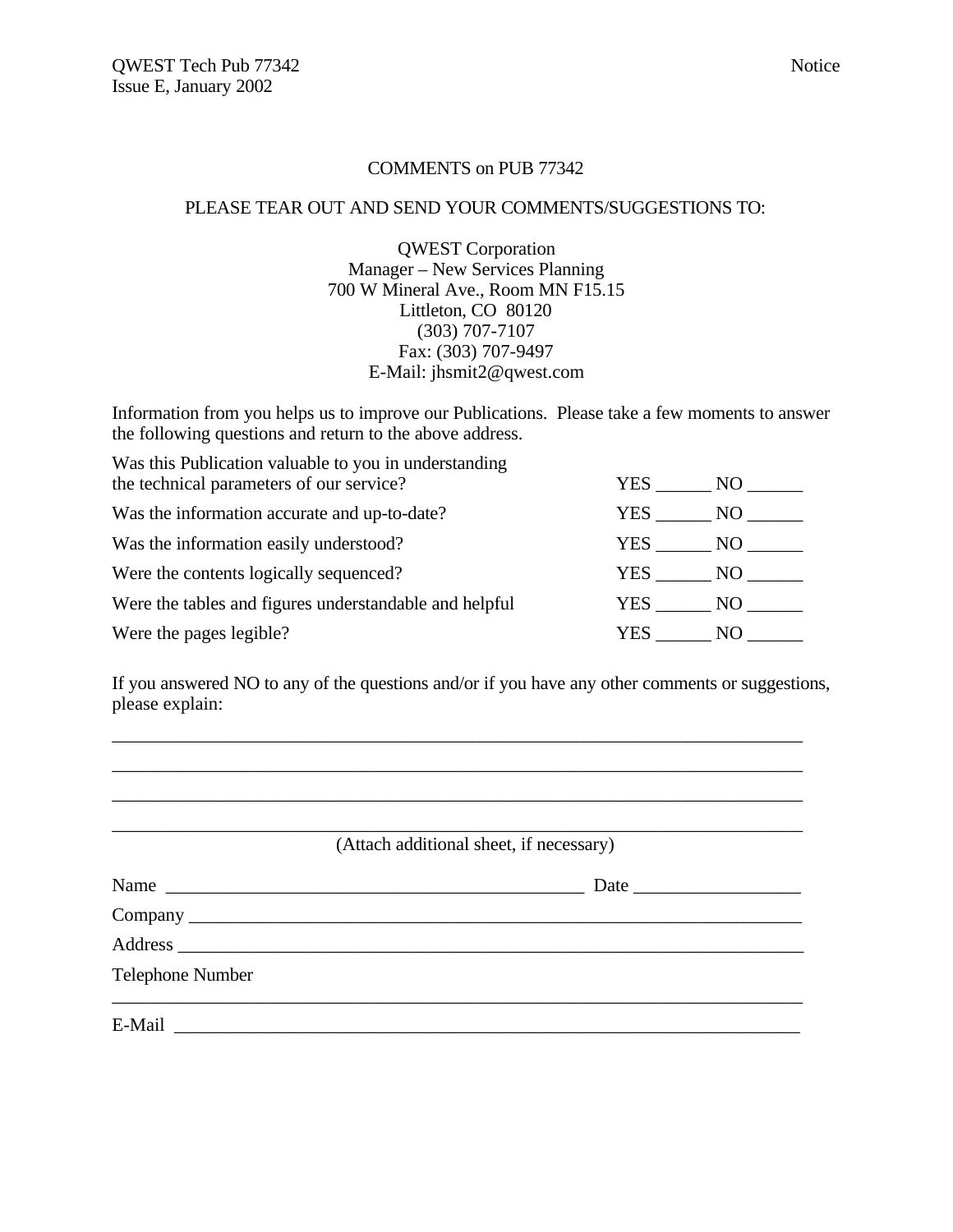# **CONTENTS**

| <b>Chapter and Section</b> | Page |
|----------------------------|------|
|                            |      |

| 1. |     |                                                                          | $1-1$    |
|----|-----|--------------------------------------------------------------------------|----------|
|    | 1.1 |                                                                          | $1-1$    |
|    | 1.2 |                                                                          | $1-1$    |
|    | 1.3 |                                                                          | $1-1$    |
|    | 1.4 |                                                                          | $1 - 2$  |
| 2. |     | QWEST Communications International Inc. (QWEST) Common Channel Signaling |          |
|    |     |                                                                          | $2 - 1$  |
|    | 2.1 |                                                                          | $2 - 1$  |
|    | 2.2 |                                                                          |          |
|    |     | 2.2.1 Common Channel Signaling (CCS) Network Interconnection             |          |
|    |     |                                                                          | $2-1$    |
|    |     | 2.2.1.1                                                                  | $2 - 2$  |
|    |     | 2.2.1.2                                                                  | $2 - 3$  |
|    |     | 2.2.2                                                                    | $2 - 3$  |
|    |     | 2.2.2.1                                                                  |          |
|    |     | 2.2.2.2                                                                  | $2 - 3$  |
|    |     | 2.2.2.3                                                                  |          |
|    |     | 2.2.3                                                                    |          |
|    |     | 2.2.3.1                                                                  | $2 - 4$  |
|    |     | 2.2.4                                                                    |          |
|    | 2.3 | Trunk Circuit Identification Codes (TCIC) Number Assignment              | $2 - 5$  |
|    | 2.4 |                                                                          | $2 - 5$  |
|    | 2.5 |                                                                          | $2 - 5$  |
|    | 2.6 | Transaction Capability Application Part (TCAP) Based Services            | $2 - 6$  |
|    |     | Alternate Billing Service (ABS)/Originating Line Number<br>2.6.1         | $2 - 6$  |
|    |     | 2.6.2                                                                    | $2 - 7$  |
|    |     | 2.6.3                                                                    |          |
|    |     | 2.6.4                                                                    |          |
|    |     | 2.6.5                                                                    | $2 - 7$  |
|    |     | 2.6.6                                                                    | $2 - 8$  |
|    | 2.7 |                                                                          | $2-9$    |
|    |     | 2.7.1                                                                    | $2-9$    |
|    |     | 2.7.2                                                                    | $2 - 10$ |
|    |     | 2.7.3                                                                    | $2 - 11$ |
|    | 2.8 |                                                                          | $2 - 12$ |
|    |     |                                                                          |          |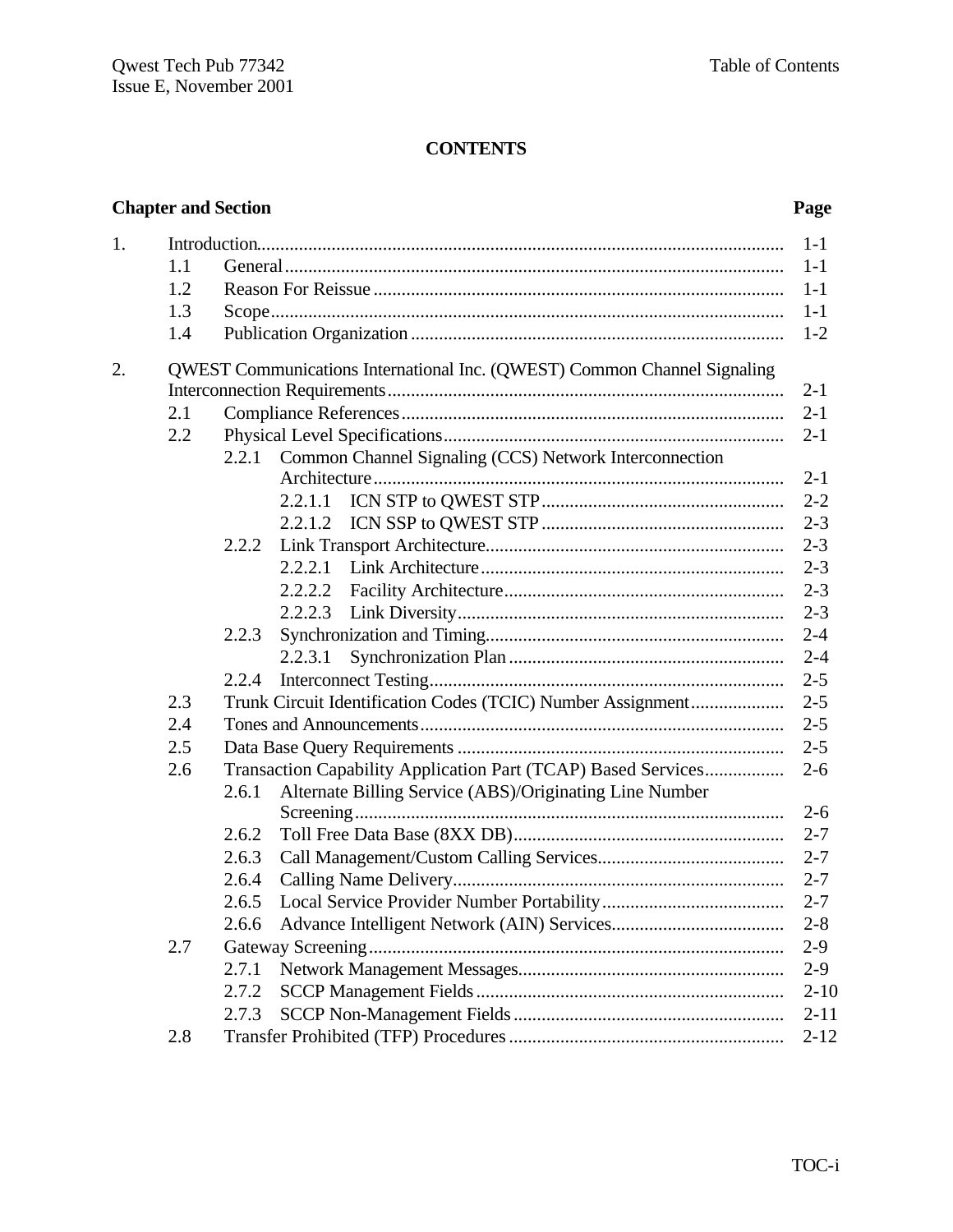# **CONTENTS (Continued)**

#### **Chapter and Section**

### Page

|     |                                                                    | $3 - 1$ |
|-----|--------------------------------------------------------------------|---------|
| 3.1 |                                                                    | $3-1$   |
|     | 3.1.1                                                              | $3 - 1$ |
|     | 3.1.2                                                              | $3-1$   |
| 3.2 |                                                                    | $3 - 2$ |
|     | 3.2.1                                                              | $3 - 2$ |
|     | 3.2.2                                                              | $3 - 2$ |
|     |                                                                    | $4 - 1$ |
| 4.1 | Network Channel (NC) and Network Channel Interface (NCI) Codes     | $4 - 1$ |
| 4.2 |                                                                    | $4 - 4$ |
| 4.3 | Network Channel (NC) and Network Channel Interface (NCI) Code Sets | $4 - 4$ |
|     | 4.3.1                                                              | $4 - 5$ |
|     | 4.3.2                                                              | $4 - 5$ |
|     |                                                                    | $5 - 1$ |
| 5.1 |                                                                    | $5 - 1$ |
| 5.2 |                                                                    | $5 - 2$ |
|     |                                                                    | $6-1$   |
| 6.1 |                                                                    | $6 - 1$ |
| 6.2 |                                                                    | $6-1$   |
| 6.3 |                                                                    | $6 - 3$ |
| 6.4 |                                                                    | $6 - 3$ |
| 6.5 |                                                                    | $6 - 3$ |
| 6.6 |                                                                    | $6 - 4$ |
|     |                                                                    |         |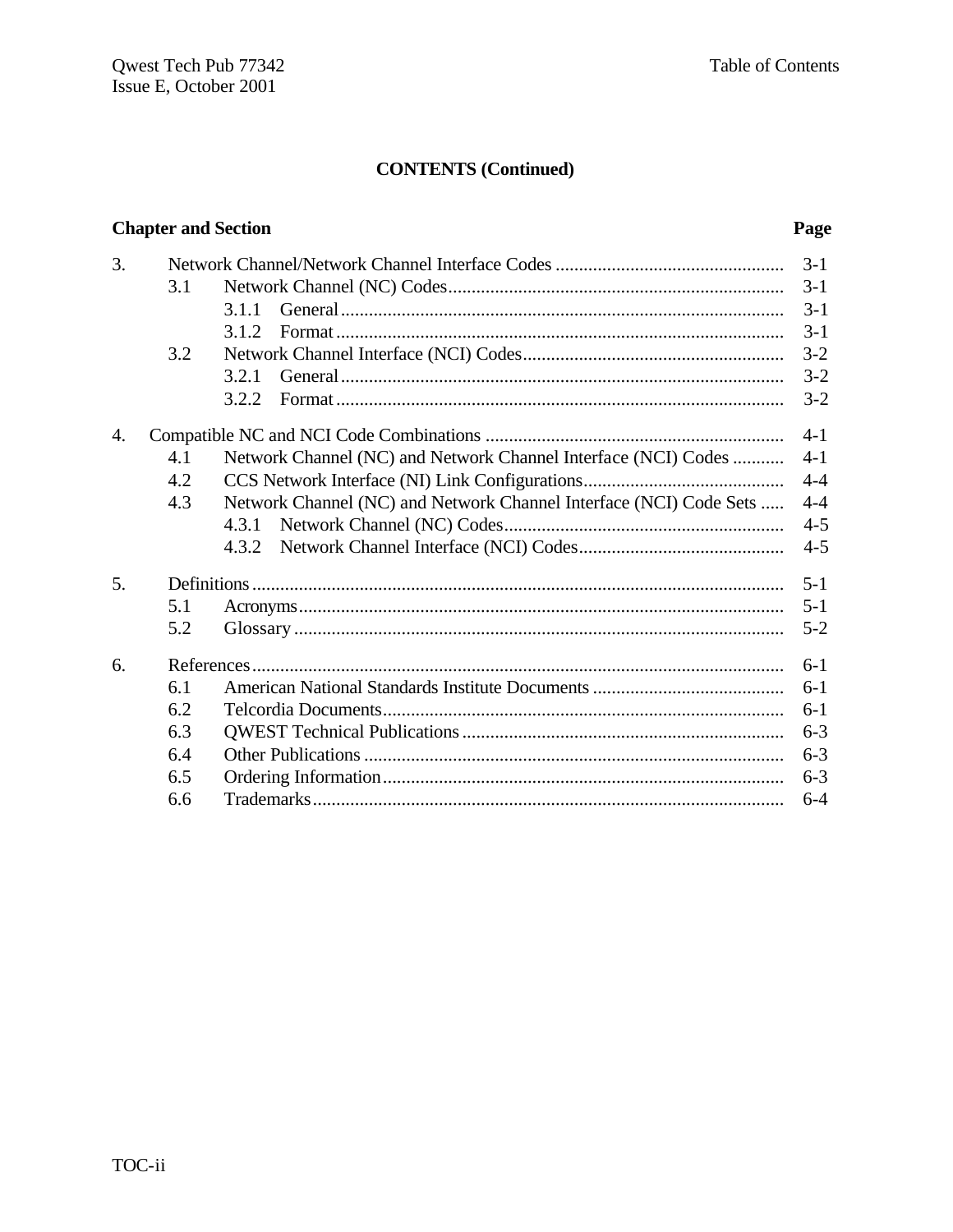# **CONTENTS (Continued)**

| <b>Figures</b> |              | Page     |
|----------------|--------------|----------|
|                |              | $2 - 2$  |
|                |              | $3-1$    |
|                |              |          |
|                |              |          |
|                |              |          |
| <b>Tables</b>  |              |          |
|                |              | $2 - 6$  |
|                |              | $2 - 9$  |
|                |              | $2 - 10$ |
|                |              | $2 - 11$ |
|                |              | $2 - 11$ |
|                |              | $2 - 11$ |
|                |              | $3 - 3$  |
|                |              | $4 - 2$  |
|                |              | $4 - 3$  |
|                |              | $4 - 3$  |
|                | 4-4 NC Codes | $4 - 5$  |
|                |              | $4 - 7$  |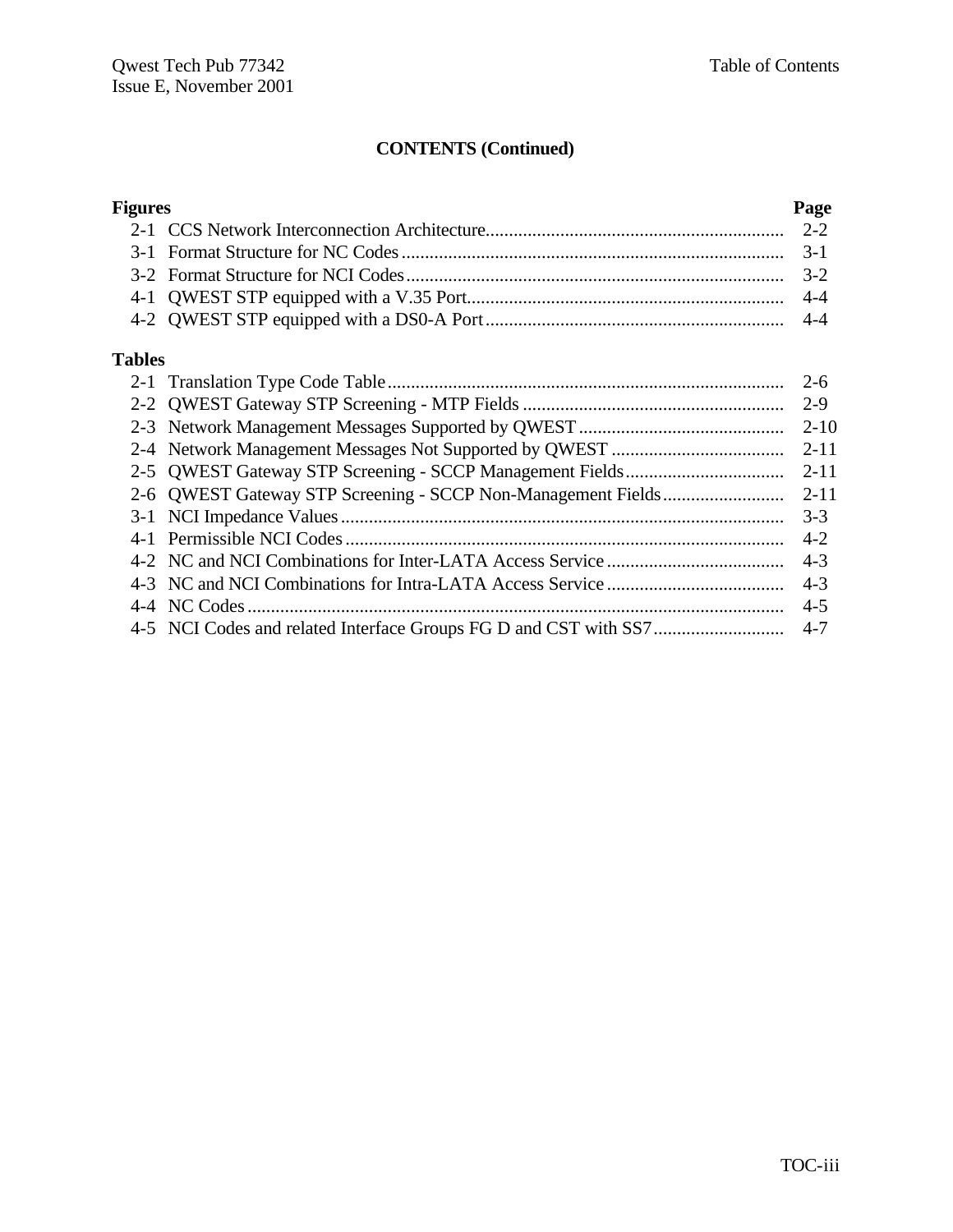### **CONTENTS**

#### **Chapter and Section**

 $\overline{1}$ .

#### Page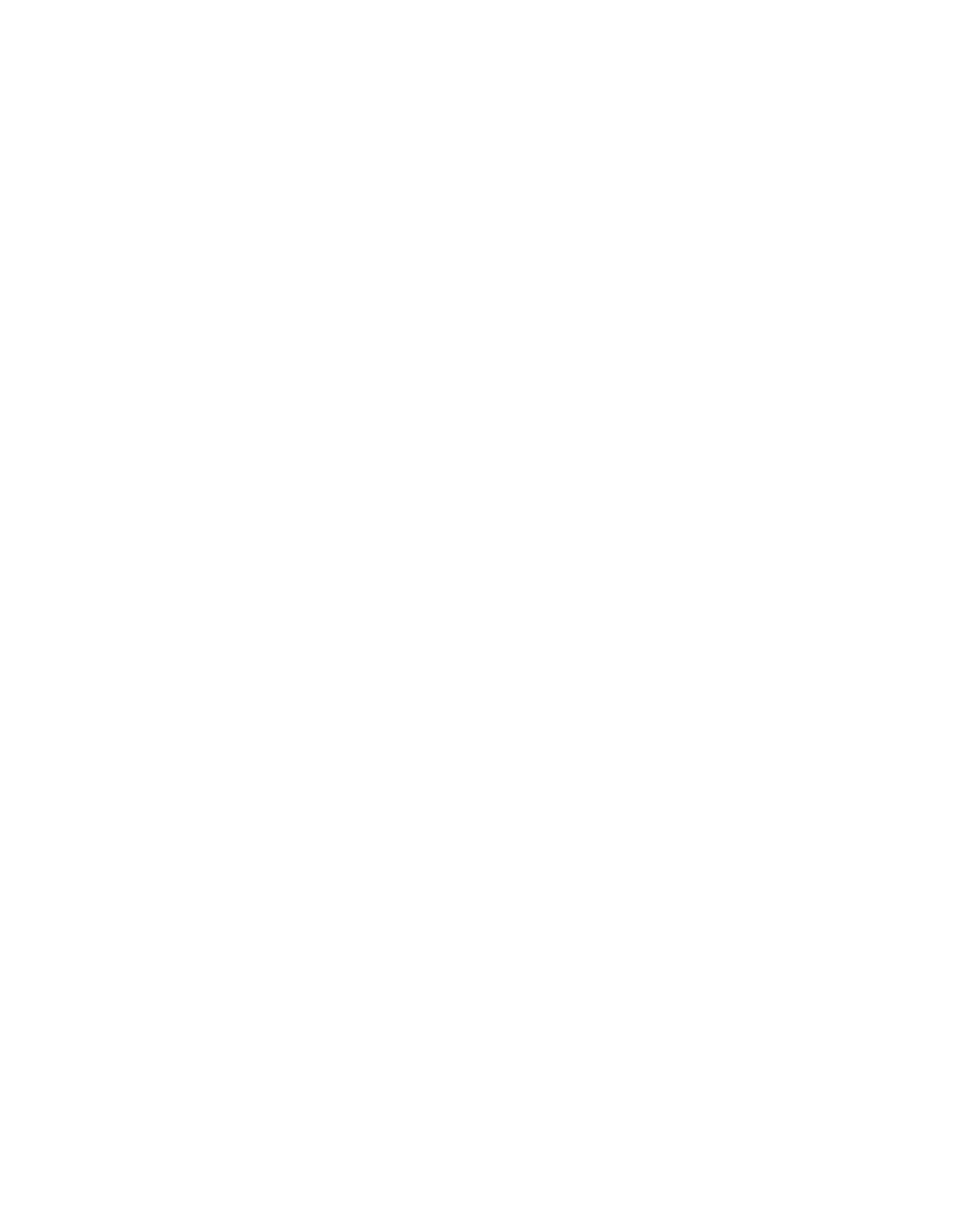#### **1.1 General**

Technical Publication 77342 *Qwest Common Channel Signaling (CCS) Network Interface Specification* provides InterConnecting Networks (ICNs) with the compatibility information required for interconnecting with the QWEST Communications International Inc. (QWEST) Network.

The Telcordia Generic Requirements (GR), GR-905 "Common Channel Signaling (CCSNIS) Network Interface Specification, Message Transfer Part (MTP) and Integrated Services Digital Network User Part (ISDNUP)," GR-954 "Common Channel Signaling (CCS) Network Interface Specification (CCSNIS) Supporting Line Information Database (LIDB) Service," were issued to provide an in depth view of CCS architecture, and lay the foundation for the CCS Interconnection planning of the Telcordia Client Companies.

There are aspects of Qwest's Local Network that are not fully covered by the above documents. These elements of the architecture form the basis for this document, QWEST Common Channel Signaling (CCS) Network Interface Specification (Addendum to GR-905 and GR-954). *Many optional parameters will be negotiated, on an individual case basis, during prenegotiation meetings to meet specific customer needs.*

#### **1.2 Reason for Reissue**

This publication is being reissued to:

- Add AIN Global Title Translations requirements and service description.
- Update the format of the document. Some editorial changes have been made to clarify wording and improve readability.
- And to update references.

#### **1.3 Scope**

This document, in conjunction with Telcordia Generic Requirements GR-905 and GR-954 provides InterConnecting Networks (ICNs) with the compatibility information required for interconnecting with the QWEST Local Network. This document also contains the interconnection specifications that are considered optional in Telcordia GR-905 and GR-954 and may be negotiated with the ICNs during standard prenegotiation meetings.

The publication also provides the Network Channel (NC) and Network Channel Interface (NCI) codes and their definitions associated with interconnecting with QWEST's network.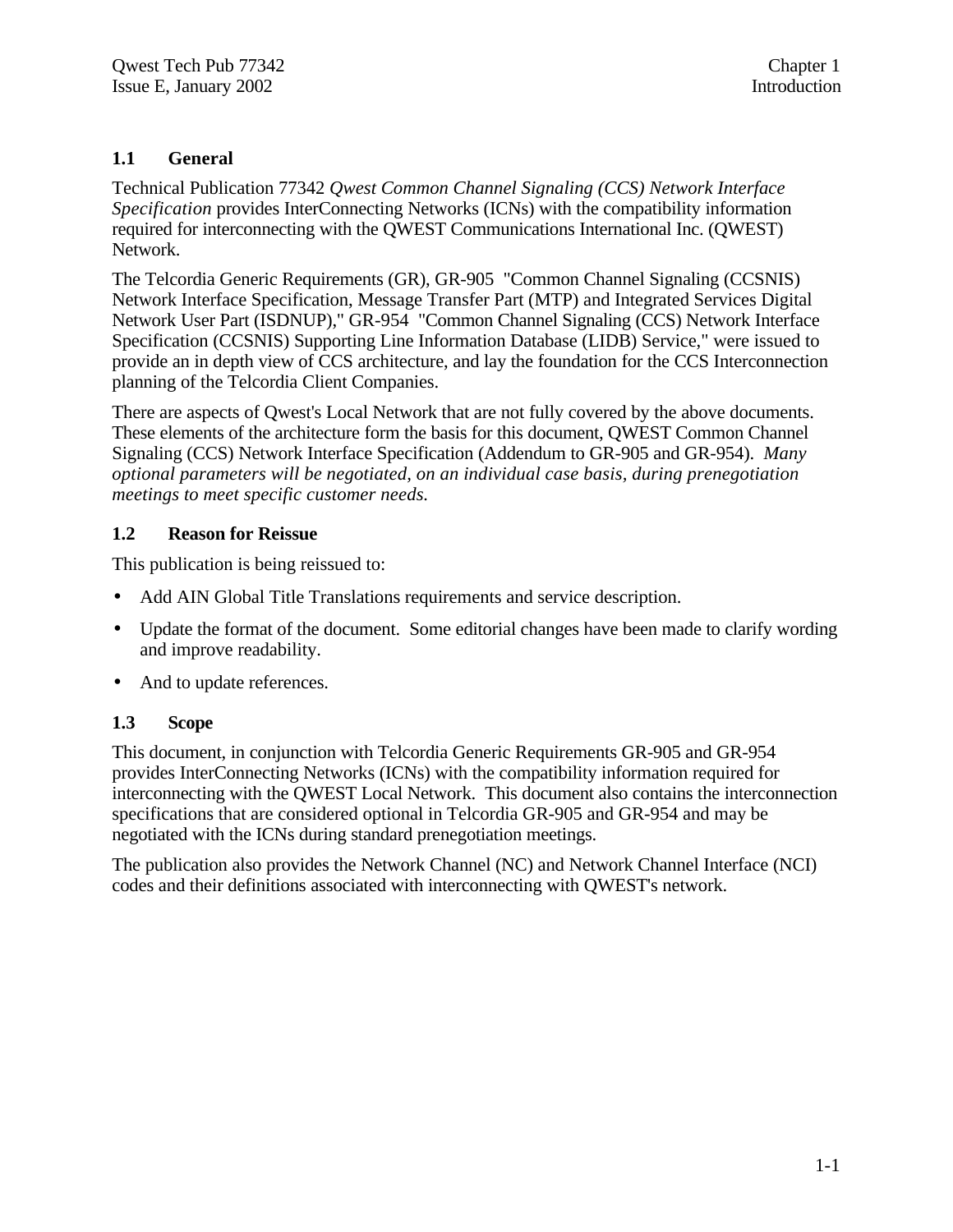#### **1.4 Publication Organization**

- Chapter 1 **Introduction**, provides the purpose and general information about this document.
- Chapter 2 **Overview of QWEST Common Channel Signaling (CCS) Network Interface Specifications**, describes the CCS network and its requirements.
- Chapter 3 **Network Channel and Network Channel Interface Codes**, provide a general explanation of the codes.
- Chapter 4 **Compatible NC and NCI Code Combinations**, illustrates compatible NC and NCI code combination tables for ordering the services described in the chapter.
- Chapter 5 **Definitions and Acronyms**
- Chapter 6 **References**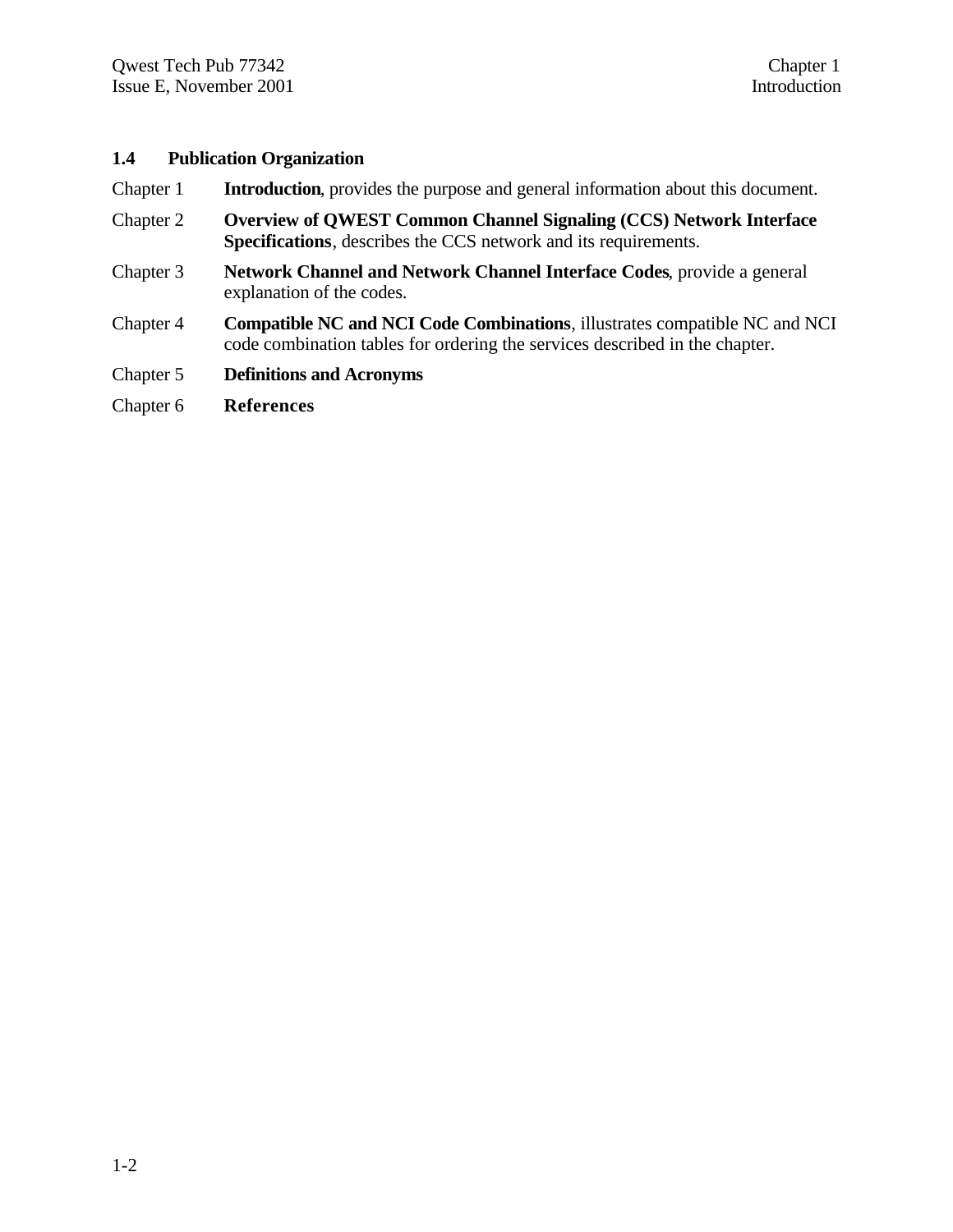# **CONTENTS**

#### **Chapter and Section Page**

| 2. |     |       | QWEST Communications International Inc. (QWEST) Common Channel Signaling |  |
|----|-----|-------|--------------------------------------------------------------------------|--|
|    |     |       | $2 - 1$                                                                  |  |
|    | 2.1 |       | $2 - 1$                                                                  |  |
|    | 2.2 |       | $2 - 1$                                                                  |  |
|    |     | 2.2.1 | Common Channel Signaling (CCS) Network Interconnection                   |  |
|    |     |       | $2 - 1$                                                                  |  |
|    |     |       | $2 - 2$<br>2.2.1.1                                                       |  |
|    |     |       | $2 - 3$                                                                  |  |
|    |     | 2.2.2 | $2 - 3$                                                                  |  |
|    |     |       | 2.2.2.1<br>$2 - 3$                                                       |  |
|    |     |       | 2.2.2.2<br>$2 - 3$                                                       |  |
|    |     |       | 2.2.2.3                                                                  |  |
|    |     | 2.2.3 | $2 - 4$                                                                  |  |
|    |     |       | 2.2.3.1<br>$2 - 4$                                                       |  |
|    |     | 2.2.4 |                                                                          |  |
|    | 2.3 |       | Trunk Circuit Identification Codes (TCIC) Number Assignment<br>$2 - 5$   |  |
|    | 2.4 |       | $2 - 5$                                                                  |  |
|    | 2.5 |       | $2 - 5$<br>$2 - 6$                                                       |  |
|    | 2.6 |       | Transaction Capability Application Part (TCAP) Based Services            |  |
|    |     | 2.6.1 | Alternate Billing Service (ABS)/Originating Line Number                  |  |
|    |     |       | $2 - 6$                                                                  |  |
|    |     | 2.6.2 | $2 - 7$                                                                  |  |
|    |     | 2.6.3 | $2 - 7$                                                                  |  |
|    |     | 2.6.4 |                                                                          |  |
|    |     | 2.6.5 | $2 - 7$                                                                  |  |
|    |     | 2.6.6 | $2 - 8$                                                                  |  |
|    | 2.7 |       | $2-9$                                                                    |  |
|    |     | 2.7.1 | $2-9$                                                                    |  |
|    |     | 2.7.2 | $2 - 10$                                                                 |  |
|    |     | 2.7.3 | $2 - 11$                                                                 |  |
|    | 2.8 |       | $2 - 12$                                                                 |  |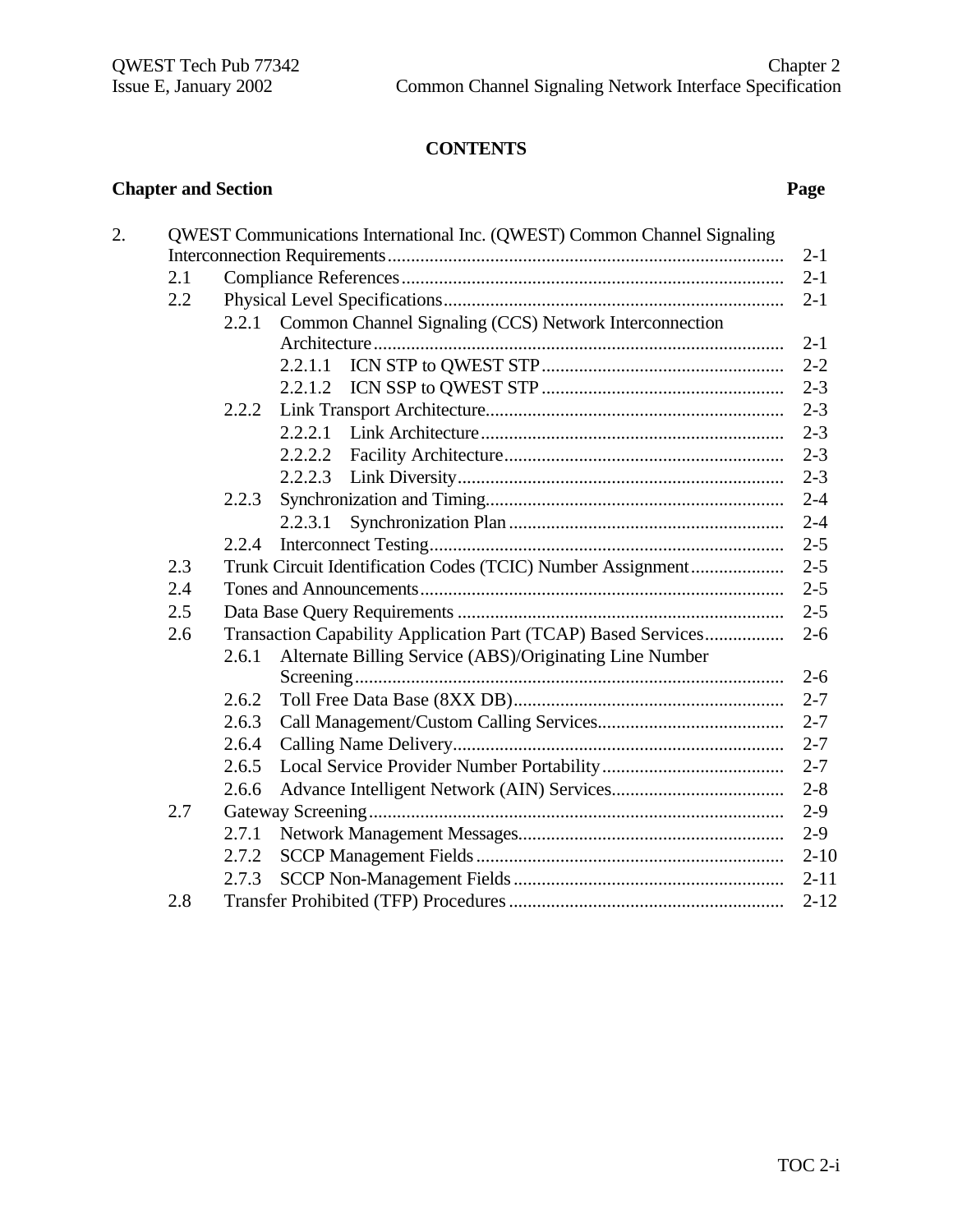# **CONTENTS (Continued)**

| <b>Figures</b> | Page     |
|----------------|----------|
|                |          |
| <b>Tables</b>  |          |
|                | $2-6$    |
|                | 2-9      |
|                | $2 - 10$ |
|                | $2 - 11$ |
|                | $2 - 11$ |
|                |          |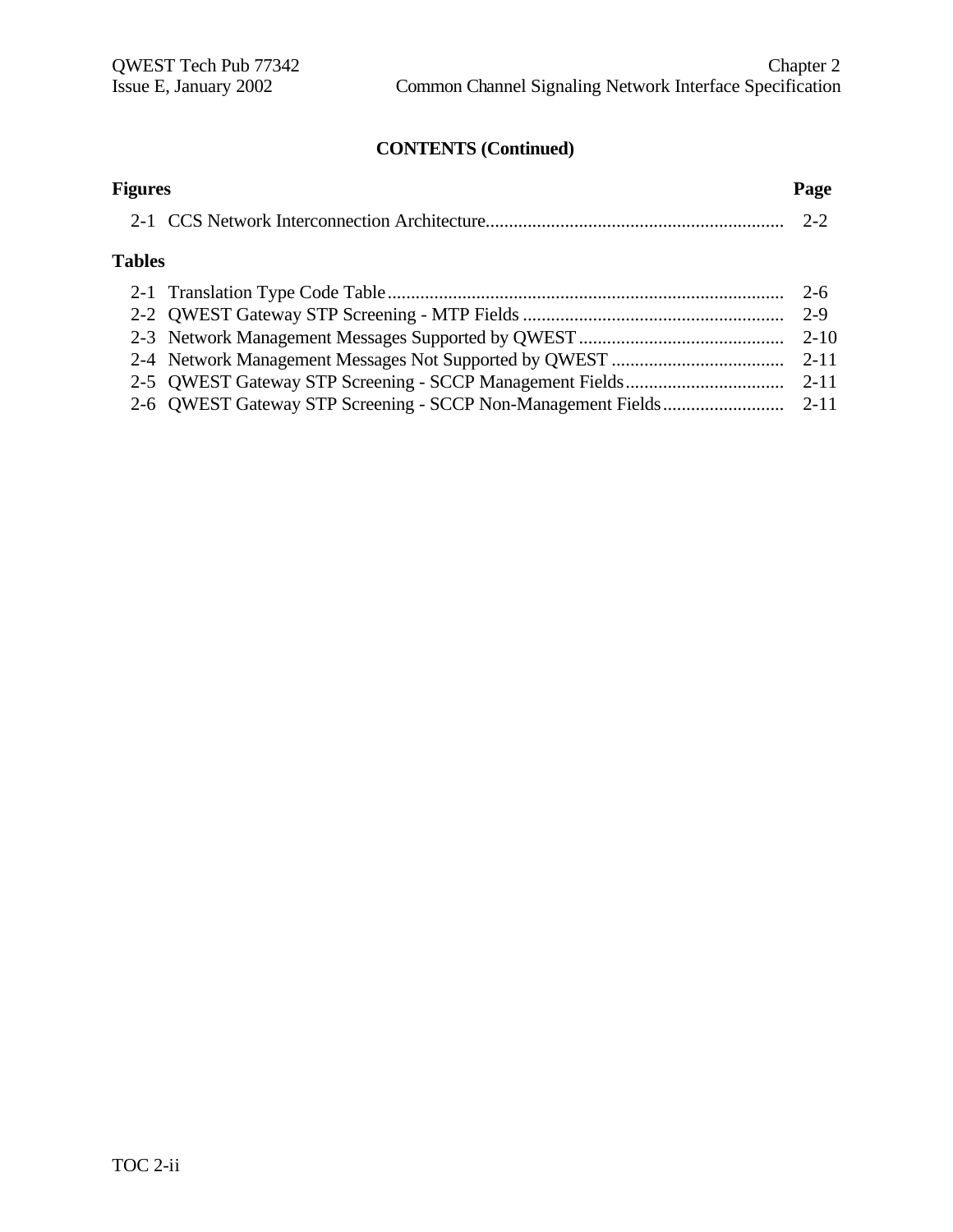#### **2. QWEST Communications International Inc. (QWEST) Common Channel Signaling Interconnection Requirements**

This chapter provides an overview of the Common Channel Signaling (CCS) interconnection requirements to QWEST signaling network. It also discusses compliance, operations, measurements and specific Intelligent and Advanced Intelligent message requirements.

#### **2.1 Compliance References**

QWEST uses the references listed in Chapter 6 as the foundation for CCS/SS7 interconnection requirements. The related industry standards for vendor compliance are also included in Chapter 6.

*Specific requirements may be negotiated between QWEST and the InterConnecting Network (ICN) at the time of interconnection*.

#### **2.2 Physical Level Specifications**

#### **2.2.1 Common Channel Signaling (CCS) Network Interconnection Architecture**

Interconnection to the QWEST Common Channel Signaling (CCS) Network is available to Interexchange Carriers (ICs), Independent Exchange Carriers, Enhanced Service Providers and End-Users (EU's) for interconnection to their CCS network.

Two basic CCS network interconnection arrangements will be supported to QWEST's STP pairs. These include Diagonal ("D") or Bridge ("B") link sets from an ICN STP and Access ("A") link sets from an ICN SSP. As illustrated in Figure 2-1, interconnecting STPs are deployed as geographically separated mated pairs to protect against simultaneous failure and to meet the availability objective for a CCS Network.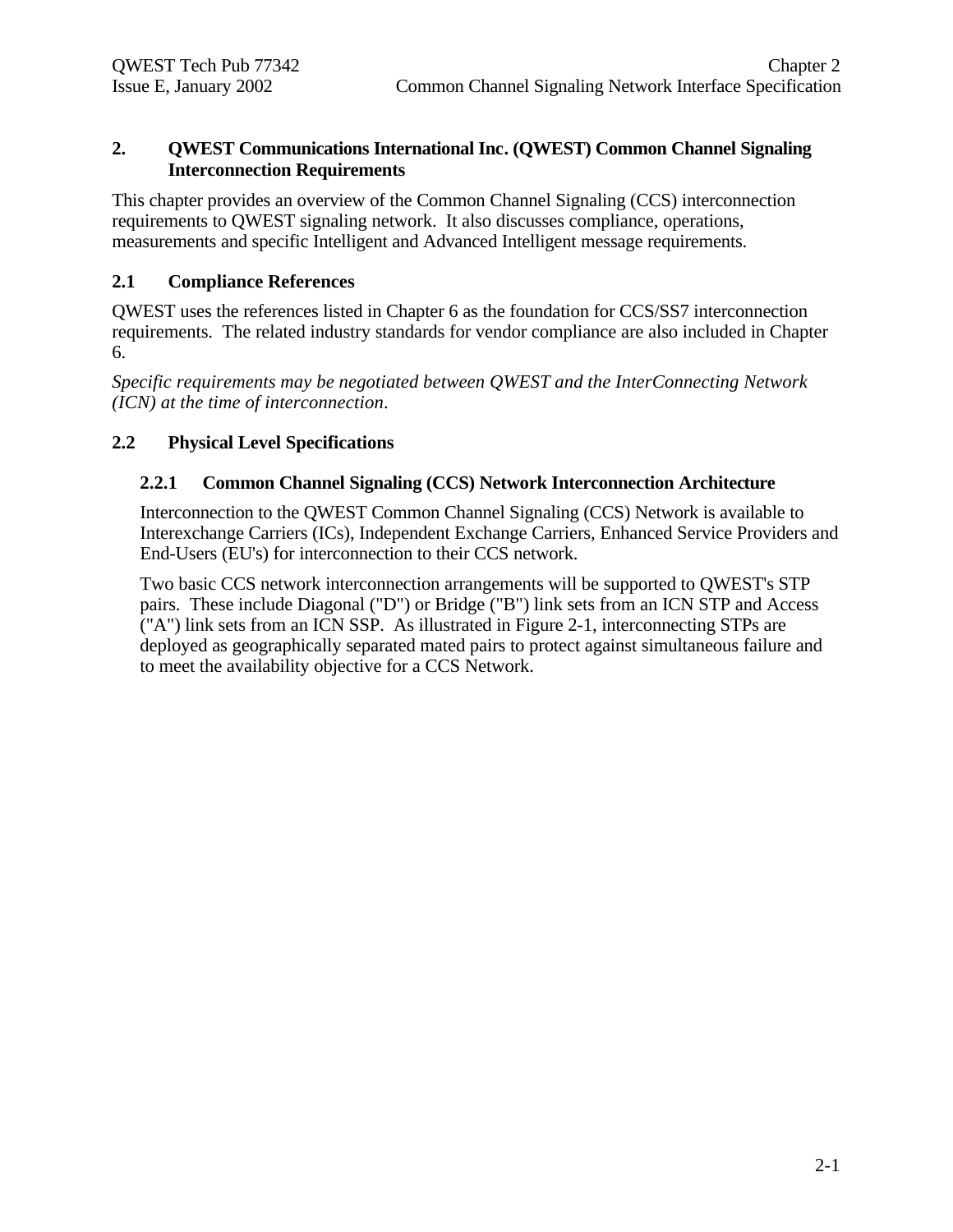

**Figure 2-1** CCS Network Interconnection Architecture

Qwest requires all requests for signaling connectivity from new types of signaling nodes (i.e. node types that do not have current connectivity to the Qwest signaling network) be accompanied by an independent third-party assessment of the new node's compliance with Telcordia GR-905, *Common Channel Signaling Network Interface Specification (CCSNIS) Supporting Network Interconnection, Message Transfer Part (MTP), and Integrated Services Digital Network User Part (ISDNUP)*. The node vendor's own assessment is not acceptable. In all cases Qwest reserves the right to isolate the Qwest network from any node if detrimental impacts to the signaling network occur.

### **2.2.1.1 ICN STP to QWEST STP**

QWEST will support CCS network interconnection via B/D-link set quads from ICN STP pairs. In this configuration, the ICN mated STP pair is interconnected to the QWEST mated STP pair by way of quad "D" links. A minimum of three physically diverse, link facility routes are strongly recommended. QWEST will effectuate and maintain link diversity from the geographically separated QWEST STPs to the ICN SPOI per a joint agreement.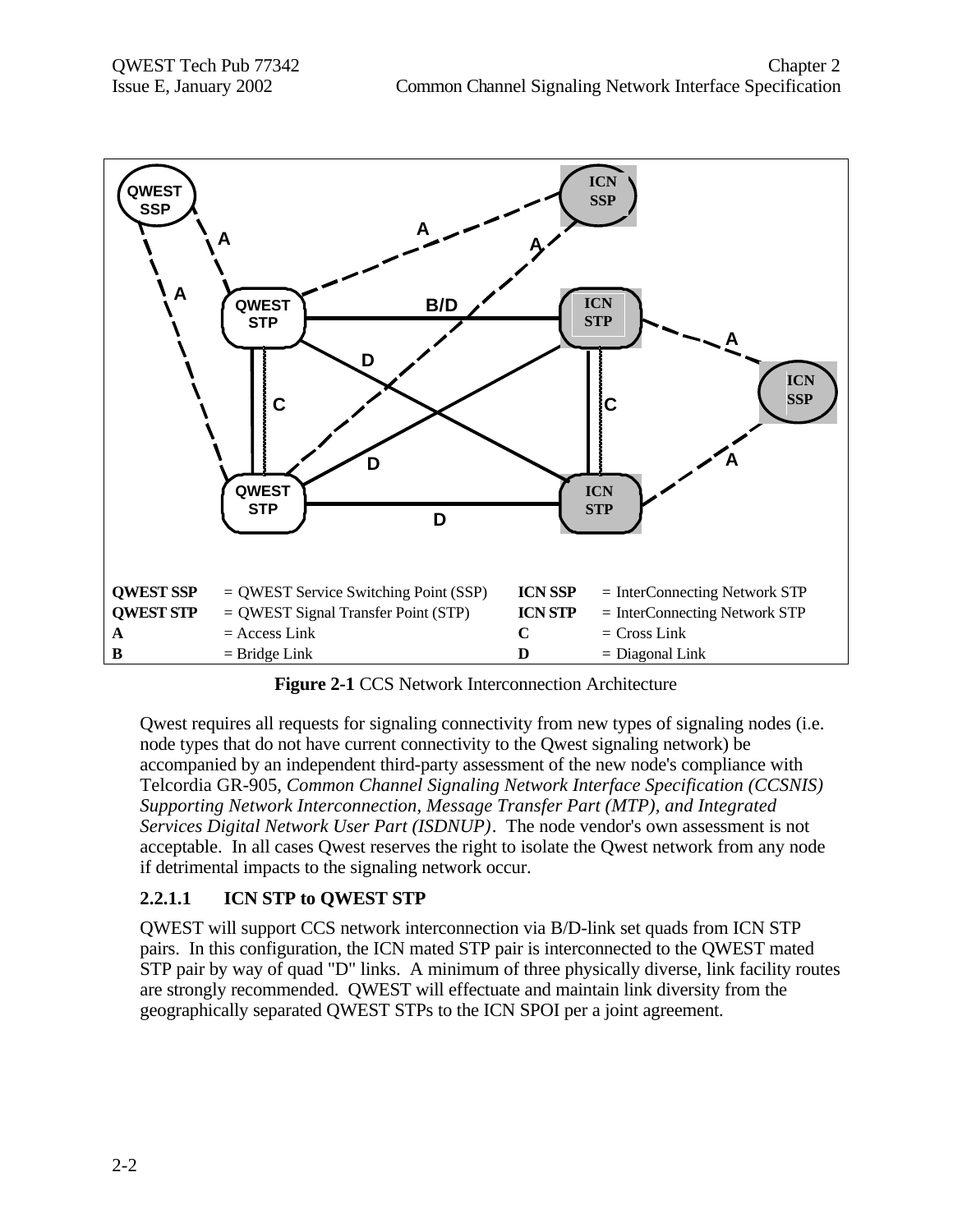#### **2.2.1.2 ICN SSP to QWEST STP**

QWEST will support CCS network interconnection via A-link set pairs directly from an ICN SSP. In this configuration, each directly subtending ICN SSP is interconnected to the QWEST mated STP pair by way of two "A" link sets. The A-links are installed in pairs from the ICN SSP with a minimum of one link per link set to each STP pair. Link sets will be grown for capacity purposes in multiples of 1, 2, 4, 8 or 16 links per link set. The "A" links must be on physically diverse link facility routes in order to meet network availability specifications in Telcordia GR-246 (see Reference Section). QWEST will effectuate and maintain link diversity from the geographically separated QWEST STP to the ICN SPOI(s) per a joint agreement. The ability to meet network availability objectives will be jeopardized if "A" link facility routes are not physically diverse. Initial sizing and capacity monitoring will be the responsibility of the ICN.

#### **2.2.2 Link Transport Architecture**

#### **2.2.2.1 Link Architecture**

Each CCS signaling link must provide digital bi-directional transmission. Each full duplexsignaling link shall operate at the 56 kbit/s data rate and occupy a single DS0 (64 kbit/s) channel of a 24-channel DS1 digital transmission system. The DS0-A channels (signaling data links) are multiplexed into a DS1 format for hand-off at the Network Interface (NI); the point of interconnect between the QWEST's CCS/SS7 Network and the ICN.

#### **2.2.2.2 Facility Architecture**

A synchronized DS1 (1.544 Mbit/s rate) terrestrial digital facility is required. The facility must be channelized and comply with the requirements given in Telcordia GR-342, *High-Capacity Digital Special Access Service - Transmission Parameter Limits and Interface Combinations*.

The following aspects apply with respect to the supporting DS1 facility:

- For 56 kbit/s, the DS1 facility does not require Clear Channel Capability (CCC) and may have robbed-bit signaling.
- DS1 Extended Superframe (ESF) format is *strongly* recommended.
- DS1 Superframe (SF) may be used, but is not recommended.
- Refer to Section 4.1 for additional information on frame formats.

#### **2.2.2.3 Link Diversity**

Physical and Electrical CCS link diversity is necessary to achieve the Signaling Point (SP)-to-SP availability objective specified in Section 7 of Telcordia GR-905 (see Reference Section). Diversity is achieved when the link facility paths are diverse both within the Central Office (CO) building and outside the CO.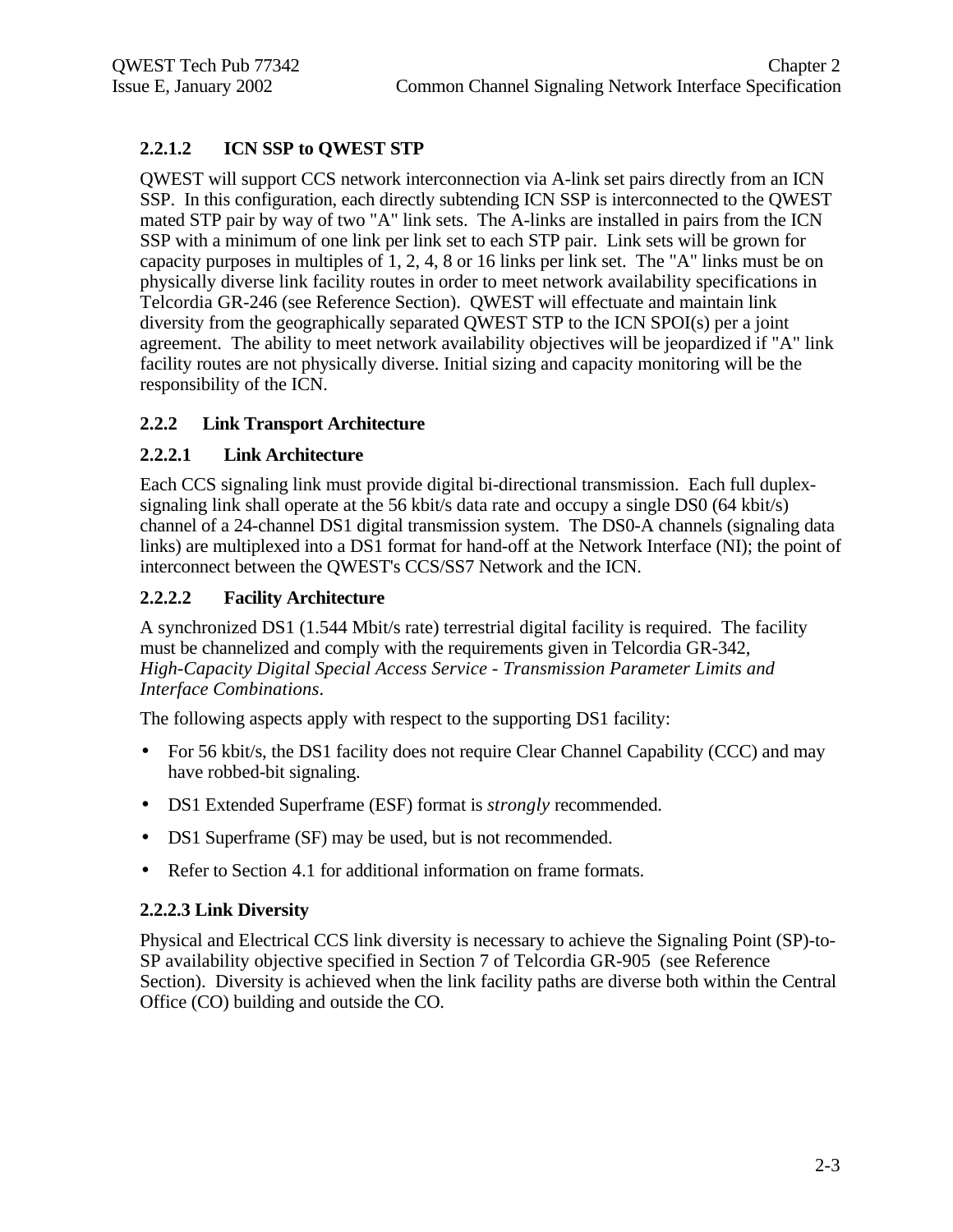- Diversity within the CO is achieved when two or more link paths do not share common carrier equipment or a common power source. Powering must be configured to eliminate single point of failure. Each link path must be separately powered in the CO. This means that powering for electronics should be traceable back to different loads on the Battery Distribution Fuse Board (BDFB) e.g., load A or B. Components that have redundant power supplies would be an acceptable means of power diversity if each power supply were fed from different loads on the BDFB.
- Physical diversity outside of the CO is achieved with 25 foot minimum, physical separation beginning at the central office entrance vault to the next central office entrance vault or to the last terminal or vault before entering the customer's SPOI. This may be accomplished by utilizing separate paths, which pass through different COs.

When "A" links are installed this diversity needs to be achieved between the two link sets. On "B" and "D" links the diversity needs to be maintained on three of the four link sets.

Physical CCS link diversity, and the extent of diversity is dependent on a negotiated agreement between the ICN provider and QWEST.

#### **2.2.3 Synchronization and Timing**

Network elements associated with the CCS network and digital transmission systems require synchronization to preserve bit integrity of the transmitted data by ensuring that bit sampling occurs at the same frequency throughout the network.

Two levels of synchronization are important for digital transmission: (1) Frequency (or bit) synchronization and (2) Phase (or byte) synchronization. Frequency synchronization refers to the need for the transmitter and the receiver to operate at the same rate. Phase synchronization refers to the need for the transmitter and the receiver to achieve proper alignment by identifying the beginning and end of a frame or byte.

#### **2.2.3.1 Synchronization Plan**

Synchronization of CCS networks to achieve established performance objectives, requires the application of *The Digital Synchronization Network Plan* described in Telcordia GR-436, *Digital Synchronization Network Plan*.

This plan concept advocates the establishment of a single master timing supply per administrative building, known as a Building Integrated Timing Supply or BITS. A BITS distributes all DS1 and DS0 timing required by other clocks within that building. The timing for BITS that supplies clocking for CCS networks, must be traceable to a Primary Reference Source (PRS) as described in American National Standard Institute (ANSI) document ANSI T1.101-1999, *Synchronization Interface Standards*.

Additional information, specific to PBX equipment and related CPE at EU customer premises, can be found in the following standards documents:

- ANSI EIA/TIA-594-1991, *Private Digital Network Synchronization*
- ANSI EIA/TIA-464-B-96, *Requirements for Private Branch Exchange (PBX) Switching Equipment*.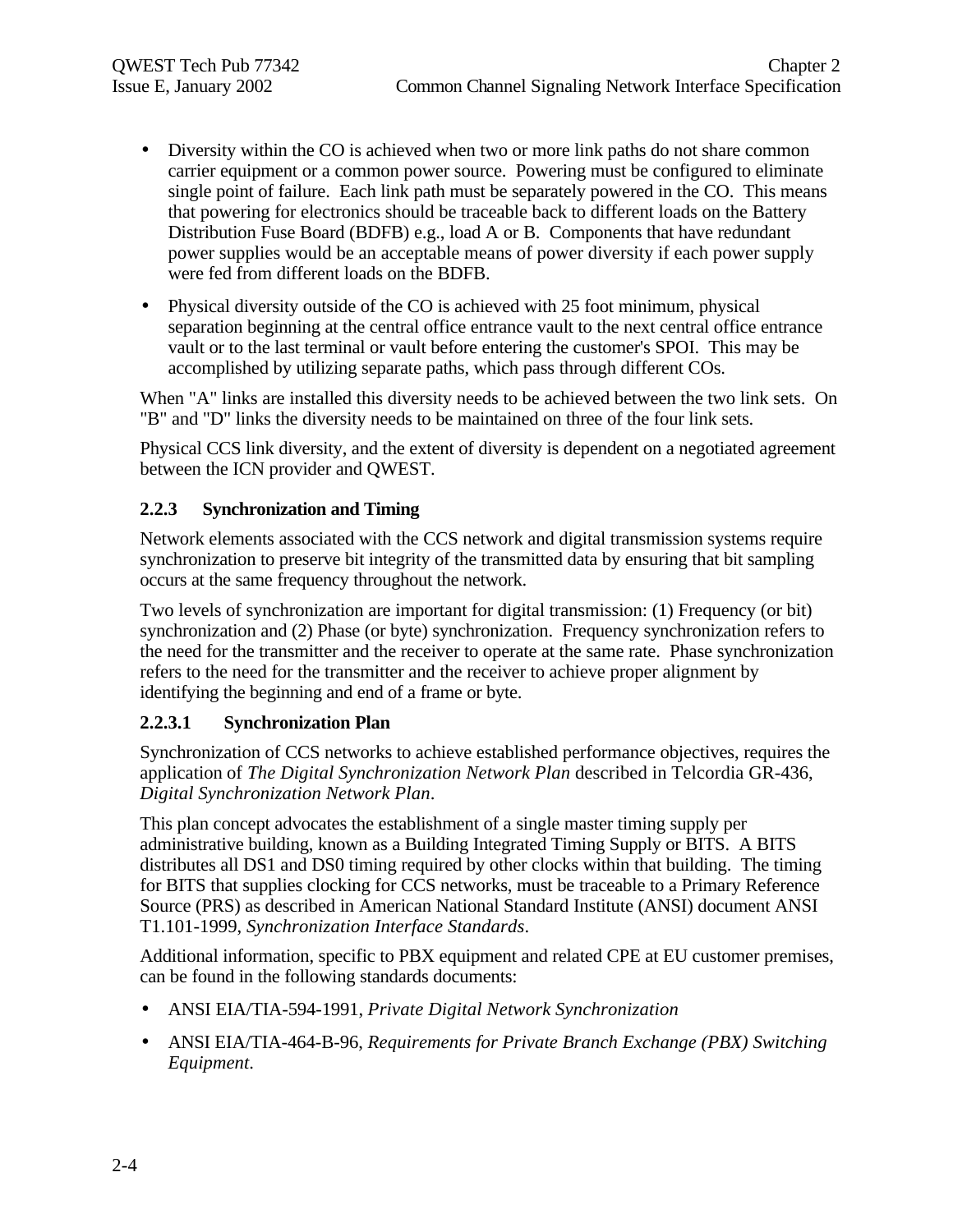#### **2.2.4 Interconnect Testing**

QWEST requires testing to be conducted with all ICN's in the initial LATA where they interconnect. The *Network Operations Forum (NOF) Installation and Maintenance Responsibilities SS7 Link and Trunk Installation and Maintenance Access Services document is the basis for compatibility testing.* QWEST prefers to run these tests once per Hardware configuration.

Interconnection in subsequent LATAs will require testing based on the ICN's network configuration, equipment and switch software and must be negotiated with the QWEST Network Organization. Lab switches are prohibited from connecting to QWEST's live network.

All other interconnection testing must be negotiated through the QWEST Network Organization.

#### **2.3 Trunk Circuit Identification Codes (TCIC) Number Assignment**

QWEST supports the NOF plan for TCIC assignments. These assignments will not be duplicated on groups between the same point codes. TCIC numbers will be determined and initiated by the Inter Connecting Carrier and accepted by QWEST.

Any further administrative needs for assignment of TCIC's will be negotiated with QWEST.

#### **2.4 Tones and Announcements**

*SS7 Link and Trunk Installations and Maintenance Access Services - Attachment HSS7 Cause Code and Tones & Announcements* NIIF Reference Document provides release cause values and treatments.

#### **2.5 Data Base Query Requirements**

All query messages should have the routing indicator set for further Global Title Translations (GTT's). QWEST will perform the final GTT.

When a transit network (i.e., Hub provider) loses access to a remote network, signaling route management messages should be sent by the transit network. Verbal notification also is required at this time. The notification should include the time when network access was lost and when it was restored.

QWEST will share the following network information with the ICN accessing QWEST's Service Control Point (SCP) Data Base.

- Point codes, including alias point codes, of all OWEST Regional Signaling Transfer Points (STPs)
- Point codes of QWEST SCP's.
- SubSystem Number (SSN) of QWEST's SCP applications
- Physical points of interconnection
- Signaling Link Codes (SLC's) for each interconnecting link
- Identity of interconnecting link sets
- Primary and alternate routes for all QWEST Regional STP's.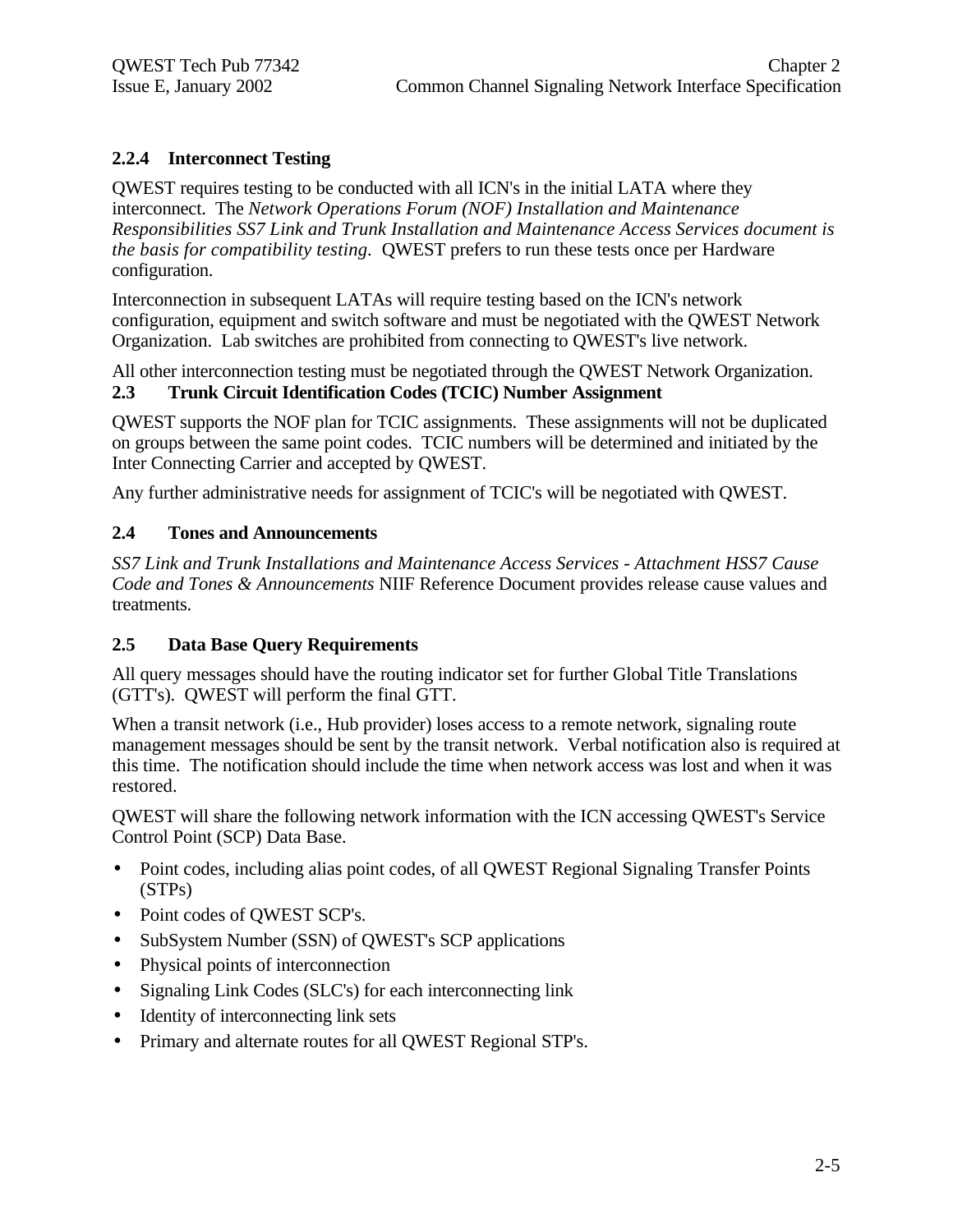The remote network must share the following information with QWEST:

- Point codes of all interconnecting STP's
- Point codes for STPs performing next-to-final intermediate GTT's
- Point codes of all Service Switching Points (SSP's) originating queries to QWEST
- SubSystem Number (SSN) of the SSP subsystem processing queries
- Primary and alternate routes for remote network's interconnecting STPs

#### **2.6 Transaction Capabilities Application Part (TCAP) Based Services**

QWEST offers several services that utilize the TCAP of the SS7 protocol. The TCAP requires the use of the SCCP layer of the SS7 protocol, which provides specialized routing capabilities. One of the SCCP parameters is the Global Title Indicator, which includes a Translation Type (TT), used to direct the message to the appropriate GTT function and, in some cases, to provide the context under which the Global Title digits are to be interpreted. The following table and subsections describe the services that QWEST will be providing and the TT value that QWEST will require from interconnecting networks for these services or capabilities.

All TCAP responses for services shall be returned over the same routing path as the query was sent. ISUP signaling shall be received on the same routing path as it was transmitted. Qwest reserves the right to modify its network pursuant to specifications that may become necessary to meet prevailing demands. All such changes shall be announced in advance and coordinated.

| <b>Service</b>                                   | <b>Translation Type Code</b> |
|--------------------------------------------------|------------------------------|
| 800 Data Base                                    | 254                          |
| <b>Advance Intelligent Services</b>              | 247                          |
| Alternate Billing Services / OLNS                | 253                          |
| Call Management/ CLASS / Custom Calling Services | 251                          |
| <b>Calling Name Delivery</b>                     | 5                            |
| Local Service Provider Number Portability        |                              |

**Table 2-1** Translation Type Code Table

#### **2.6.1 Alternate Billing Service (ABS) / Originating Line Number Screening (OLNS)**

ABS is the offering of Calling Card, Collect and Third Number Billing validation services, via access to a data base. Interconnection with other SS7 networks provides access to each other's databases for this validation service.

Originating Line Number Screening (OLNS) provide the ability to return specific stored data on the Calling Party line.

QWEST supports the sending and receipt of the TT value of 253 for ABS or OLNS. The TT value of 2 will also be considered, but only under a bilateral agreement.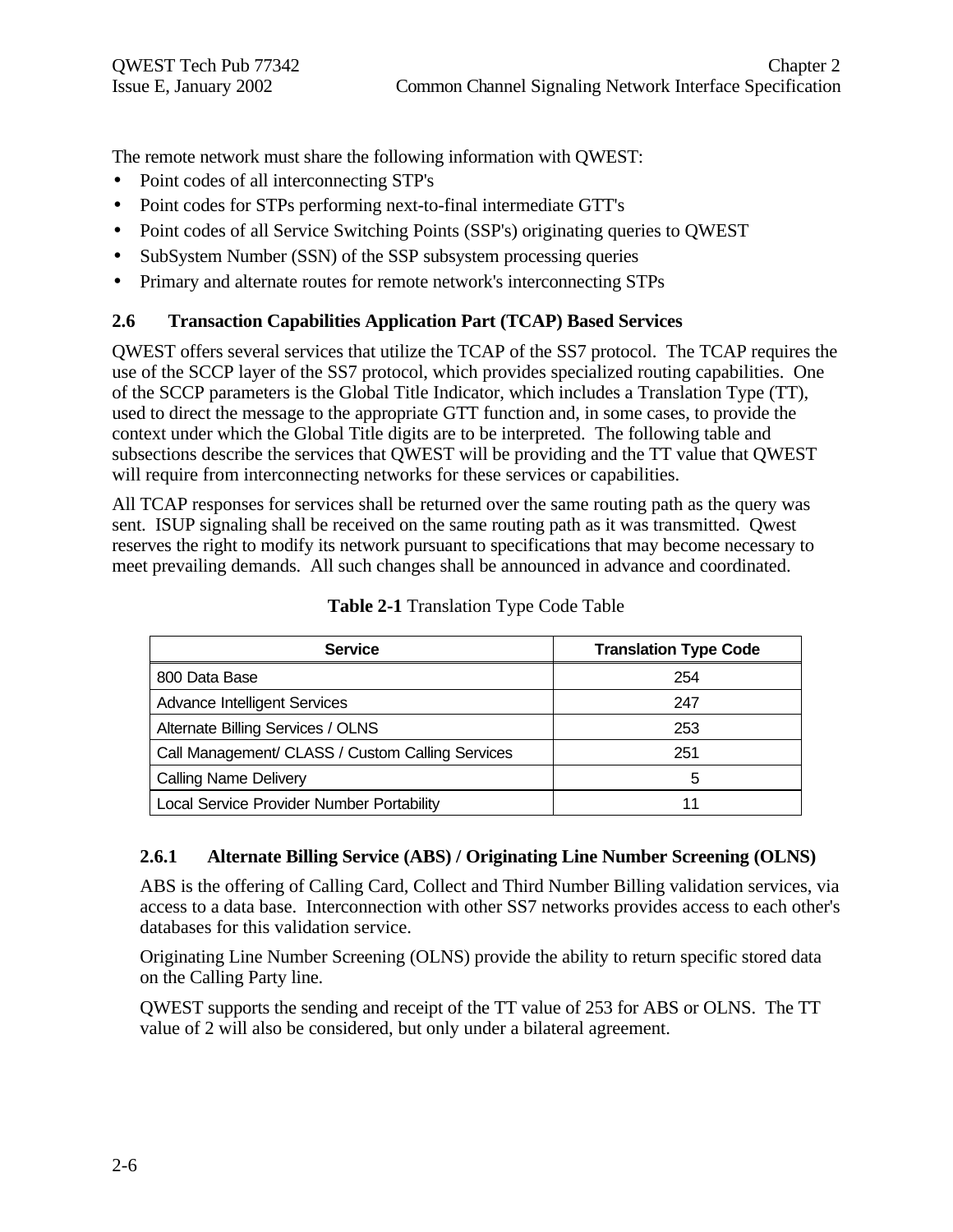#### **2.6.2 800 Data Base (80XX DB)**

This service provides the capability to route 8XX calls via the carrier indicated on the Service Management System (SMS) 8XX-customer record through the use of a QWEST owned database. The data base stores carrier information for each 10 digit 8XX number. When an 8XX number services call is recognized by the SSP, call progress is halted and a query is launched to the database. When the database responds with the required call handling instruction, the SSP/8XX office routes the call based on these instructions.

Networks interconnecting to QWEST CCS Network for the purpose of accessing QWEST's 8XX Database are required to use the TT value of 254.

#### **2.6.3 Call Management/Custom Calling Services**

QWEST has deployed custom calling services using SS7 network capabilities. These services are variously known as CLASS<sup>SM</sup>, Call Management Services or Custom Calling Services.

The TCAP based, switch-to-switch, non-Integrated Services Digital Network (ISDN) Call Management features being deployed by QWEST are Telcordia-defined Automatic Call Back, Automatic Recall, and the Screen List Editing capabilities that support Selective Call Rejection, Selective Call Acceptance, Selective Call Forwarding, and Distinctive Ringing/Call Waiting.

Interconnection with QWEST's Local Network for the above-mentioned switch-to-switch Call Management applications will require the use of the TT value 251.

#### **2.6.4 Calling Name Delivery**

Calling Name Delivery is a feature offered, in conjunction with Caller ID, that delivers the calling party's name, the date and the time of the call, to the called party's premise equipment during the first long silent interval of the ringing cycle. The CNAM service can be utilized only when both the originating and terminating switches are CCS/SS7-capable, when signaling for the call has preserved the originating CCS/SS7 information, and when the terminating central office is equipped with the CNAM feature. The name information is stored in a centralized database and retrieved by the Calling Name subscriber's central office via TCAP signaling messages. For non-QWEST customer data such as wireless customers or service providers that do not provide a calling name database, QWEST may return a City, State response instead of the calling party's name.

QWEST requires networks interconnecting for the purpose of querying the QWEST Calling Name database to use the TT value of 5.

#### **2.6.5 Local Service Provider Number Portability**

Local Number Portability (LNP) refers to the ability of local exchange subscribers to change their local service providers, physical locations and/or type of service within a defined geographic local number portability area, without having to change their geographic North American Numbering Plan (NANP) telephone numbers. QWEST currently supports Local Service Provider Portability (LSPP).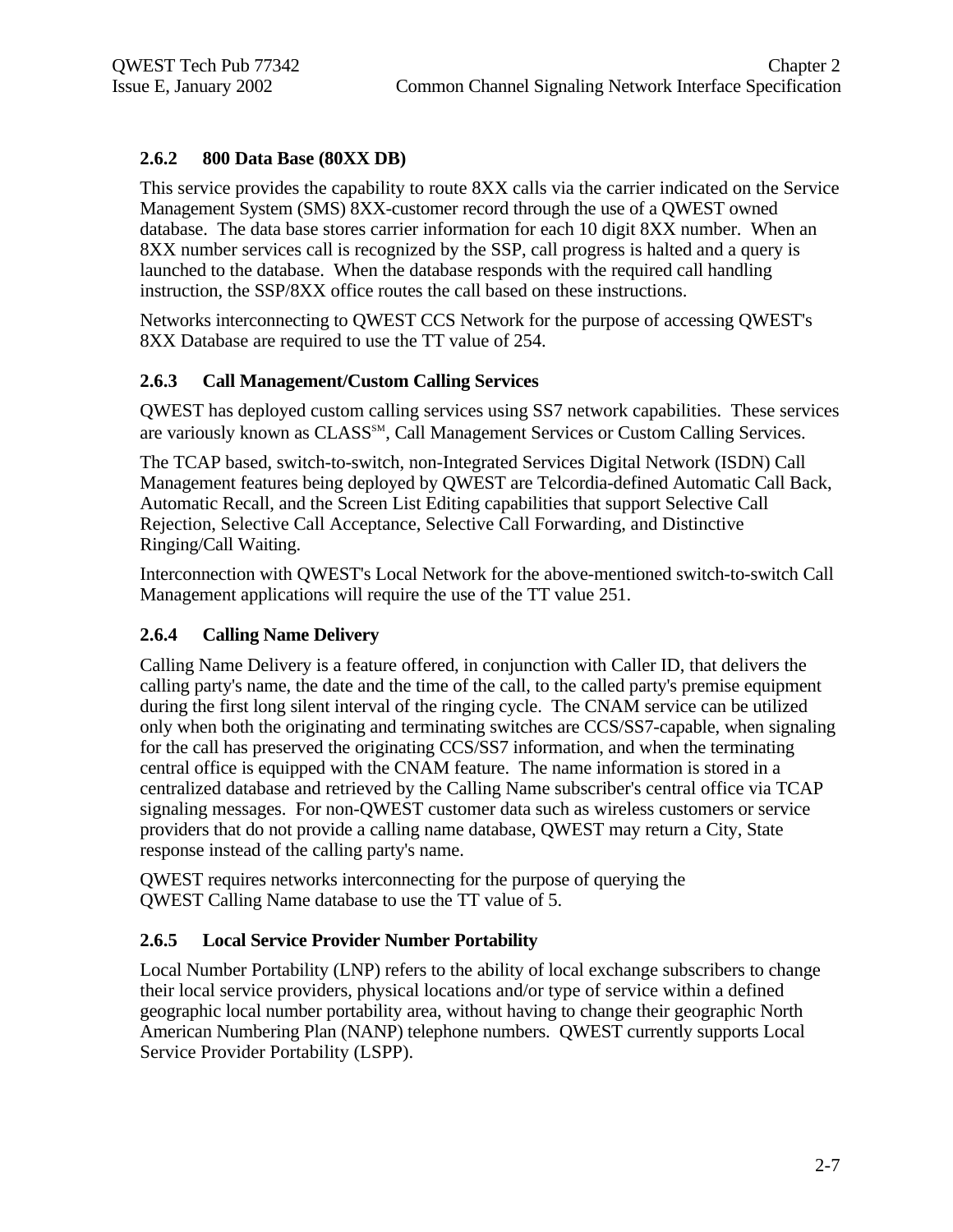Detailed switch requirements for supporting call setup in an LNP environment are provided in the T1S1.6 Working Group on Number Portability Technical Requirements No. 2, *Number Portability Switching Systems*. Detailed Service Control Point (SCP) and Number Portability (NP) Global Title Translation (GTT) function requirements are presented in the T1S1.6 Working Group on Number Portability Technical Requirements No. 3, *Number Portability Database and Global Title Translation*.

If the ICN switch is not LNP-capable and cannot, therefore, launch a query to an LNP database, the ICN switch is expected to proceed with call setup. QWEST will query the call if required.

If the ICN switch that originates the call is an LNP-capable SSP, it may launch an LNP query to QWEST's SCP before setting up the LNP call. It is expected that the query to QWEST's LNP database will follow the requirements in Section 5.1.1.1 of the T1S1.6 Technical Requirements No. 2, *Number Portability Switching Systems*. ICNs that query the QWEST LNP database are required to use a TT value of 11 (for internetwork AIN-based LNP queries).

When the ICN determines that a call should be set up to a switch in QWEST's network, based upon an LNP database response, the ICN SSP is expected to set up the call as described in Section 4.1 of Telcordia GR-905 and Section 5.1.1.2.1 of T1S1.6 Technical Requirements No. 2.

Specifically, if the number is ported, QWEST expects to receive in the incoming IAM, the Location Routing Number (LRN) in the Called Party Number parameter and the dialed digits in the Generic Address Parameter (GAP). If the number is not ported, QWEST expects to receive the dialed digits in the Called Party Number parameter of the IAM. In either case, QWEST expects Bit M of the Forward Call Indicators of the received IAM to be set to "number translated".

If QWEST is a transient network for the call, QWEST will pass this information unchanged in an outgoing IAM.

#### **2.6.6 Advanced Intelligent Network (AIN) Services**

The Advanced Intelligent Network (AIN) is a service independent architecture that is designed to be programmable. AIN is controlled by software distributed in elements throughout the network rather than being translated in the originating or terminating switching offices.

QWEST requires a minimum of AIN 0.1 functionality as indicated in Telcordia GR-1298, *AINGR: Switching Systems.*

QWEST will require networks interconnecting for the purpose of querying the QWEST AIN SCP to use the Translation Type (TT) value of 247 only.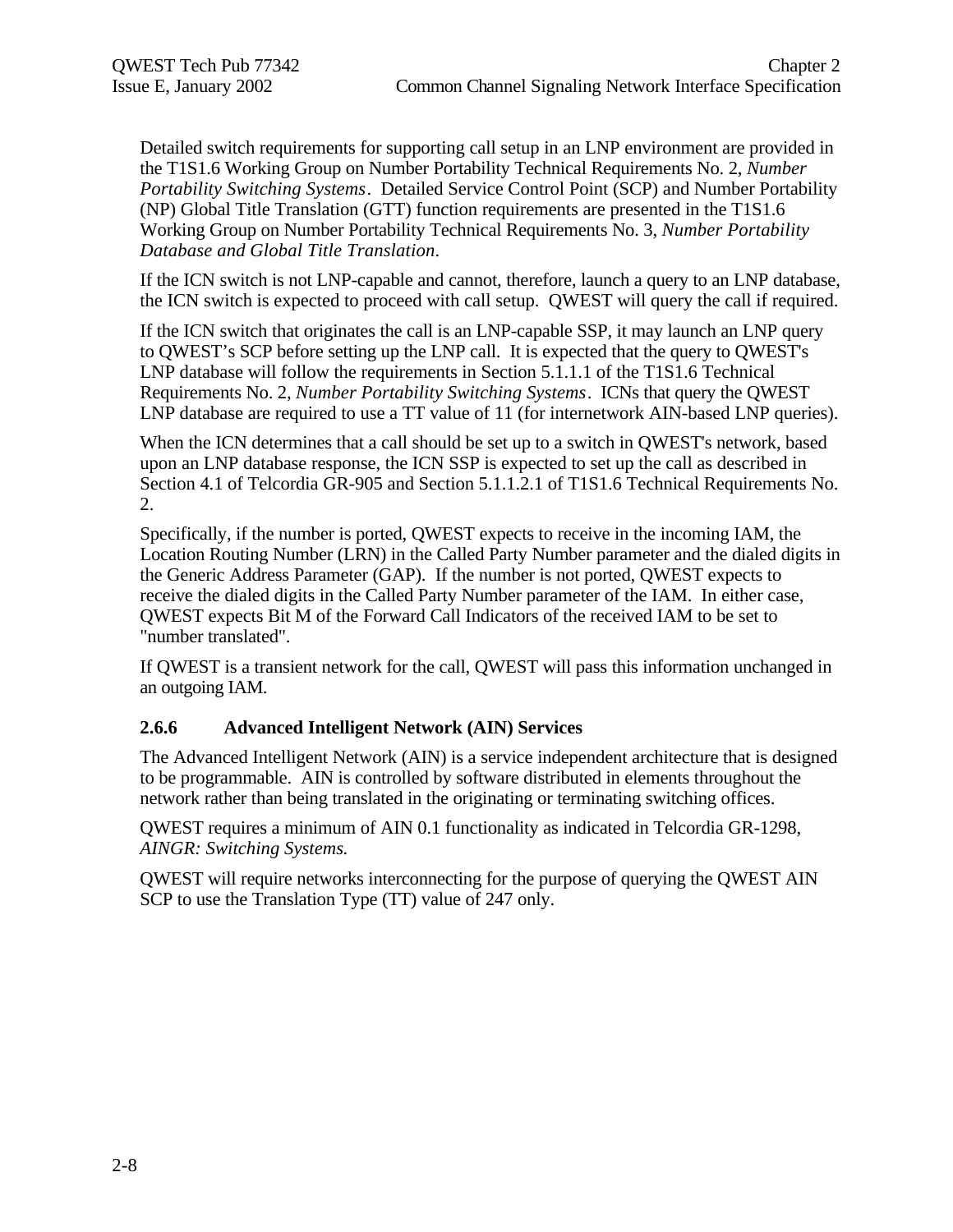#### **2.7 Gateway Screening**

QWEST will perform screening for values in MTP, SCCP Management and SCCP Non-Management fields.

| <b>Screened MTP Message Fields</b>            |                                                                                                                                                                               |  |
|-----------------------------------------------|-------------------------------------------------------------------------------------------------------------------------------------------------------------------------------|--|
| <b>Screened Field or Attribute</b>            | <b>Allowable Values</b>                                                                                                                                                       |  |
| <b>Screening Link Set</b>                     | LSSN                                                                                                                                                                          |  |
| <b>Originating Point Code (OPC)</b>           | Screen all valid OPC's                                                                                                                                                        |  |
| Destination Point Code (DPC)                  | screening valid to QWEST Communications, Inc. or third-<br>party network signaling points for which traffic arriving<br>from the OPC shall be allowed to route per agreements |  |
| Service Indicator<br>Levels 0 to 7, 13 and 14 | $0 - MPT - NM$<br>1 - MTP - T&M<br>2 - MTP - T&M (SLTM/SLTA)<br>$3 - SCCP$<br>5 - ISUP                                                                                        |  |
| Priority Level 0 to 3                         | 0 - ISUP and SCCP<br>$1 - ISUP$<br>2 - Test and Maintenance<br>$3 - MTP - NM$                                                                                                 |  |

#### **Table 2-2: QWEST Gateway STP Screening - MTP Fields**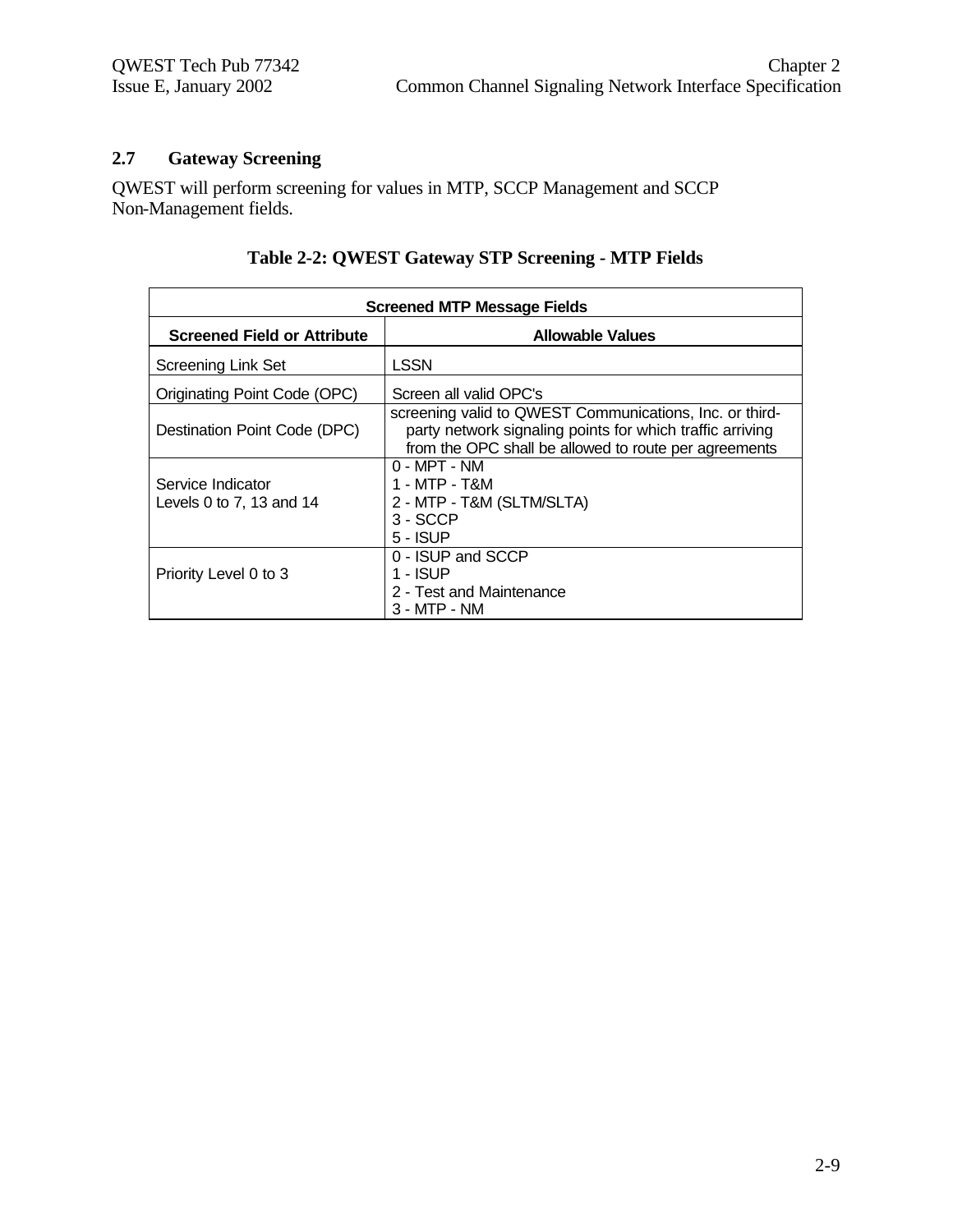#### **2.7.1 Network Management Messages**

The following messages as defined in Telcordia GR-246, if received, will be screened for entrance into the network.

| <b>CBA</b> | Changeback Acknowledgment message                            |
|------------|--------------------------------------------------------------|
| <b>CBD</b> | Changeback Declaration message                               |
| <b>COA</b> | Changeover Acknowledgment message                            |
| COO        | Changeover Order message                                     |
| <b>ECA</b> | Emergency Changeover Acknowledgment message                  |
| ECO        | Emergency Changeover Order message                           |
| LFU        | Link Forced Uninhibit message                                |
| LIA        | Link Inhibit Acknowledgment message                          |
| LID        | Link Inhibit Denial message                                  |
| LIN        | Link Inhibit message                                         |
| LЦ         | Link Local Inhibit Test message (AS 51, 52, 61 and 62 only)  |
| LRI        | Link Remote Inhibit Test message (AS 51, 52, 61 and 62 only) |
| <b>LUA</b> | Link Uninhibited Acknowledgment message                      |
| <b>LUN</b> | Link Uninhibited message                                     |
| * RCP      | Signaling Route Set Test Cluster Prohibited message          |
| * RCR      | Signaling Route Set Test Cluster Restricted message          |
| * RCT      | Signaling Route Set Congestion Test message                  |
| * TCA      | <b>Transfer Cluster Allowed message</b>                      |
| * TCP      | <b>Transfer Cluster Prohibited message</b>                   |
| * TCR      | <b>Transfer Cluster Restricted message</b>                   |
| <b>RSP</b> | Signaling Route Set Test Prohibited message                  |
| <b>RSR</b> | Signaling Route Set Test Restricted message                  |
| <b>TFA</b> | <b>Transfer Allowed message</b>                              |
| <b>TFC</b> | <b>Transfer Controlled message</b>                           |
| <b>TFP</b> | <b>Transfer Prohibited message</b>                           |
| <b>TFR</b> | <b>Transfer Restricted message</b>                           |

**Table 2-3: Network Management Messages Supported by QWEST**

\*Not Available - QWEST will update as required.

Table 2-6 Identifies the network messages defined in GR-246 that QWEST does not generate and does not expect to receive them from interconnecting networks.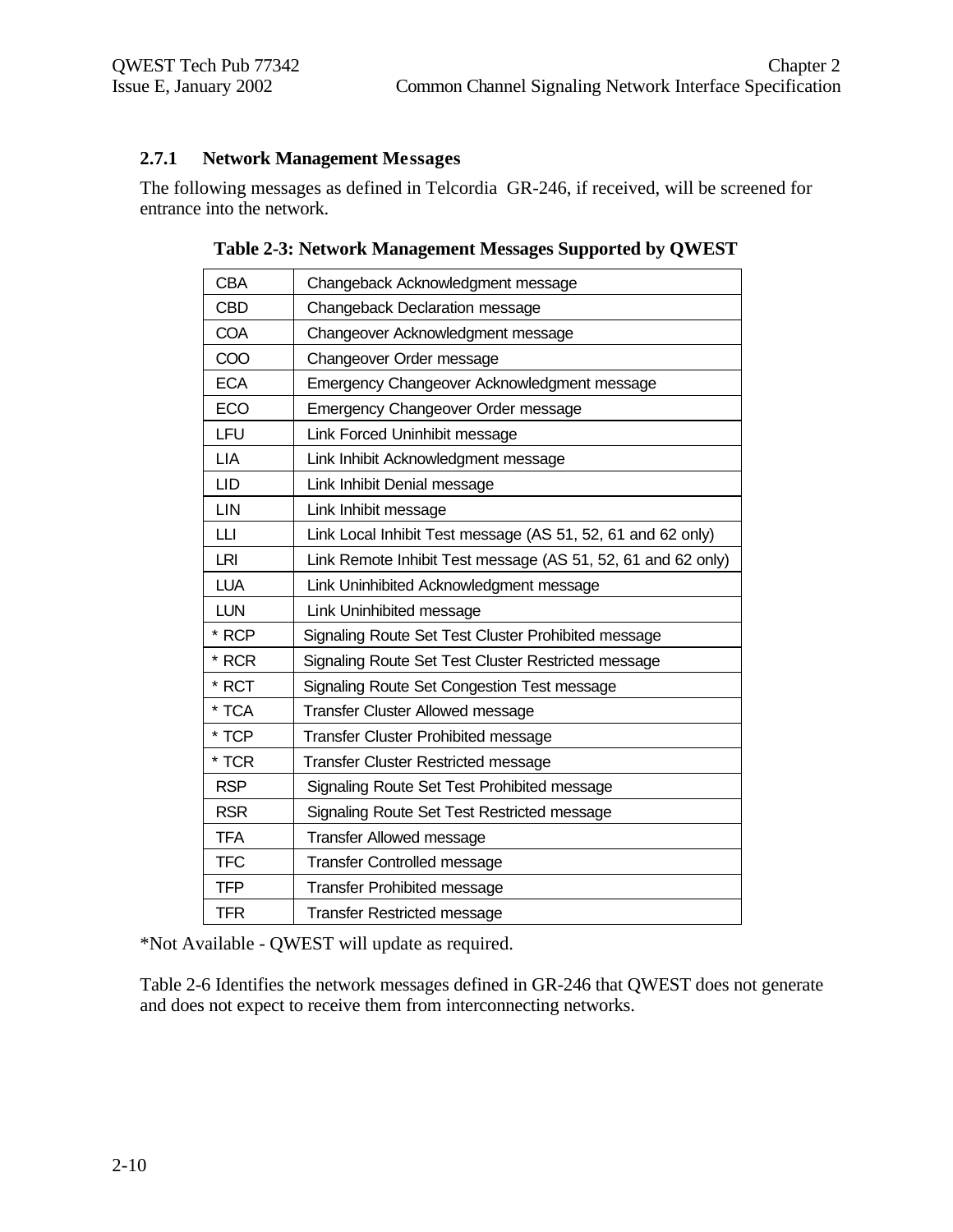| <b>Abbreviation</b><br>Network Management Message |                                              |  |  |
|---------------------------------------------------|----------------------------------------------|--|--|
| CNP                                               | <b>Connection Not Possible message</b>       |  |  |
| <b>CNS</b>                                        | <b>Connection Not Successful message</b>     |  |  |
| CSS                                               | <b>Connection Successful message</b>         |  |  |
| ח וח                                              | Signaling Data Link Connection Order message |  |  |

#### **Table 2-4: Network Management Messages Not Supported by QWEST**

#### **2.7.2 SCCP Management Fields**

The following SCCP Management fields will be screened for all arriving internetwork messages as summarized in Table 2-5. There are three types of messages: Query, Response, and Management.

**Table 2-5: QWEST Gateway STP Screening - SCCP Management Fields**

| <b>Screened Field or Attribute</b>                  | <b>Required</b> | <b>Table Driven</b>                                            |
|-----------------------------------------------------|-----------------|----------------------------------------------------------------|
| SCCP network management point code                  | v               |                                                                |
| <b>Screening Link Set</b>                           | ٧               |                                                                |
| SCCP network management point codes                 | v               |                                                                |
| SCCP network management messages<br>SSA - SSP - SST | v               | Messages that relate to SCCP<br>Network Management point codes |
| Affected point code                                 |                 |                                                                |
| Affected sub system number                          |                 |                                                                |

#### **2.7.3 SCCP Non-Management Fields**

#### **Table 2-6: QWEST Gateway STP Screening - SCCP Non-Management Fields**

| <b>Screened Field or Attribute</b> | <b>Required</b>                  | <b>Table Driven</b> |  |
|------------------------------------|----------------------------------|---------------------|--|
| Originating point code             | Υ                                | Υ                   |  |
| Sub system number                  | v                                | $\check{ }$         |  |
| Local sub system number            | NA - QWEST will update as needed |                     |  |
| Screen Link set                    | Y                                | Y                   |  |
| Global title translation type      | Υ                                | Υ                   |  |
| Destination point code             | v                                | ν                   |  |
| Sub system number                  | NA - QWEST will update as needed |                     |  |
| Local sub system number            | NA - QWEST will update as needed |                     |  |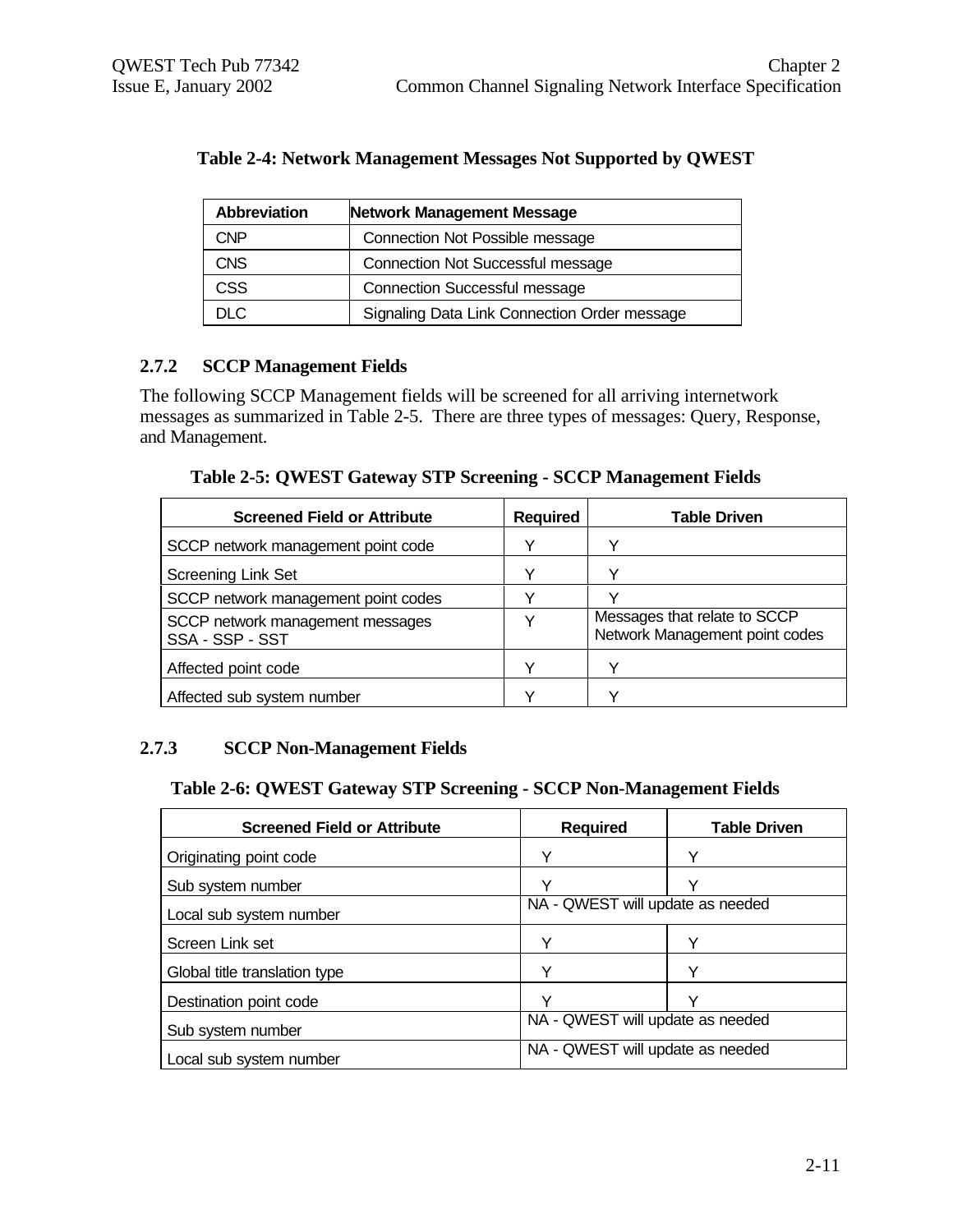#### **2.8 Transfer Prohibited (TFP) Procedures**

The Transfer Prohibited (TFP) procedure is performed at a signaling point acting as an STP for messages relating to a given destination, when it has to notify one or more adjacent signaling points that they must no longer route the concerned messages via that STP.

There are two methods, broadcast and response, for sending TFP messages to inform adjacent signaling points about the inaccessibility of a signaling point. In the broadcast method, the STP, recognizing its inability to transfer traffic to a given inaccessible SP, broadcasts TFP's about that SP to all accessible adjacent signaling points. In the response method, the STP only sends a TFP to the adjacent signaling point that sent the message destined to the inaccessible SP. At this time, QWEST gateway STPs use the broadcast method for the sending of TFP's.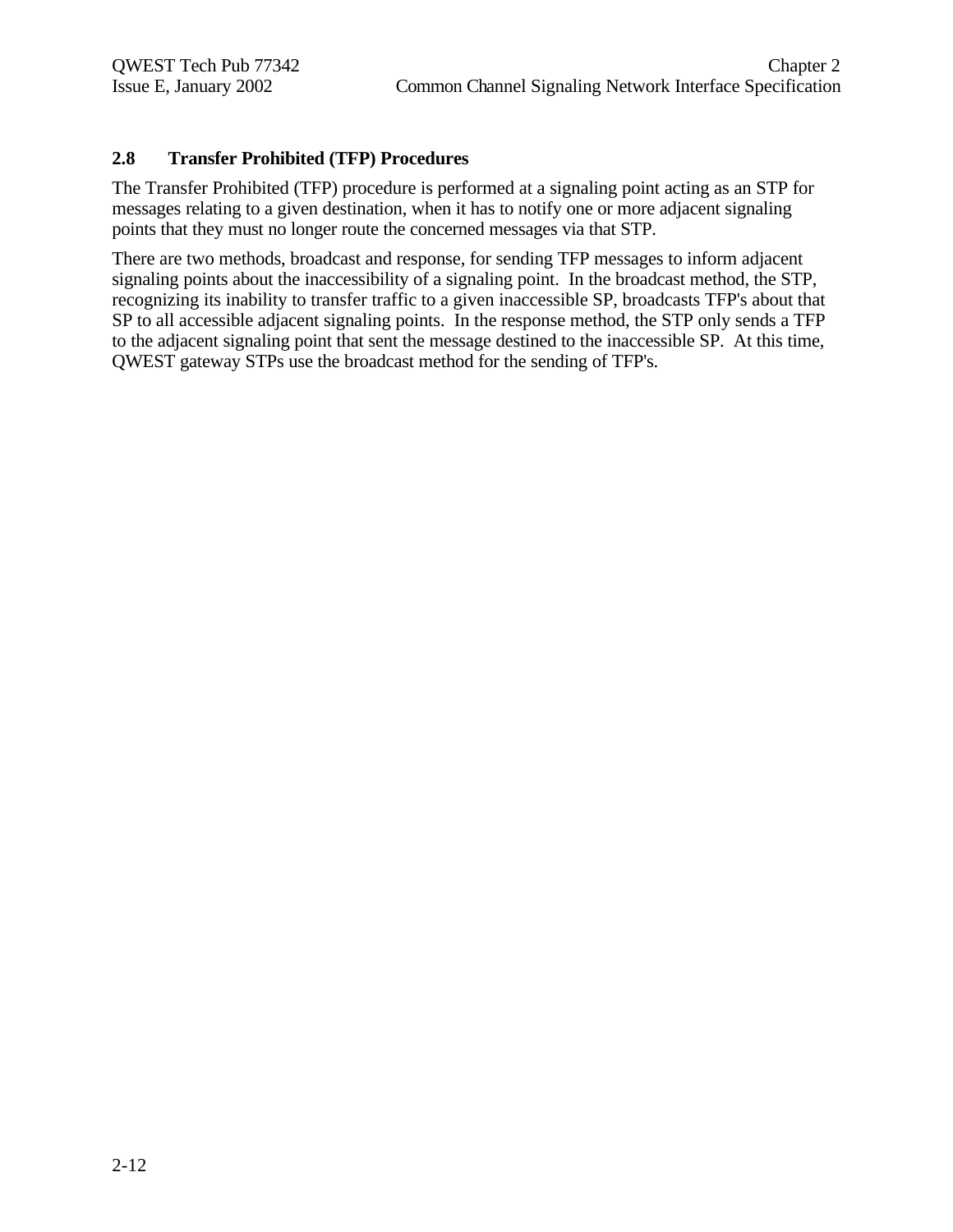#### **CONTENTS**

# **Chapter and Section Page** 3. Network Channel/Network Channel Interface Codes................................................. 3-1 3.1 Network Channel (NC) Codes........................................................................ 3-1 3.1.1 General............................................................................................... 3-1 3.1.2 Format ................................................................................................ 3-1 3.2 Network Channel Interface (NCI) Codes........................................................ 3-2 3.2.1 General............................................................................................... 3-2 3.2.2 Format ................................................................................................ 3-2 **Figures** 3-1 Format Structure for NC Codes.................................................................................. 3-1

| <b>Tables</b> |  |
|---------------|--|
|               |  |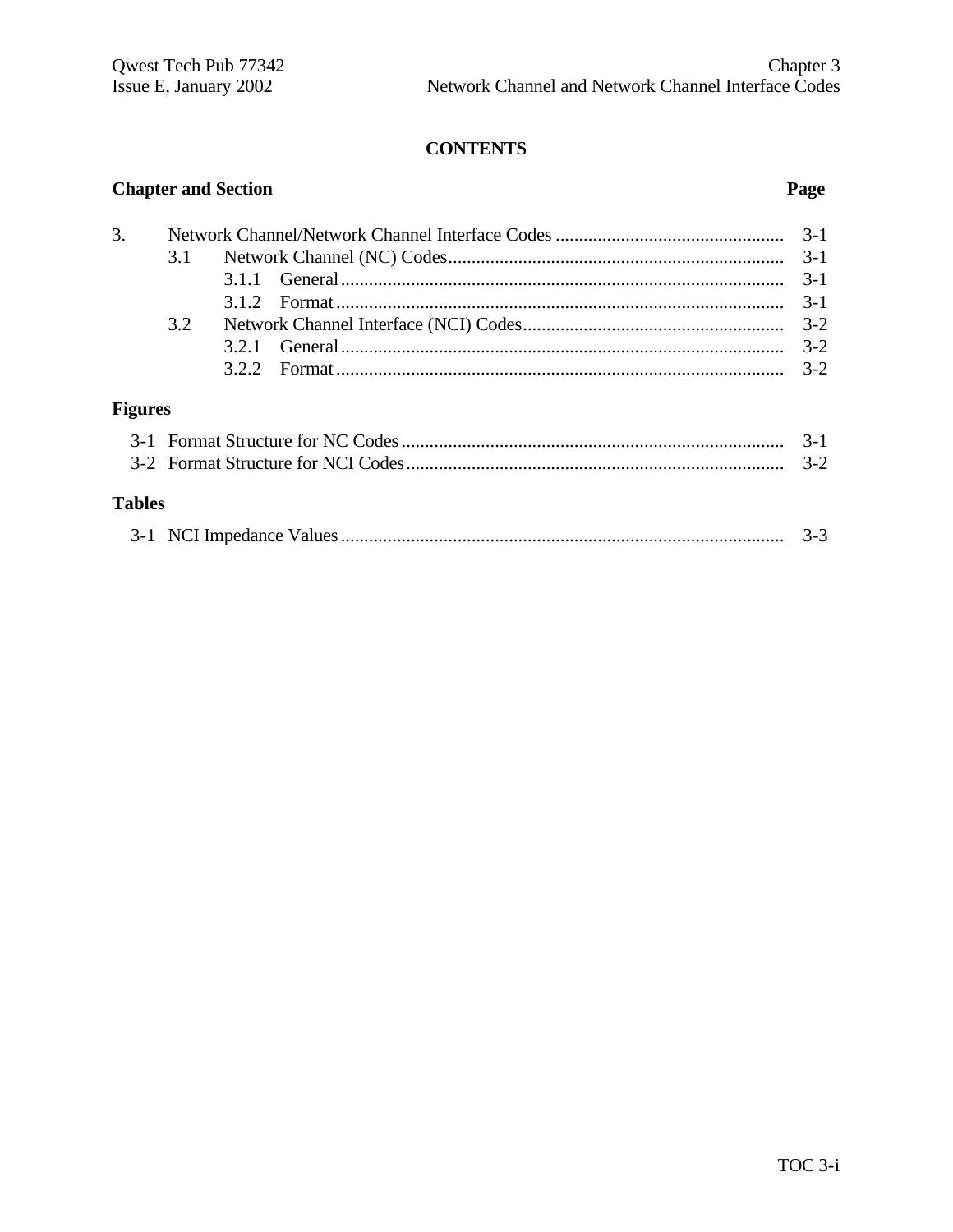#### **3. Network Channel/Network Channel Interface Codes**

#### **3.1 Network Channel (NC) Codes**

#### **3.1.1 General**

Network Channel (NC) codes are a part of the Bellcore COMMON LANGUAGE<sup>®</sup> code set. The NC code is used to identify a channel used with the service. This section identifies the available channels and their NC codes.

#### **3.1.2 Format**

An NC code is a four-character code with two data elements:

- Channel Code
- Optional Feature Code

The format is illustrated in Figure 3-1.

| Data Element              | Channel Code |            | <b>Optional Feature Code</b> |
|---------------------------|--------------|------------|------------------------------|
| <b>Character Position</b> |              |            |                              |
| Character Key             |              | $X$ or $-$ | $X$ or $-$                   |

**Network Channel Code**

 $X =$ Alphanumeric

 $=$  Hyphen

#### **Figure 3-1** Format Structure for NC Codes

The **Channel Code** (character positions 1 and 2) is a two-character alpha or alphanumeric code that describes the channel service in an abbreviated form. The channel code will frequently, but not always, be specified as the service code of the special service circuits or the transmission grade of the message trunk circuit. The NC channel code field is always filled.

The **Optional Feature Code** (character positions 3 and 4) is a two-character alpha or alphanumeric or hyphen code that represents the option codes available for each channel code. Varying combinations of this code will allow the customer to enhance the technical performance of the requested channel, or to further identify the type of service. It is also used to specify options such as conditioning, effective 4-wire, multiplexing, etc. The NC optional code field is always filled.

Further information about NC Codes may be found in ANSI T1.223-1997, *Information Interchange — Structure and Representation of Network Channel (NC) and Network Channel Interface (NCI) Codes for the North American Telecommunications System.*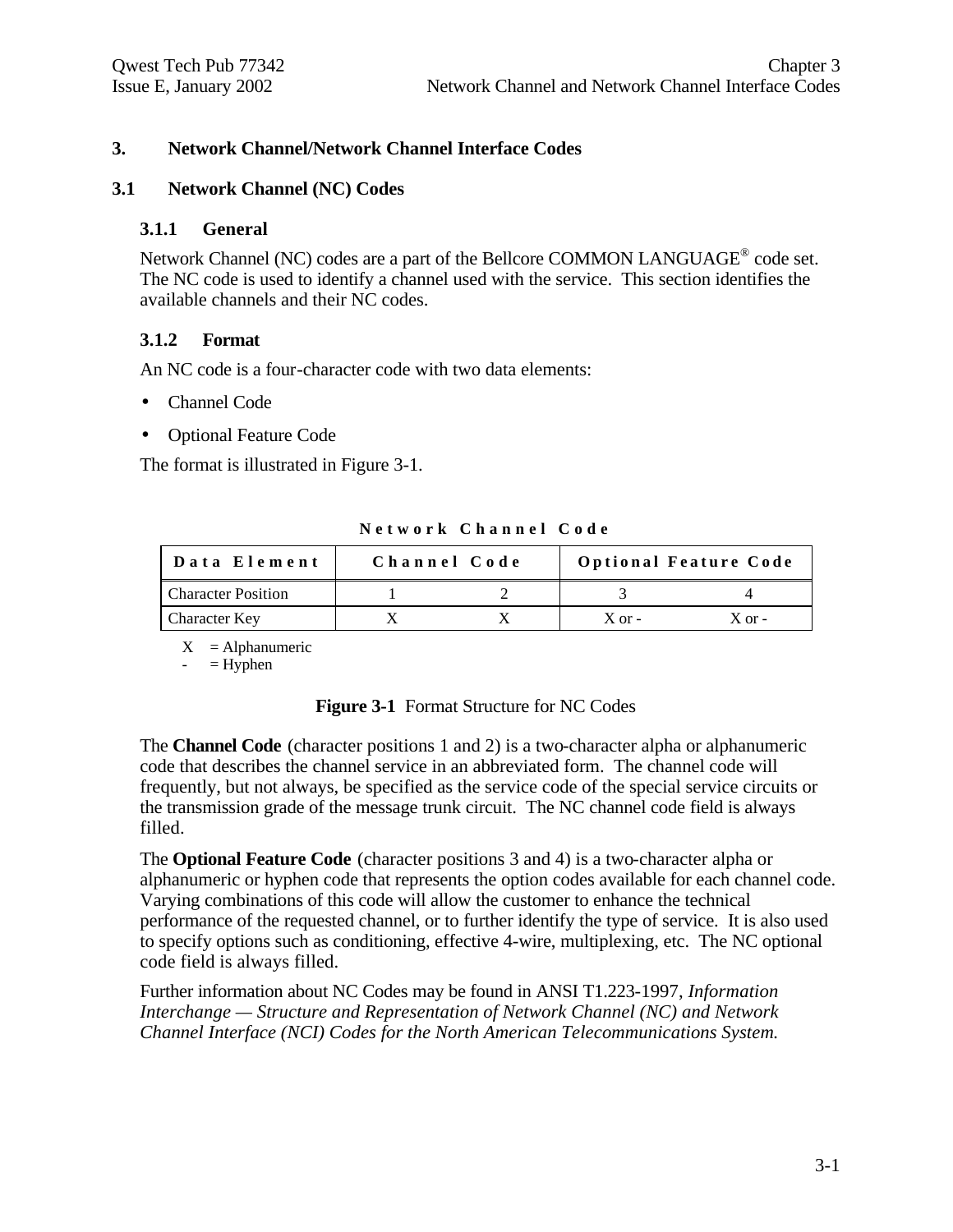#### **3.2 Network Channel Interface (NCI) Codes**

#### **3.2.1 General**

Network Channel Interface (NCI) codes are a part of the COMMON LANGUAGE<sup>®</sup> code set. The NCI code is used to identify a network interface of a service in our mechanized systems.

#### **3.2.2 Format**

An NCI code is a maximum twelve-character code that consists of five (5) data elements:

- Total Conductors
- Protocol
- Impedance
- Protocol Options
- Transmission Level Point(s) (TLP) not required for this digital service.

The first three fields are required. The last two are optional. The format is illustrated in Figure 3-2.

|   | <b>Total Conductors</b> |   | Protocol | 1                | D |   | <b>Protocol Options</b> |   | D         |          | <b>TLP Level</b> |
|---|-------------------------|---|----------|------------------|---|---|-------------------------|---|-----------|----------|------------------|
|   |                         |   |          | m                | e |   |                         |   | e         | T        | R                |
|   |                         |   |          | р<br>e           |   |   |                         |   |           | r<br>a   | e<br>c           |
|   |                         |   |          | d                | m |   |                         |   | m         | n        | A                |
|   |                         |   |          | a<br>$\mathbf n$ |   |   |                         |   |           | s<br>m   |                  |
|   |                         |   |          | c                | e |   |                         |   | e         |          | e                |
|   |                         |   |          | e                | r |   |                         |   | r         |          |                  |
|   | ◠                       | 3 | 4        | 5                | 6 | 7 | 8                       | 9 | 10        | 11       | 12               |
| N | N                       | A | A        | X                |   | X | X                       | X | $\bullet$ | $X$ or - | $X$ or -         |

**Network Channel Interface Code**

 $A = Alpha$ 

 $N =$  Numeric

 $X =$ Alphanumeric

 $\bullet$  = Delimiter (normally a period)

 $-$  = Hyphen

|  | Figure 3-2 Format Structure for NCI Codes |  |  |
|--|-------------------------------------------|--|--|
|--|-------------------------------------------|--|--|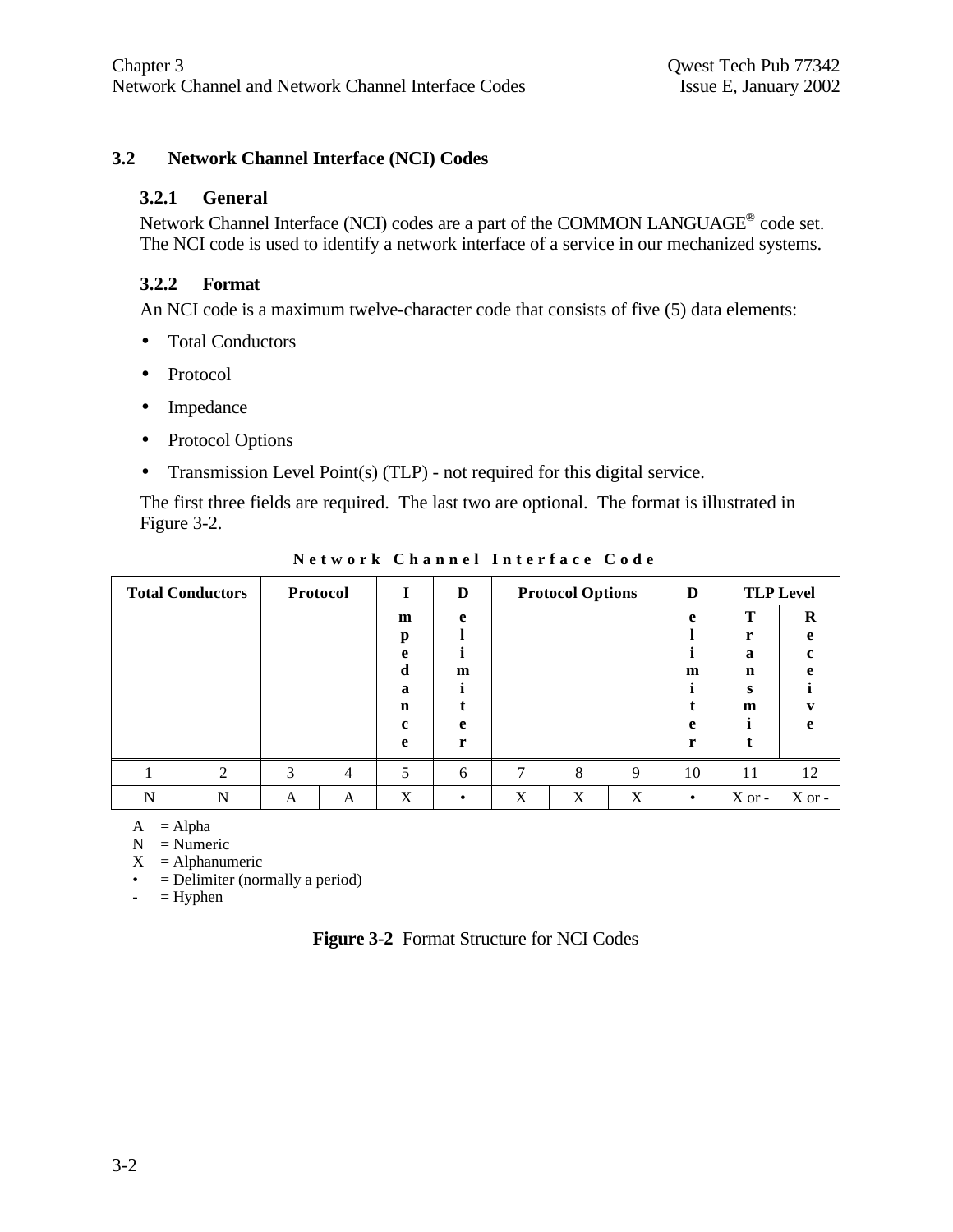**Total Conductors** (character positions 1 and 2) is a two-character numeric code that represents the total number of physical conductors (e.g., wires or fibers) required at the interface.

**Protocol** (character position 3 and 4) is a two-character alpha code that defines requirements for the interface regarding signaling/transmission.

**Impedance** (character position 5) is a one-character alpha or numeric code representing the nominal reference impedance that will terminate the channel for the purpose of evaluating transmission performance. Values are listed in Table 3-1.

| Impedance in Ohms<br>(Character Position 5) |                |                 |               |  |  |  |
|---------------------------------------------|----------------|-----------------|---------------|--|--|--|
| Data Value                                  | Code           | Data Value      | Code          |  |  |  |
| 110                                         | 0              | 124             |               |  |  |  |
| 150                                         |                | Variable        | 8             |  |  |  |
| 600                                         | $\mathfrak{D}$ | 100             | 9             |  |  |  |
| 900                                         | $3 *$          | Fiber           | F             |  |  |  |
| 1200                                        | 4              | Radio           | Z             |  |  |  |
| 135                                         | 5              | 50 Coaxial      | $\mathcal{C}$ |  |  |  |
| 75                                          | 6              | Multi-Impedance | M             |  |  |  |

| <b>Table 3-1 NCI Impedance Values</b> |  |  |  |  |
|---------------------------------------|--|--|--|--|
|---------------------------------------|--|--|--|--|

\* Except for interface code 04DD3, the impedance character 3, when used with a 4-wire voice-frequency path at the POT, denotes a historical customer (IC) provided transmission termination rather than a 900 ohm impedance. Such terminations were provided by customers in accordance with FCC Docket No. 20099 settlement Agreement and by Automatic Transmission Test and Control Circuit used in the previous provisioning process.

**Protocol Options** (character positions 7, 8, and 9) is a one to three-character alpha, numeric, or alphanumeric code that describes additional features (e.g., bit rate or bandwidth) on the Protocol to be used. It is an optional field that is always left justified.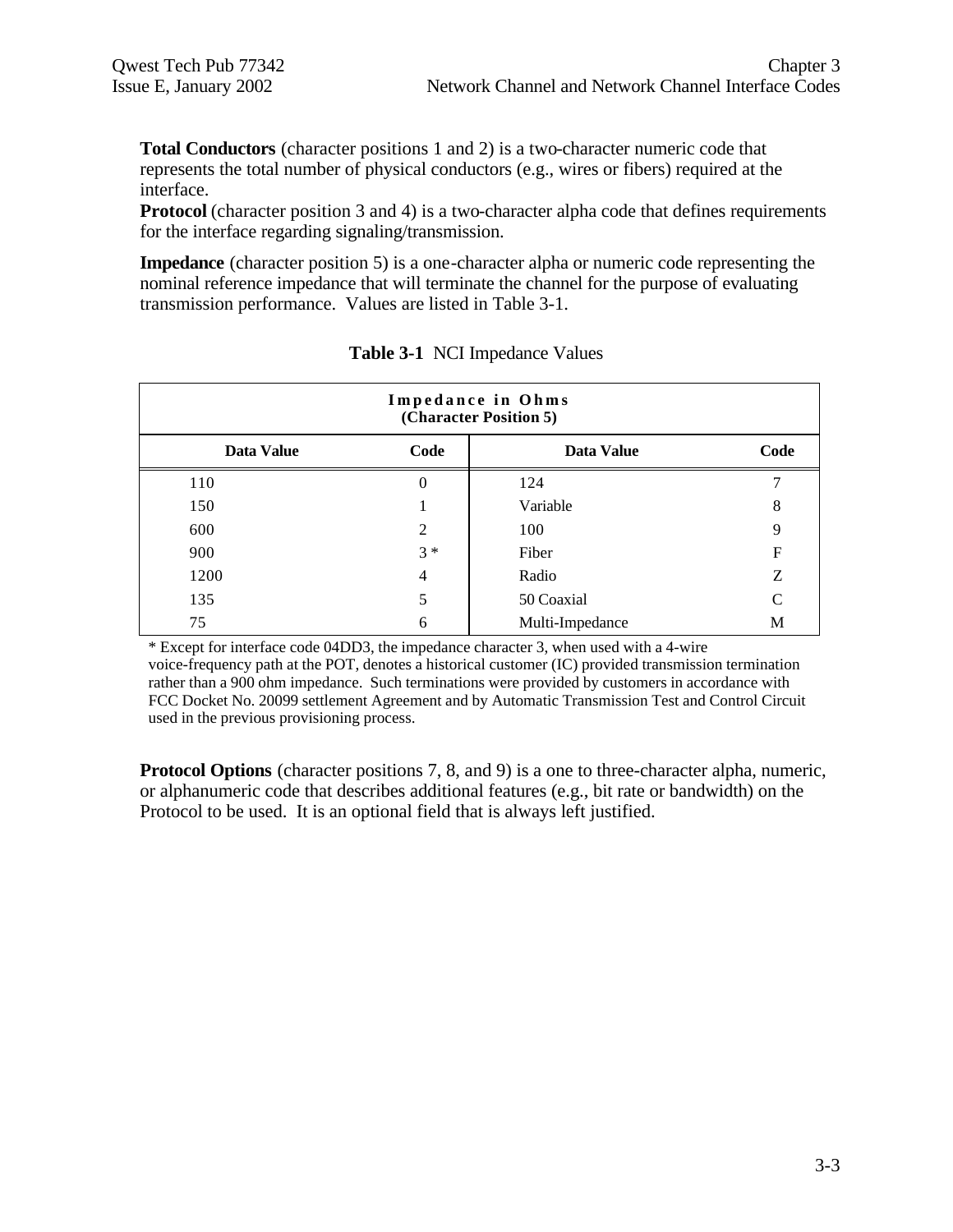#### **CONTENTS**

|                | <b>Chapter and Section</b> |                                                                    | Page    |
|----------------|----------------------------|--------------------------------------------------------------------|---------|
| 4.             |                            |                                                                    | $4 - 1$ |
|                | 4.1                        | Network Channel (NC) and Network Channel Interface (NCI) Codes     | $4 - 1$ |
|                | 4.2                        |                                                                    | $4 - 4$ |
|                | 4.3                        | Network Channel (NC) and Network Channel Interface (NCI) Code Sets | $4 - 4$ |
|                |                            |                                                                    | $4 - 5$ |
|                |                            |                                                                    | $4 - 5$ |
| <b>Figures</b> |                            |                                                                    |         |
|                |                            |                                                                    | $4 - 4$ |
|                |                            |                                                                    | $4 - 4$ |
| <b>Tables</b>  |                            |                                                                    |         |
|                |                            |                                                                    | $4 - 2$ |
|                |                            |                                                                    | $4 - 3$ |
|                |                            |                                                                    | $4 - 3$ |
|                |                            |                                                                    | $4 - 5$ |
|                |                            |                                                                    | $4 - 7$ |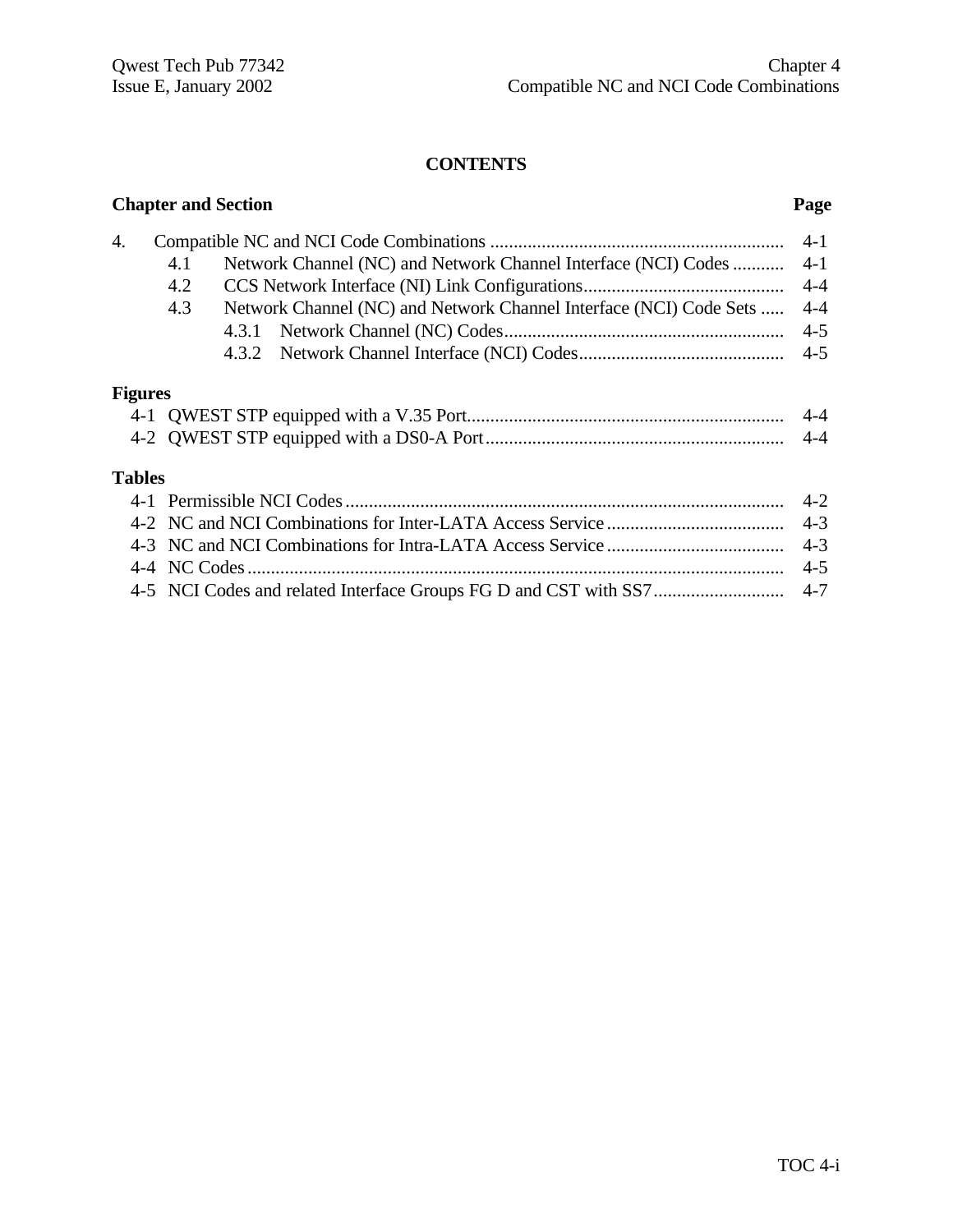#### **4. Compatible NC and NCI Code Combinations**

The tables in this chapter provide code combinations for ordering Common Channel Signaling Access Service offering. The Network Channel (NC) and Network Channel Interface (NCI) codes listed in the same row for each table indicate that these codes are compatible and can be interchanged. When the codes are listed in different rows, they are not compatible.

#### **4.1 Network Channel (NC) and Network Channel Interface (NCI) Codes**

The interface with the QWEST Common Channel Signaling Network is described by a NC Code and a NI Code for each signaling link termination. This subsection addresses the channel and interface codes that apply specifically to QWEST Common Channel Signaling Service. The customer must specify these codes when ordering service.

Network Interface (NI): The NI between the QWEST Common Channel Signaling Network and the interconnecting CCS network, shall be a channel using the DS0-A format within a DS1 bit stream. The DS0-A signals (channels) are multiplexed into a DS1 signal for transport. Each DS0-A channel carries information for one CCS link. The DS1 bit stream may be multiplexed within a DS3 bit stream.

#### **Network Channel (NC) Codes**

The NC code is a four-character code that identifies the channel service, parameters and available feature options.

NC code "YNS –" describes an interLATA (Local Access and Transport Area) CCS access channel, and NC code "US – –" describes an intraLATA CCS access channel.

#### **Network Channel Interface (NCI) Codes**

The NCI code identifies interface specifications associated with a particular channel and it provides the means to define the physical and electrical/optical characteristics at the channel interface, thus ensuring compatibility between the NC and the associated ICN SPOI.

A concise description of applicable NCI codes is provided in Table 4-1.

The following definitions, descriptions and reference specifications apply to the specified codes:

- ANSI Extended Superframe (ESF) format refers to the ESF format described in the, ANSI T1.403-1999, "Carrier-to-Customer Installations-DS1 Metallic Interface" or Telcordia GR-342 (see Reference Section).
- ANSI ESF terminal equipment generates a Performance Report at 1-second intervals across the NI, which may be read by terminal equipment monitor units at either end of a DS1 path providing end-to-end performance for both directions of transmission. *Consequently, the ANSI ESF format is strongly recommended.*
- *Non-ANSI ESF refers to versions prior to ANSI T1.403-1989 standards, hence, it is not fully* compatible with the ESF structure described in ANSI T1.403-1999 (see Reference Section) or Telcordia GR-342 (see Reference Section).
- The significant difference is the Data Link, it is either not used for network messages, or messages used are proprietary, therefore no messages other than a Yellow Alarm during a failure condition will be acknowledged. *Non-ANSI ESF format is not recommended.*
- SF format, described in Telcordia GR-342 (see Reference Section) is permitted but *not recommended* due to severely limited performance monitoring capabilities.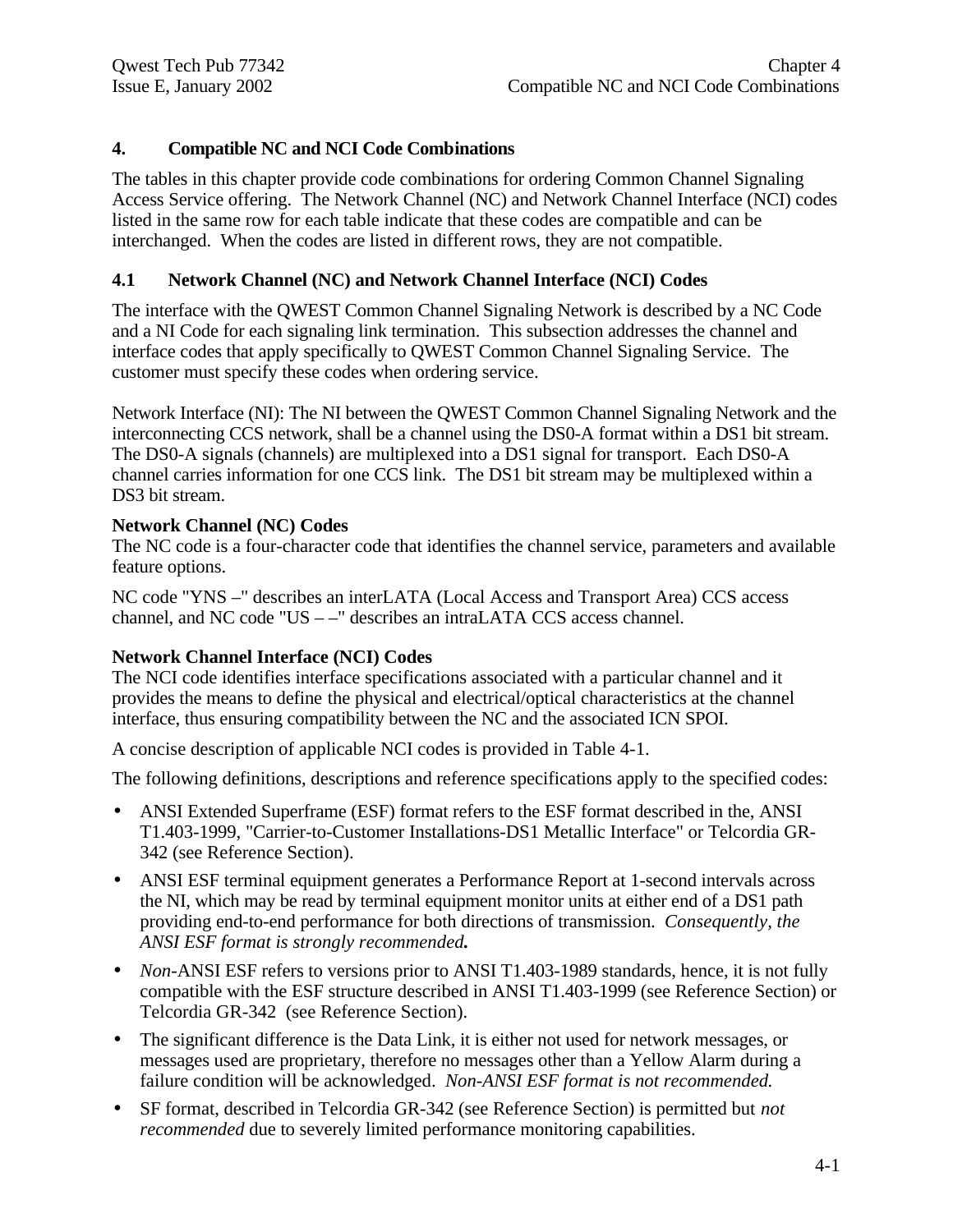- The B8ZS line code which enables DS1 CCC is not required for CCS interconnect service. These codes were included to accommodate existing or planned facility arrangements.
- Consult T.1.223-1997, "Information Interchange Structure and Representation of Network Channel (NC) and Network Channel Interface (NCI) Codes for the North American Telecommunications System" or QWEST Technical Publication 77375, "*1.544 Mbit/s Channel Interfaces*," for additional information and an expanded description.

| Definition of Network Channel Interface Code                                                        | <b>OWEST</b>           | Other Carrier                        | End-user                            |
|-----------------------------------------------------------------------------------------------------|------------------------|--------------------------------------|-------------------------------------|
| and Protocol Option Code                                                                            | CO premises            | premises Options                     | premises                            |
|                                                                                                     | Options                |                                      | Options                             |
| Free Framing<br>Line code = $B8ZS$                                                                  | 04DS9.15J              | $04D.19.15$ .                        | 04DU9.AN                            |
|                                                                                                     |                        | 04DS9.15J                            | 04DU9.AX                            |
| Frame Format = Superframe (SF)<br>Line code = Alternate Mark Inversion (AMI)                        | 04CS9.15<br>04DS9.15   | 02DJ9.15***<br>04D.J9.15<br>04DS9.15 | 02DU9.BN***<br>04DU9.BN<br>04DU9.BX |
| Frame Format = Superframe (SF)<br>Line code = Binary, 8 Zero Substitution (B8ZS)                    | 04CS9.15B<br>04DS9.15B | 04D.J9.15B<br>04DS9.15B              | 04DU9.DN<br>04DU9.DX                |
| Frame Format = non-ANSI Extended Superframe (ESF)<br>Line code = Alternate Mark Inversion (AMI)     | 04CS9.15K<br>04DS9.15K | 04D.J9.15K<br>04DS9.15K              | 04DU9.CN<br>04DU9.CX                |
| Frame Format = non-ANSI Extended Superframe (ESF)<br>Line code = Binary, 8 Zero Substitution (B8ZS) | 04CS9.15S<br>04DS9.15S | 04DJ9.15S<br>04DS9.15S               | 04DU9.SN<br>04DU9.SX                |
| Frame Format = ANSI Extended Superframe (ESF)<br>Line code = Alternate Mark Inversion (AMI)         | 04CS9.1K<br>04DS9.1K   | 04D 19.1K<br>04DS9.1K                | 04DU9.1KN<br>04DU9.1KX              |
| Frame Format = ANSI Extended Superframe (ESF)<br>Line code = Binary, 8 Zero Substitution (B8ZS)     | 04CS9.1S<br>04DS9.1S   | 04D.J9.1S<br>04DS9.1S                | 04DU9.1SN<br>04DU9.1SX              |

|  | <b>Table 4-1 Permissible NCI Codes</b> |  |
|--|----------------------------------------|--|
|--|----------------------------------------|--|

EACH CODE IS COMPATIBLE WITH ITSELF, WITH THE OTHER CODES WITHIN THE SAME BOX, AND WITH THE CODES IN THE OTHER BOXES IN THE SAME ROW

**Note:** \*\*\* 02DU9.BN and 02DJ9.15 are used only for the Synchronization interface.

DS1 can be included in DS3 transmission rates offered by QWEST. Refer to Qwest Technical Publication, 77324, *QWEST DS3 Service,* for more information.

Tables 4-2 and 4-3 below summarizes for permissible NC and NCI code combinations for ordering interLATA or intraLATA CCS access service.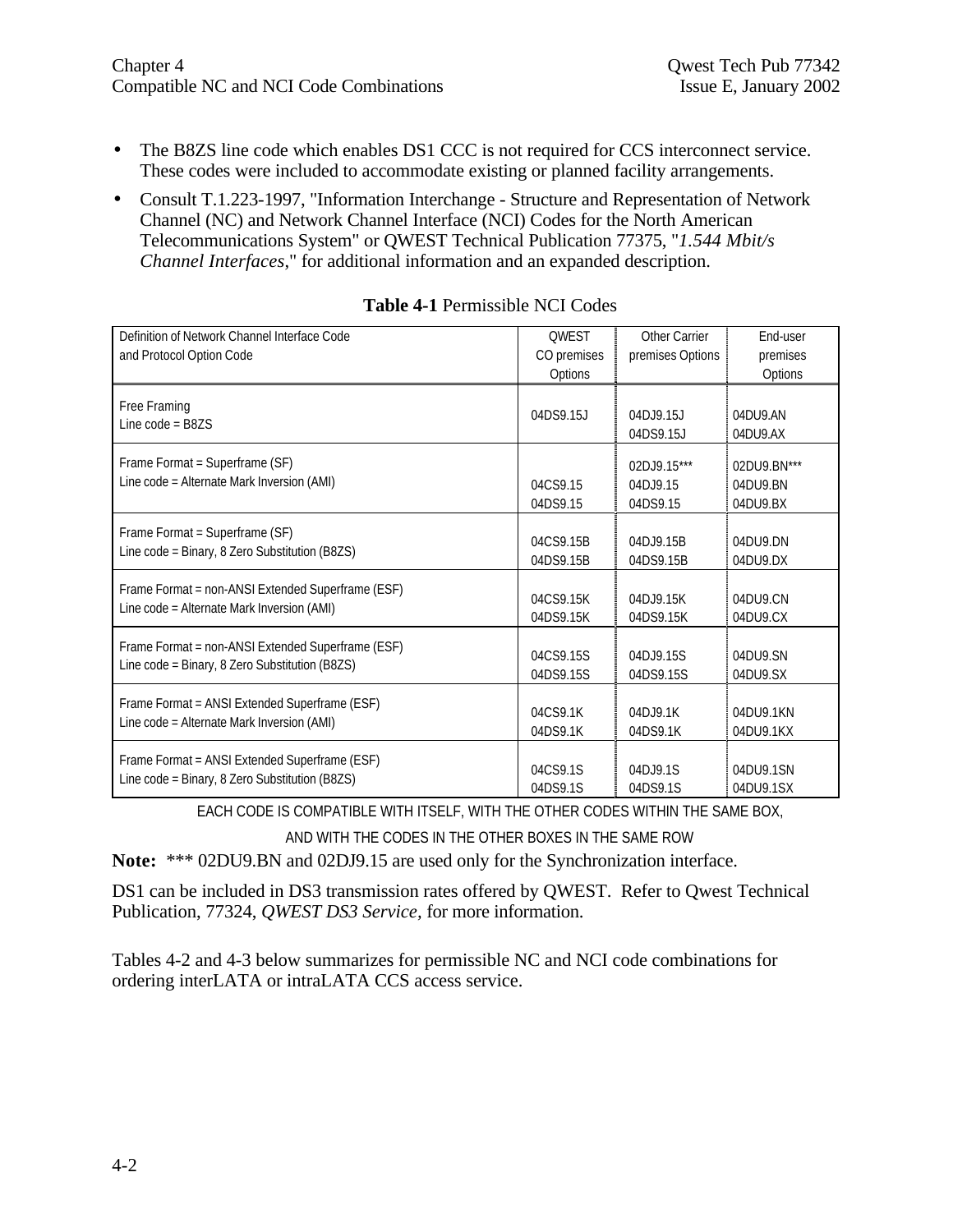| NC code: YNS-                      | Digital Access Channel Service (SS7-56 kbit/s Link) |                       |                                        |  |  |  |
|------------------------------------|-----------------------------------------------------|-----------------------|----------------------------------------|--|--|--|
|                                    | <b>NCI code at the SPOI</b>                         |                       |                                        |  |  |  |
| DS <sub>1</sub><br><b>ANSI ESF</b> | DS <sub>1</sub><br><b>Non-ANSI ESF</b>              | DS <sub>1</sub><br>SF | <b>DS1 NCI Description</b>             |  |  |  |
| 04DJ9.1K                           | 04DJ9.15K                                           | 04DJ9.15              | Carrier Interface.Joint Designed.AMI   |  |  |  |
| 04DJ9.1S                           | 04DJ9.15S                                           | 04DJ9.15B             | Carrier Interface.Joint Designed.B8ZS  |  |  |  |
| 04DS9.1K                           | 04DS9.15K                                           | 04DS9.15              | Carrier Interface.Templated.AMI        |  |  |  |
| 04DS9.1S                           | 04DS9.15S                                           | 04DS9.15B             | Carrier Interface.Templated.B8ZS       |  |  |  |
| 04DU9.1KN                          | 04DU9.CN                                            | 04DU9.BN              | Digital Access Interface End User AMI  |  |  |  |
| 04DU9.1SN                          | 04DU9.SN                                            | 04DU9.DN              | Digital Access Interface.End User.B8ZS |  |  |  |

#### **Table 4-2** NC and NCI Combination for Inter-LATA Access Service

DS1 can be included in DS3 transmission rates offered by QWEST. Refer to Qwest Technical Publication, 77324, *QWEST DS3 Service,* for more information.

| <b>Table 4-3 NC and NCI Combination for Intra-LATA Access Service</b> |  |
|-----------------------------------------------------------------------|--|
|-----------------------------------------------------------------------|--|

| Digital Access Channel Service (SS7-56 kbit/s Link)<br><b>NC code: YNS</b> |                                        |                       |                                        |  |  |
|----------------------------------------------------------------------------|----------------------------------------|-----------------------|----------------------------------------|--|--|
|                                                                            | <b>NCI code at the SPOI</b>            |                       |                                        |  |  |
| DS <sub>1</sub><br><b>ANSI ESF</b>                                         | DS <sub>1</sub><br><b>Non-ANSI ESF</b> | DS <sub>1</sub><br>SF | <b>DS1 NCI Description</b>             |  |  |
| 04DJ9.1K                                                                   | 04DJ9.15K                              | 04DJ9.15              | Carrier Interface.Joint Designed.AMI   |  |  |
| 04DJ9.1S                                                                   | 04DJ9.15S                              | 04DJ9.15B             | Carrier Interface.Joint Designed.B8ZS  |  |  |
| 04DS9.1K                                                                   | 04DS9.15K                              | 04DS9.15              | Carrier Interface.Templated.AMI        |  |  |
| 04DS9.1S                                                                   | 04DS9.15S                              | 04DS9.15B             | Carrier Interface.Templated.B8ZS       |  |  |
| 04DU9.1KN                                                                  | 04DU9.CN                               | 04DU9.BN              | Digital Access Interface.End User.AMI  |  |  |
| 04DU9.1SN                                                                  | 04DU9.SN                               | 04DU9.DN              | Digital Access Interface.End User.B8ZS |  |  |

DS1 can be included in DS3 transmission rates offered by QWEST. Refer to Qwest Technical Publication, 77324, "*QWEST DS3 Service",* for more information.

Additional technical specifications and descriptions unique to the following interfaces and channel options may be obtained by consulting the documents referenced below:

| NCI code 04DJ9                          | <b>OWEST Technical Publication 77375</b> |
|-----------------------------------------|------------------------------------------|
| NCI code 04DU9                          | <b>OWEST Technical Publication 77375</b> |
| <b>QWEST Digital Switching Services</b> | <b>OWEST Technical Publication 77319</b> |

Also, Telcordia Technical Reference GR-499, "Transport Systems Generic Requirements (TSGR): Common Requirements," defines generic requirements for digital transport systems. This includes signal interfaces, formats and coding for the interconnection of equipment at the DS1 rate. Telcordia Technical Reference GR-510, "LSSGR: System Interfaces Section 10.2," describes the DS1 signal format and code structure.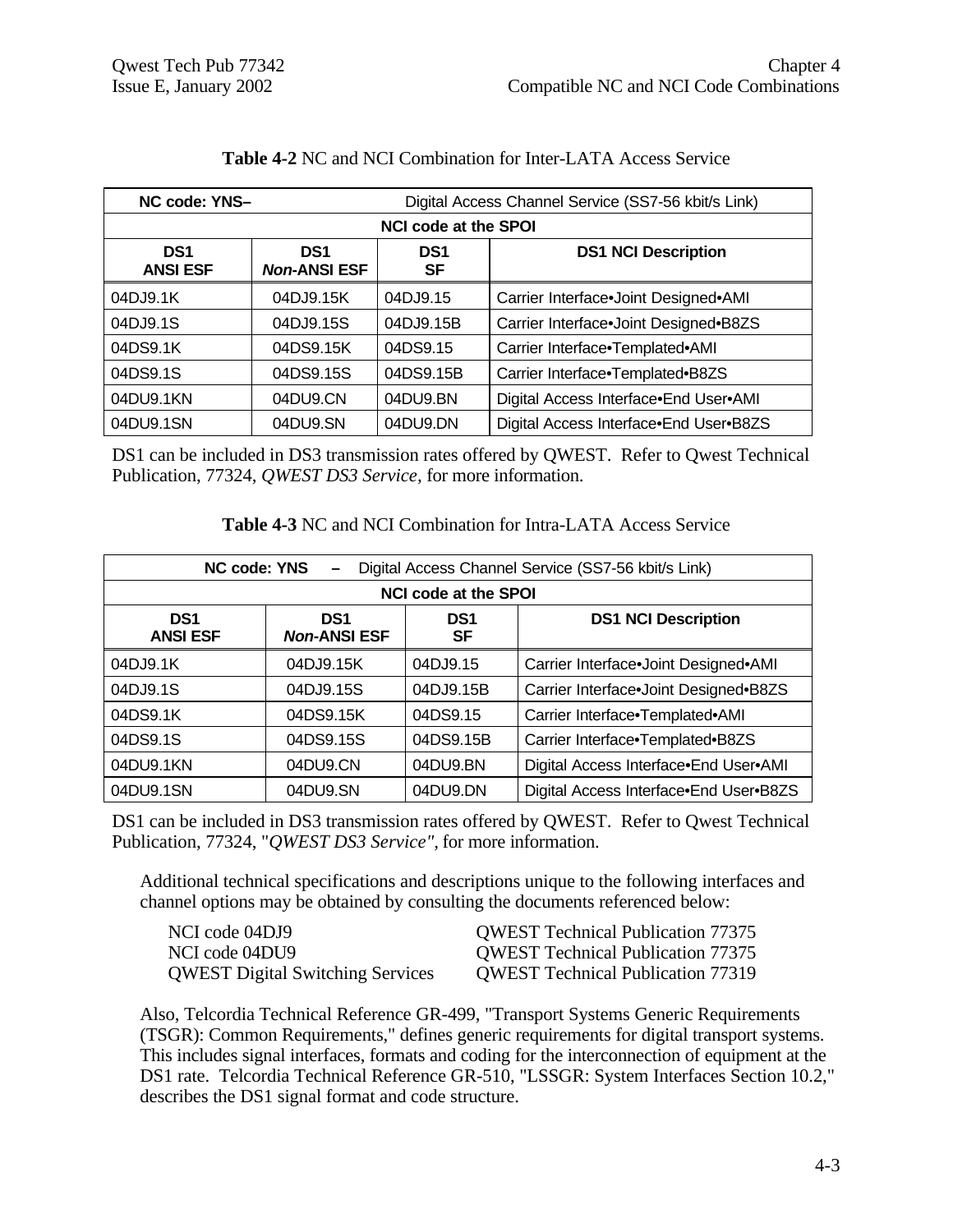#### **4.2 CCS Network Interface (NI) Link Configurations**

The transmission interface interconnecting the QWEST CCS Local Network to a ICN CCS network is at the DS1 rate. Care must be taken in the selection of facilities and/or leased circuits so that link physical diversity is maintained as described in Subsection 2.4.2.

Figure 4.1 depicts a typical 56 kbit/s signaling link configuration for a QWEST Signaling Transfer Point equipped with a V.35 interface port.



**Figure 4-1 QWEST STP Equipped with a V.35 Port**

Figure 4.2 depicts a typical 56 kbit/s signaling link configuration for a QWEST Signaling Transfer Point equipped with a DS0-A interface port.



**Figure 4-2 QWEST STP Equipped with a DS0-A Port**

#### **4.3 Network Channel (NC) and Network Channel Interface (NCI) Code Sets**

Customer NI options and transmission parameters supported for FG D and CST 3 Services are described by channel and interface codes. This section addresses the specific NC and NCI codes used to describe and order QWEST Access Service offering CCS SS7 out-of-band signaling.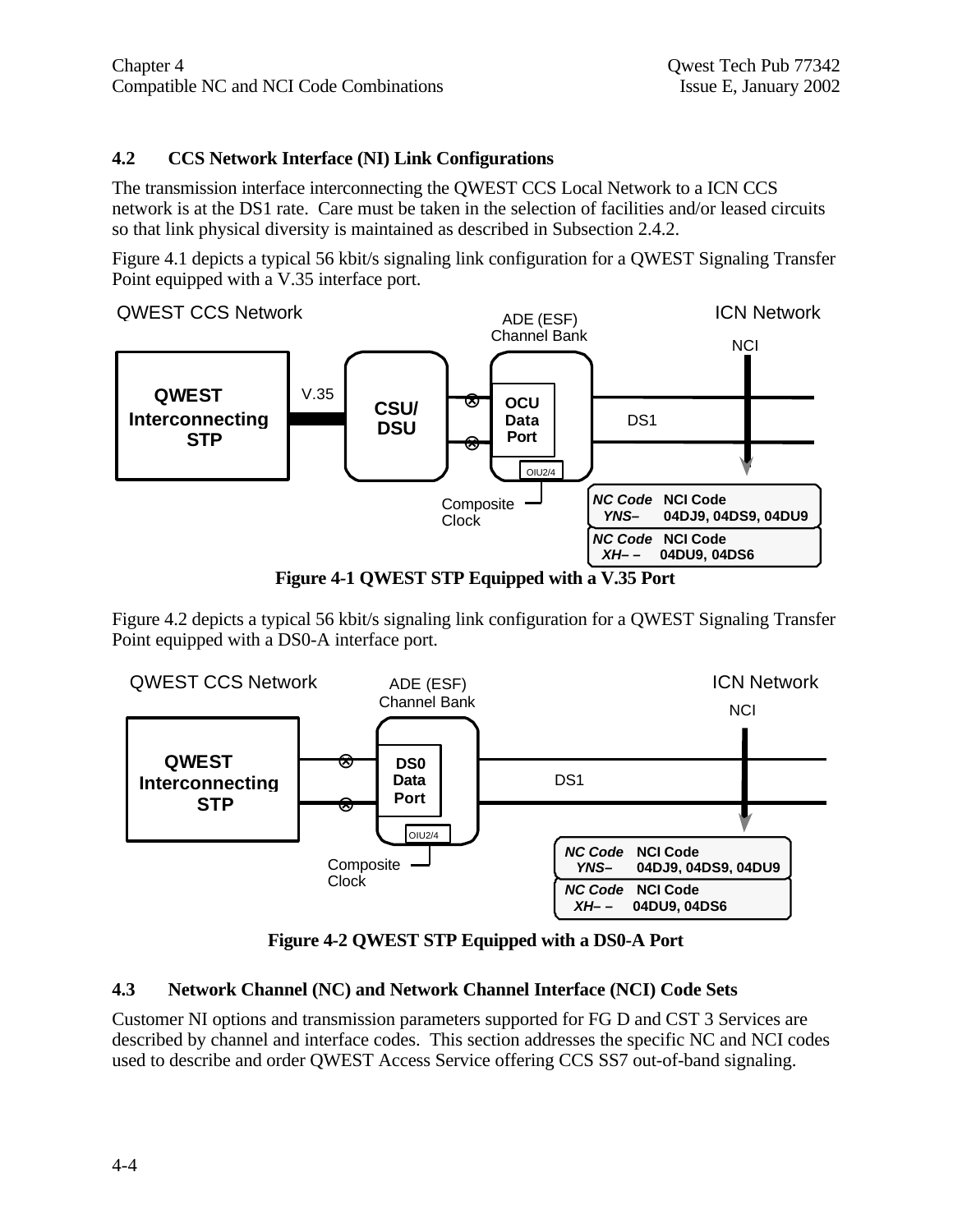#### **4.3.1 Network Channel (NC) Codes**

The NC code is a four character code that describes the channel parameters and available channel options. Consult ANSI T1.223, *Information Interchange - Structure and Representation of Network Channel (NC) and Network Channel Interface (NCI) Codes for the North American Telecommunications System* (see Reference Section), Telcordia Generic Requirement GR-342 (see Reference Section) or QWEST Technical Publication 77319, (see Reference Section) for additional information and an expanded explanation.

Transmission parameters and Limits are documented for the different Transmission Types for FG D in Telcordia Generic Requirement GR-334, "Switched Access Service: Transmission Parameter Limits and Interface Combinations." QWEST recognizes these same types for CST 3.

Error performance parameters for the transport circuit (DS1) for FG D or CST 3 service equipped with 64 kbit/s CCC are delineated in Telcordia Technical Reference TA-NWT-000938, "Integrated Services Digital Network (ISDN): Network Transmission Interface and Performance Specifications."

The NC Codes that describe FG D or CST 3 Services with CCS SS7 out-of-band signaling offered by QWEST are shown in Table 4-4 below.

|           | <b>Character Position</b>                           |   |                 |   |                                                                       |  |  |
|-----------|-----------------------------------------------------|---|-----------------|---|-----------------------------------------------------------------------|--|--|
|           | 1ST and 2ND                                         |   | 3RD             |   | 4TH                                                                   |  |  |
|           | <b>SDSA</b>                                         |   |                 |   |                                                                       |  |  |
| <b>SD</b> | Transmission Type B1<br>(previously Grade B)        | S | SS <sub>7</sub> | A | FG D<br>or<br>CST <sub>3</sub>                                        |  |  |
|           | <b>SDSC</b>                                         |   |                 |   |                                                                       |  |  |
| <b>SD</b> | <b>Transmission Type B1</b><br>(previously Grade B) | S | SS <sub>7</sub> | С | FG D<br>or<br>CST 3 with 64 kbit/s<br><b>Clear Channel Capability</b> |  |  |
|           | <b>SHSA</b>                                         |   |                 |   |                                                                       |  |  |
| <b>SH</b> | <b>Transmission Type A1</b><br>(previously Grade A) | S | SS <sub>7</sub> | A | FG D<br>or<br>CST <sub>3</sub>                                        |  |  |

**Table 4-4** NC Codes

#### **4.3.2 Network Channel Interface (NCI) Codes**

The interfaces applicable to SS7-controlled circuit-switched exchange-access trunk interfaces are grouped together with other similar interfaces and are offered in the QWEST FCC 1 Access Tariff and typically referenced in other documents as "Interface Groups." Technical descriptions of these groups are available in Telcordia Generic Requirement GR-334, (see Reference Section).

Interface Groups 1 through 10 offered by QWEST for FG D and CST 3 access services provide the option of CCS SS7 out-of-band signaling, with certain restrictions. These restrictions are not technical in nature, but relate to the availability of historical Interface Groups, which QWEST no longer offers as new service, but supports on existing service.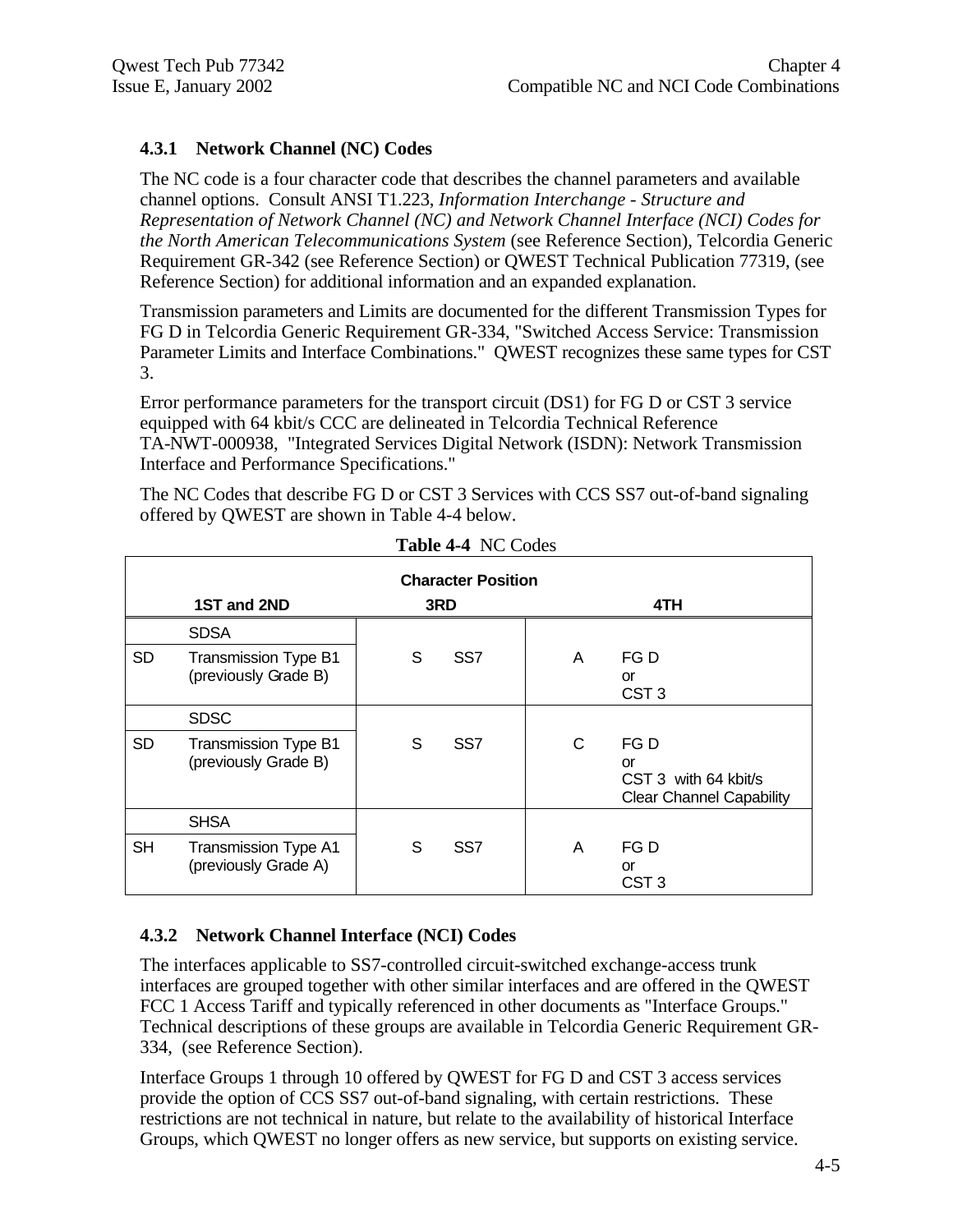The NCI Codes, Interface Groups, and brief explanations of interfaces are shown in Table 4-5. Restrictions on availability of historical interfaces are noted where applicable. Detailed descriptions of the interfaces can be found in Telcordia Generic Requirement GR-334 (see Reference Section) and QWEST Technical Publication 77324, " QWEST DS3 Service."

| <b>INTERFACE</b><br><b>GROUP</b> | <b>NCI CODE</b><br><b>AND</b><br><b>DESCRIPTION</b>                                                    | <b>AVAILABILITY</b><br><b>Standard (S)</b><br>Historical (H) (NOTE 1)<br>Not Offered (N) (NOTE 2) |
|----------------------------------|--------------------------------------------------------------------------------------------------------|---------------------------------------------------------------------------------------------------|
| 1                                | 02NO <sub>2</sub><br>2-Wire No Inband<br>Signaling                                                     | S                                                                                                 |
| $\overline{2}$                   | 04NO2<br>4-Wire No Inband<br>Signaling                                                                 | S                                                                                                 |
| 3                                | 04AH5.B<br>Analog High Capacity<br>60 KHz to 108 KHz<br>12 Channels (Group)                            | н                                                                                                 |
| 4                                | 04AH6.C<br>Analog High Capacity<br>312 KHz to 552 KHz<br>60 Channels<br>(Supergroup)                   | н                                                                                                 |
| 5                                | 04AH6.D<br>Analog High Capacity<br>564 KHz to 3084 KHz<br>600 Channels<br>(Mastergroup)                | Η                                                                                                 |
| 6                                | 04DS9.15<br>Digital 1.544 Mbit/s<br>(DS1)                                                              | S                                                                                                 |
|                                  | 04DS9.15B<br>Digital 1.544 Mbit/s<br>(DS1)<br>Superframe (SF)<br>Format and B8ZS                       | S                                                                                                 |
|                                  | 04DS9.15S<br>Digital 1.544 Mbit/s<br>(DS1)<br>Non-ANSI<br><b>Extended Superframe</b><br>(ESF) and B8ZS | S                                                                                                 |
| $\overline{7}$                   | 04DS9.31<br>Digital 3.152 Mbit/s<br>(DS1C)                                                             | Η                                                                                                 |
| 8                                | 04DS0.63<br>Digital 6.312 Mbit/s<br>(DS2)                                                              | Η                                                                                                 |

| Table 4-5 NCI Codes and related Interface Groups FG D and CST with SS7 |  |
|------------------------------------------------------------------------|--|
|------------------------------------------------------------------------|--|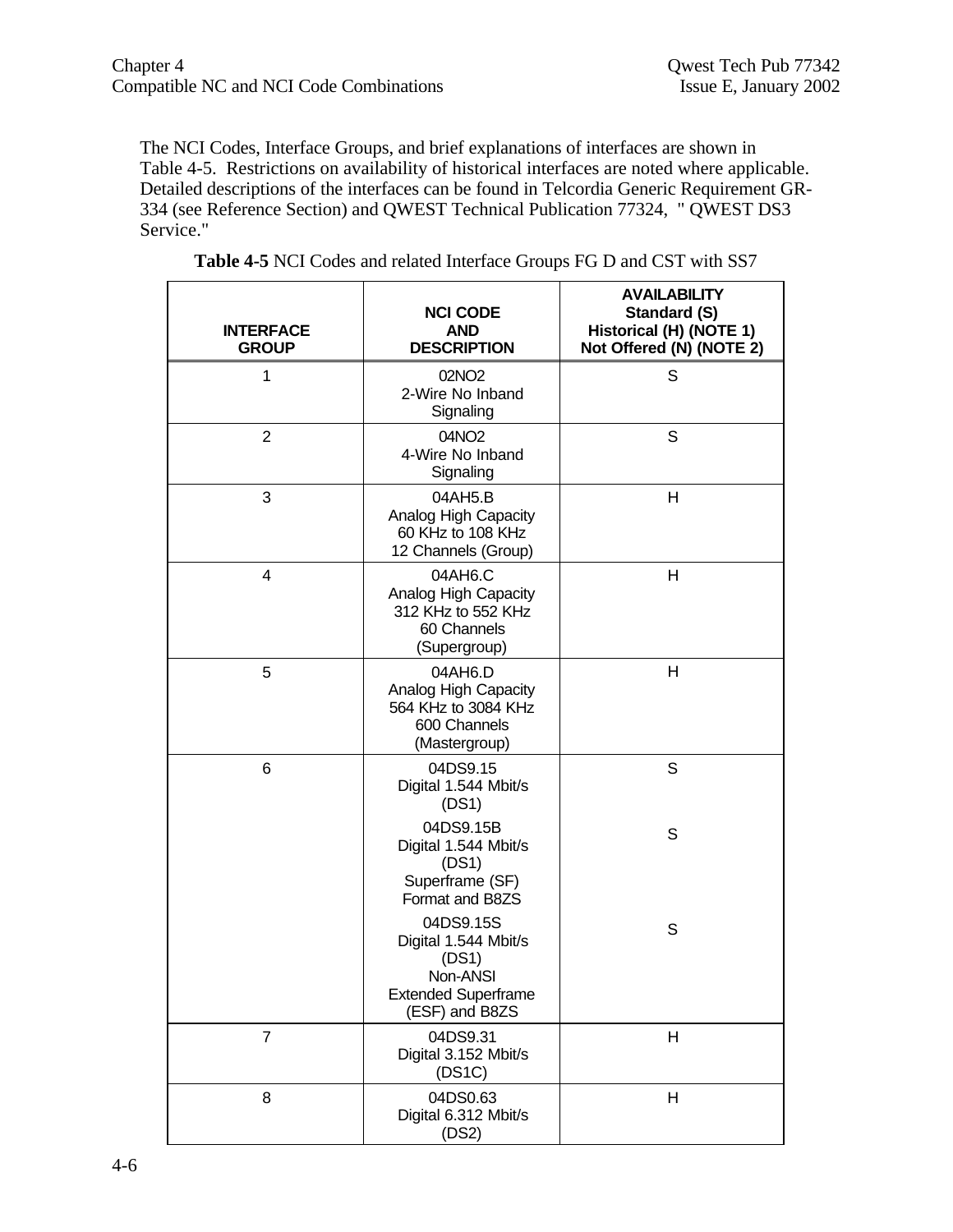| <b>INTERFACE</b><br><b>GROUP</b> | <b>NCI CODE</b><br><b>AND</b><br><b>DESCRIPTION</b>                                                                | <b>AVAILABILITY</b><br>Standard (S)<br>Historical (H) (NOTE 1)<br>Not Offered (N) (NOTE 2) |
|----------------------------------|--------------------------------------------------------------------------------------------------------------------|--------------------------------------------------------------------------------------------|
| 9                                | 04DS6.44<br>Digital 44.736 Mbit/s<br>(DS3)                                                                         | S                                                                                          |
|                                  | 02FCF<br>Optical Interface<br>Capacity 2 to 36 DS3s                                                                | N                                                                                          |
| 10                               | 04DS6.27<br>Digital 274.176 Mbit/s<br>(DS4)                                                                        | н                                                                                          |
| NA.                              | 02RFZ.<br>Mid-Air Meet Interface<br>6 or 11 GHz Digital<br>Radio Systems<br>Capacity 3, 6, 9, or<br><b>12 DS3s</b> | NOTE <sub>3</sub>                                                                          |

Notes:

- 1. This Interface Group is not offered on new requests for service. Only existing FG D or CST 3 services with this Interface Group may order SS7 out-of-band signaling.
- 2. Customers wishing a Fiber Optic Interface may order US WEST Communications, Inc. Digital Access as Special Services (Section 7) of QWEST FCC 1 Access Tariff. These facilities may be used to provision Switched Access trunks under tariffed Shared Use Arrangements.
- 3. At the time of this publication, QWEST does not offer a Mid-Air Meet (Digital Radio) Interface for FG D or CST 3 Service. There is not a Switched Services Interface Group Number for this interface. It is offered as Special Services (Section 7) of QWEST FCC 1 Access Tariff.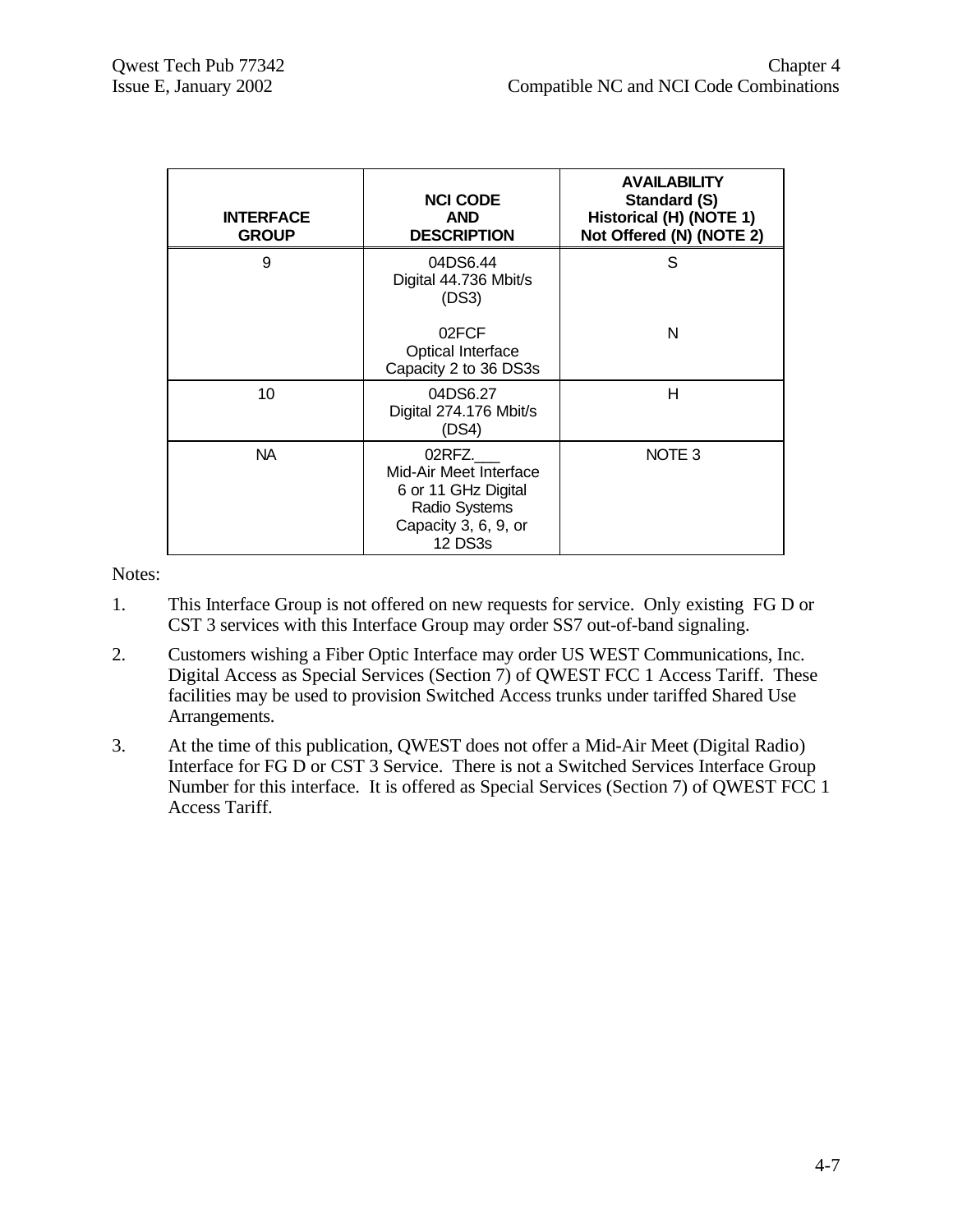# **CONTENTS**

#### **Chapter and Section**

5.

#### Page

| Definitions. |  |
|--------------|--|
|              |  |
|              |  |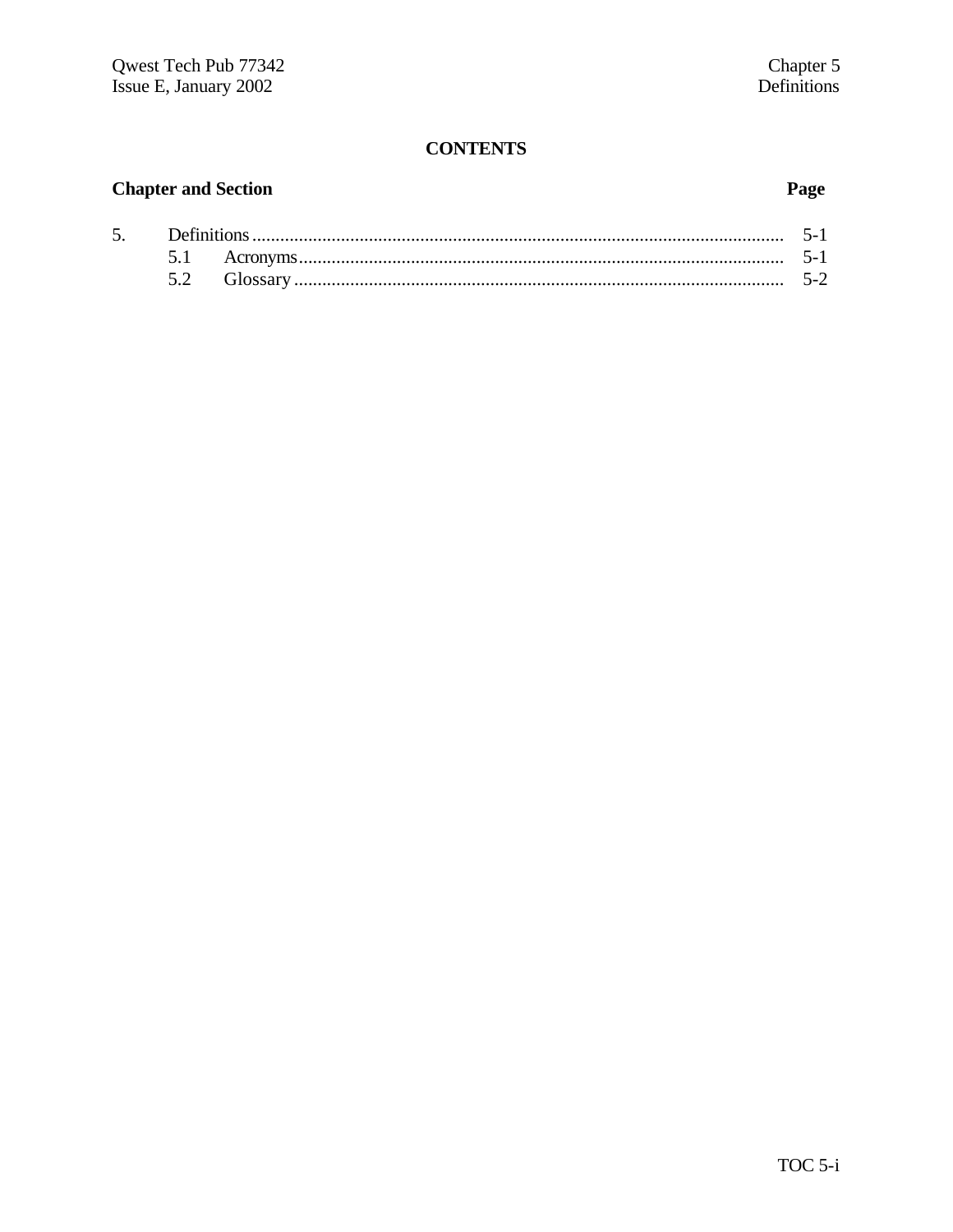# **5. Definitions**

# **5.1 Acronyms**

| <b>ABS</b>       | <b>Alternate Billing Service</b>                     |
|------------------|------------------------------------------------------|
| <b>ANSI</b>      | <b>American National Standards Institute</b>         |
| <b>BSA</b>       | <b>Basic Serving Arrangement</b>                     |
| <b>BDFB</b>      | <b>Battery Distribution Fuse Board</b>               |
| <b>CCC</b>       | <b>Clear Channel Capabilities</b>                    |
| <b>CCS</b>       | <b>Common Channel Signaling</b>                      |
| <b>CCSAC</b>     | <b>Common Channel Signaling Access Capability</b>    |
| <b>CLEC</b>      | <b>Competitive Local Exchange Carrier</b>            |
| CO               | <b>Central Office</b>                                |
| <b>CPN</b>       | <b>Calling Party Number</b>                          |
| CSP              | <b>Carrier Selection Parameter</b>                   |
| CST <sub>3</sub> | <b>Circuit Switched Trunk 3</b>                      |
| <b>ESF</b>       | <b>Extended Superframe</b>                           |
| EU               | End-Users                                            |
| <b>EUC</b>       | <b>End-Use Customer</b>                              |
| <b>FCC</b>       | <b>Federal Communications Commission</b>             |
| FG D             | Feature Group D                                      |
| <b>GTT</b>       | <b>Global Title Translations</b>                     |
| <b>IAM</b>       | <b>Initial Address Message</b>                       |
| IC               | <b>Interexchange Carrier</b>                         |
| <b>ICN</b>       | <b>InterConnecting Network</b>                       |
| <b>ISDN</b>      | <b>Integrated Services Digital Network</b>           |
| <b>ISDNUP</b>    | <b>Integrated Services Digital Network User Part</b> |
| ISI              | <b>Industry Support Interface</b>                    |
| <b>LATA</b>      | <b>Local Access and Transport Area</b>               |
| <b>LIDB</b>      | Line Information Data Base                           |
| <b>MTP</b>       | <b>Message Transfer Part</b>                         |
| NC               | <b>Network Channel</b>                               |
| <b>NCI</b>       | <b>Network Channel Interface</b>                     |
| N <sub>I</sub>   | <b>Network Interface</b>                             |
| <b>NOF</b>       | <b>Network Operations Forum</b>                      |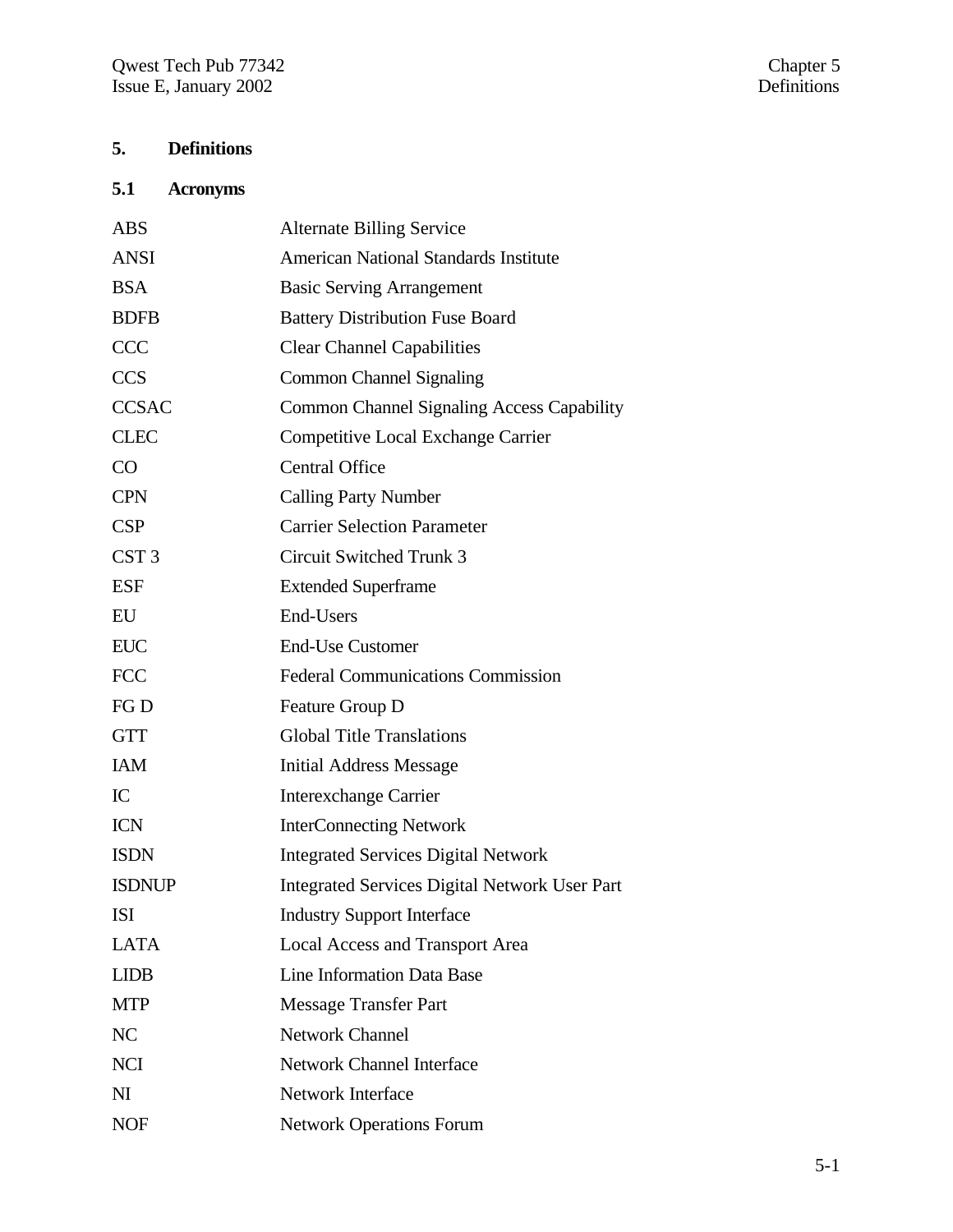| <b>NPA</b>   | Number Plan Area                                      |
|--------------|-------------------------------------------------------|
| <b>OSSGR</b> | <b>Operator Services Systems Generic Requirements</b> |
| <b>PBX</b>   | Private Branch Exchange                               |
| <b>PRS</b>   | <b>Primary Reference Resource</b>                     |
| <b>SCCP</b>  | <b>Signaling Connection Control Part</b>              |
| <b>SCP</b>   | Service Control Point                                 |
| SF           | Superframe                                            |
| <b>SLC</b>   | <b>Signaling Link Codes</b>                           |
| <b>SMS</b>   | <b>Service Management Systems</b>                     |
| <b>SP</b>    | <b>Signaling Point</b>                                |
| <b>SPOI</b>  | Signaling Point of Interface                          |
| <b>SSN</b>   | SubSystem Number                                      |
| SSP          | <b>Service Switching Points</b>                       |
| <b>STP</b>   | <b>Signaling Transfer Point</b>                       |
| <b>TCAP</b>  | <b>Transaction Capabilities Application Part</b>      |
| <b>TCIC</b>  | <b>Trunk Circuit Identification Code</b>              |
| <b>TFP</b>   | <b>Transfer Prohibited</b>                            |
| TT           | <b>Translation Type</b>                               |

#### **5.2 Glossary**

#### **Alternate Billing Service (ABS)**

ABS is the validation of calling card, collect, and third number billing services.

#### **American National Standards Institute (ANSI)**

American National Standards Institute (ANSI), as one of its stated purposes, serves as the national coordinating institution for voluntary standards, certification and related activities in the United States of America through which organizations concerned with such activities may cooperate in establishing, improving and recognizing standards, based on consensus of parties-at-interest, and certification programs to the American National Standards Institute (ANSI).

#### **Building Integrated Timing Supply (BITS)**

A binary word used for timing contained within messages.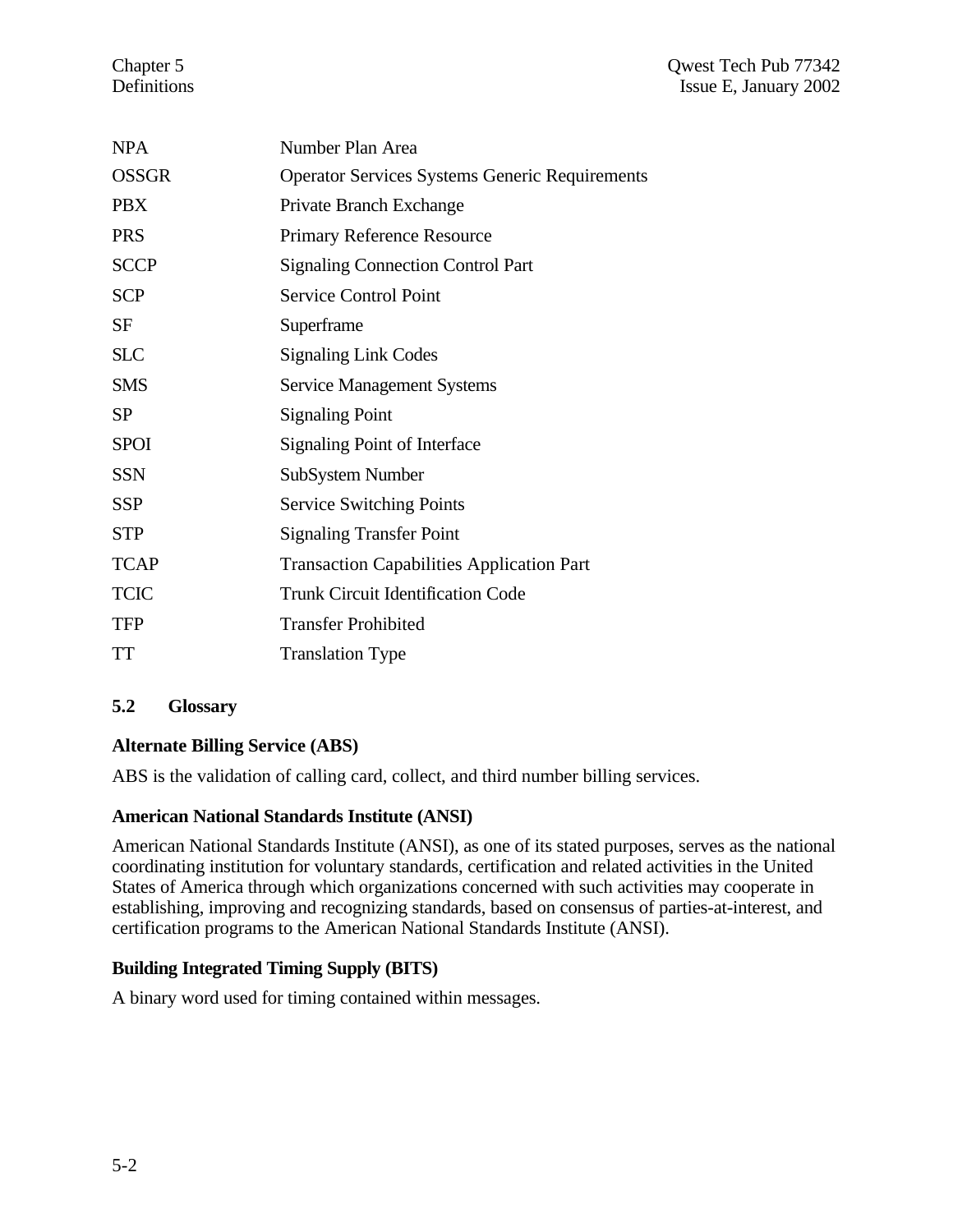#### **Common Channel Signaling (CCS)**

A signaling method in which a single channel conveys, by means of labeled messages, signaling information relating to a multiplicity of circuits or calls and other information, such as that used for network management. CCS is defined as a dedicated network for transporting signaling messages. The primary components of the network are STPs, signaling end points (including service control points and service switching points) and data links. The two basic types of CCS signaling are: 1) circuit-associated signaling to support trunk signaling for call control; 2) and non-circuit associated signaling to handle the exchange of queries and responses between CCS Switching Offices and data bases (SCP's) or between two CCS Switching Offices. This is also known as TCAP message routing.

#### **Central Office (CO)**

A general term usually referring to a telephone company building in which telephone equipment is installed. Also used to refer to an end office switching system.

#### **Extended Superframe (ESF)**

An Extended Superframe consists of twenty-four consecutive DS1 frames. Bit one of each frame (the F-bit) is time shared during the 24 frames to describe a 6 bit frame pattern, a 6 bit CRC remainder, and a 12 bit data link. The transfer rate of each is 2 kbit/s, and 4 kbit/s respectively.

#### **Global Title**

An address such as customer dialed digits which does not explicitly contain information that would allow routing in the signaling network, i.e., the SCCP translation function (Global Title Translation), is required.

#### **Interexchange Carriers (IC)**

Any individual partnership, association, joint-stock company, trust governmental entity or corporation engaged for hire in interstate or foreign communication by wire or radio between two LATAs.

#### **InterConnecting Networks (ICN)**

Two independent networks which connect to each other.

#### **Line Information Data Base (LIDB)**

The LIDB contains originating line, billing number and terminating line call treatment status. The LIDB is used for Alternate Billing Service calls and, in QWEST, the LIDB provides the listed directory name used in Calling Name Delivery (CNAM).

#### **Network Channel (NC) Code**

The Network Channel (NC) code is an encoded representation used to identify both switched and non-switched channel services. Included in this code set are customer options associate with individual channel services, or feature groups and other switched service.

#### **Network Channel Interface (NCI)**

The Network Channel Interface (NCI) code is an encoded representation used to identify five (5)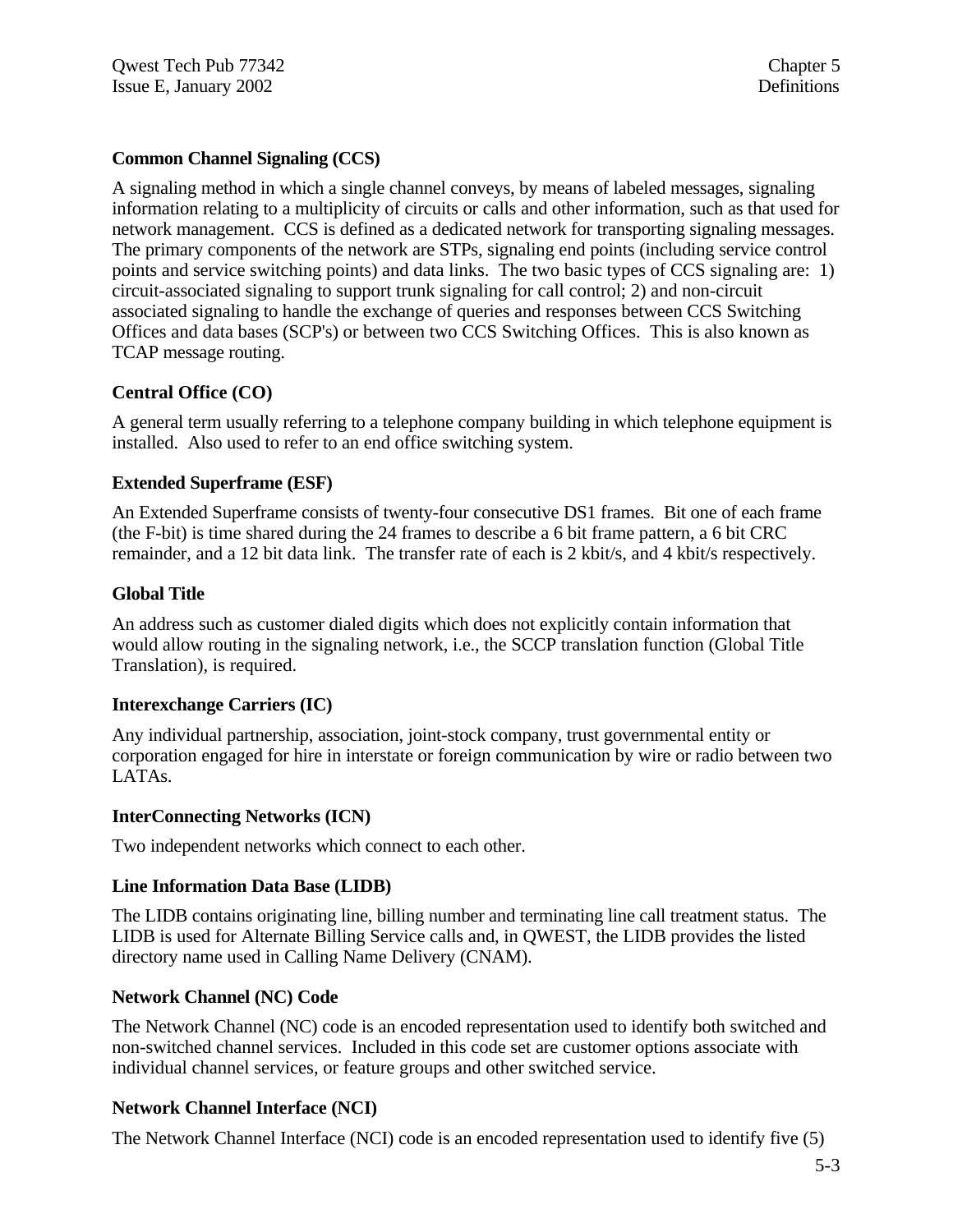interface elements located at a Point of Termination (POT) at a central office or at the Network Interface at a customer location. The Interface code elements are: Total Conductors, Protocol, Impedances, Protocol Options, and Transmission Level Points (TLP). (AT a digital interface the TLP element of the NCI code is not used).

#### **Network Interface (NI)**

The point of demarcation on the end-user's premises at which the Telephone Companies responsibility for the provision of Access Service ends.

#### **Network Operations Forum (NOF)**

A national committee of users, suppliers, and regulators, with the purpose of developing procedures and processes to enhance the communications arena.

#### **Operator Services Systems Generic Requirements (OSSGR)**

Is a comprehensive compilation of requirements and objectives, that, in the view of Telcordia, meet typical Operating Company operator services call handling needs. The requirements may be used by suppliers as a resource for their development of operator services systems. The OSSGR may also be used as a basis for analyzing operator systems developed by suppliers.

#### **Service Control Point (SCP)**

Serves as signaling nodes for access to data base information. Signaling messages usually consist of a query from any switch (End Office, Access Tandem, or Operator Services System, all of which can be SSP's) to a database. The message is routed first to the STP, which then forwards it to the SCP for access to the data base. The reply is passed from the SCP back to the STP, which routes it back to the originating switching office.

#### **Service Switching Point (SSP)**

Can be End Offices, Tandems, or Operator Services Switches that have CCS and SS7 capability. SSP's serve as "control points" for data base query services by suspending call processing while accessing SCP data bases to obtain information required to complete the call. 800 and Calling Card calls must be routed to an SSP office for access to the appropriate data base.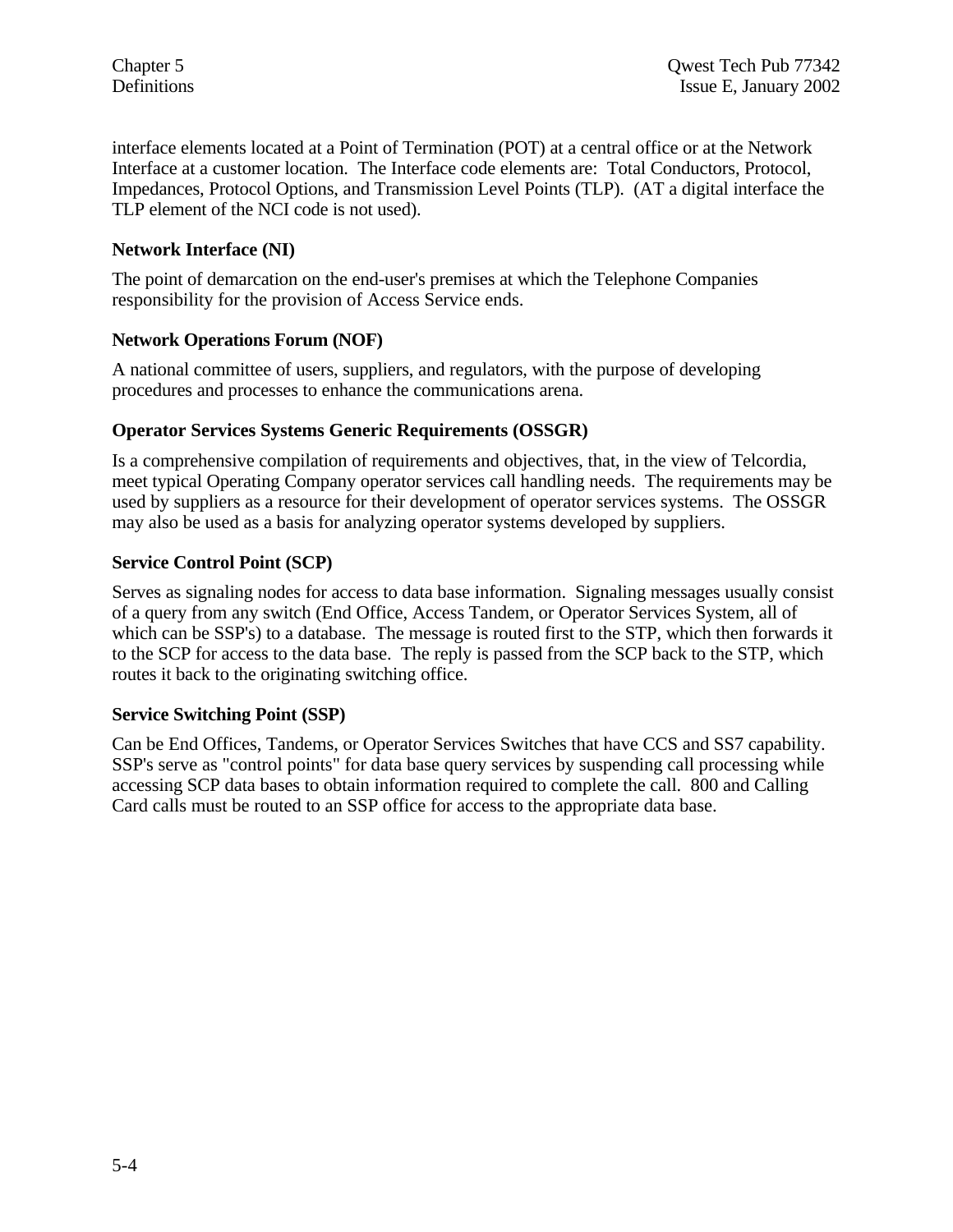#### **Signaling Link Codes (SLC)**

A field of information in certain signaling network management messages, which indicates the identity of the affected signaling link to which the message refers.

#### **Signaling Point (SP)**

A node in a signaling network which either originates and receives signaling messages, or transfers signaling messages from one signaling link to another, or both.

#### **Signaling Point of Interface (SPOI)**

An interface in a signaling network which either originates and receives signaling messages, or transfers signaling messages from one signaling link to another, or both.

#### **Signaling Transfer Point (STP)**

A signaling point with the function of transferring signaling messages from one signaling link to another and considered exclusively from the viewpoint of the transfer. STPs are stored program control packet switches that are inter-connected with other nodes in the signaling network by digital datalinks. The STPs perform a switching function to route signaling traffic within the signaling network.

#### **Subsystem Number (SSN)**

A number to identify a user of the Signaling Connection Control Part (SCCP). The SSN is used in SCCP addressing to route an SS7 message to the appropriate subsystem at the destination node, such as 800 service at an SCP or CLASS<sup>SM</sup> services application at an end office SP.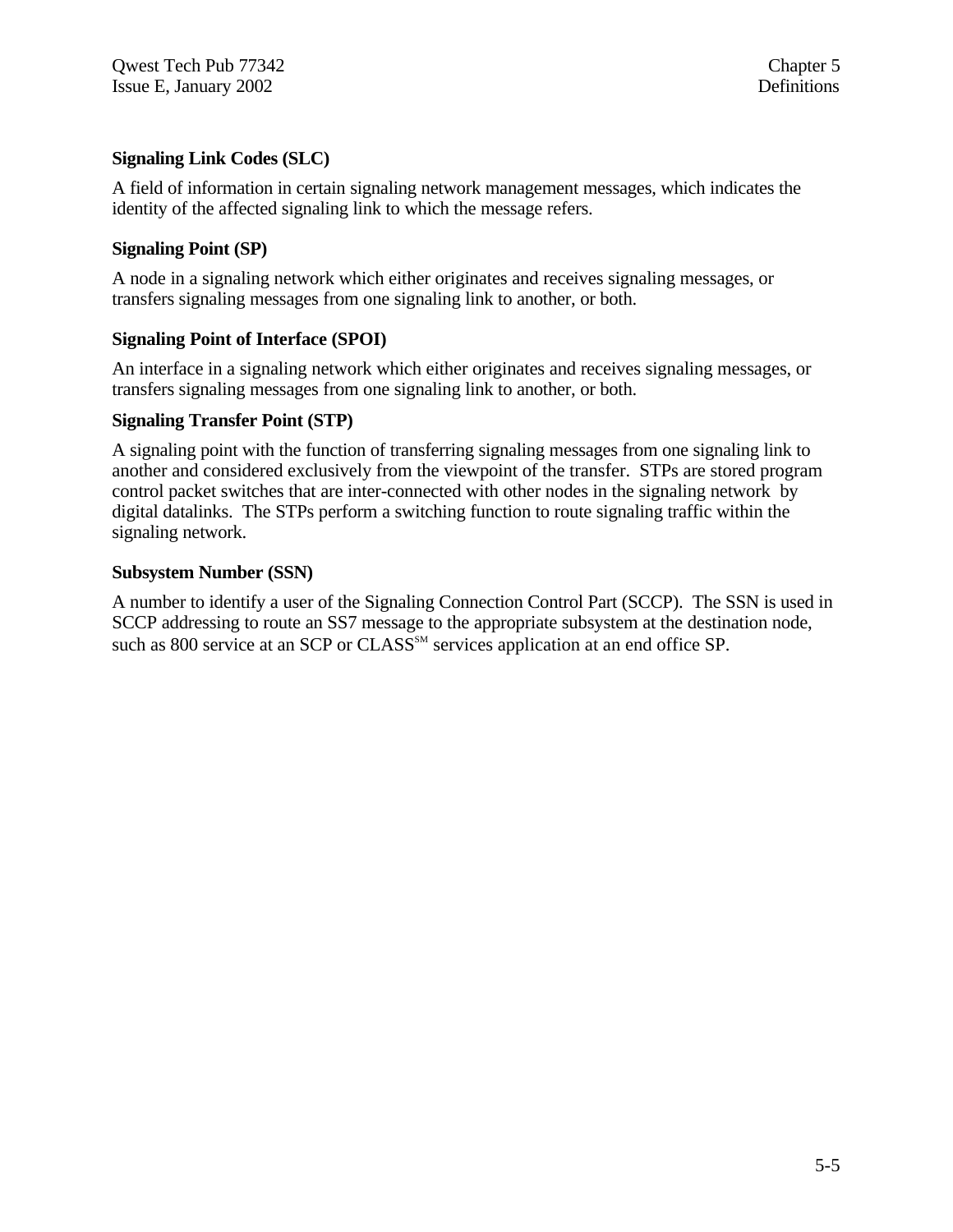#### **CONTENTS**

# **Chapter and Sections**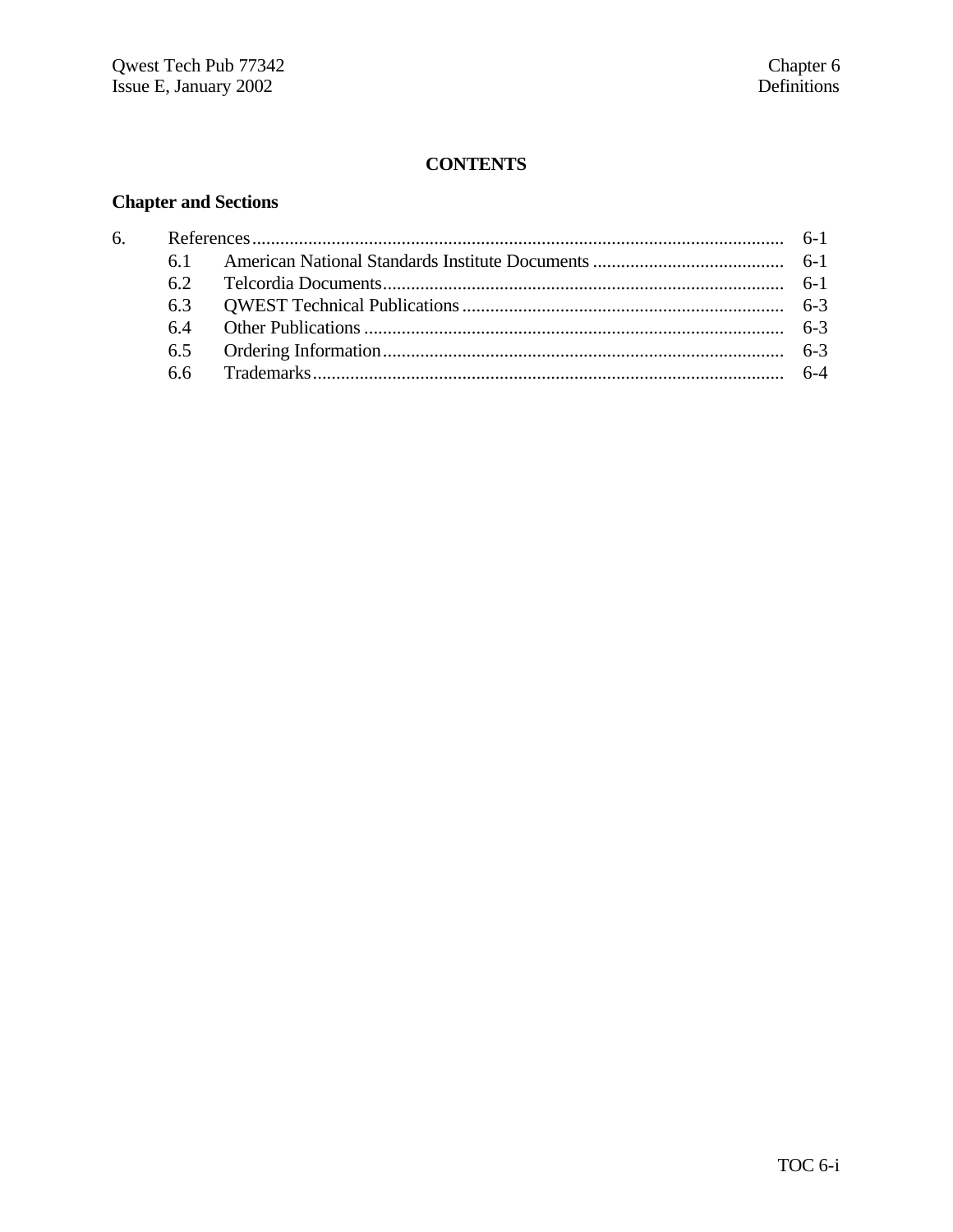### **6. References**

| 6.1         |                            | <b>American National Standards Institute (ANSI) Documents</b>                                                                                                                   |
|-------------|----------------------------|---------------------------------------------------------------------------------------------------------------------------------------------------------------------------------|
| T1.101-1999 |                            | Synchronization Interface Standards                                                                                                                                             |
| T1.107-1995 |                            | Digital Hierarchy - Formats Specifications                                                                                                                                      |
| T1.223-1997 |                            | Information Interchange – Structure and Representation of<br>Network Channel (NC) and Network Channel Interface (NCI) Codes<br>for the North American Telecommunications System |
| T1.403-1999 |                            | Carrier-to-Customer Installations - DS1 Metallic Interface                                                                                                                      |
|             | T1.TRQ.PP.2-2001           | <b>Number Portability Switching Systems</b>                                                                                                                                     |
|             | T1.TRQ No. 3               | Number Portability Database and Global Title Translations                                                                                                                       |
|             | EIA/TIA-464-B-96           | Requirements for Private Branch Exchange (PBX) Switching<br>Equipment                                                                                                           |
|             | EIA/TIA-594-1991           | Private Digital Network Synchronization                                                                                                                                         |
| 6.2         | <b>Telcordia Documents</b> |                                                                                                                                                                                 |
|             | BR780-150-140              | Network Management for Toll Free Service, Issue 4, Dec 1999                                                                                                                     |
| FR-271      |                            | Operator Services Systems Generic Requirements (OSSGR), Issue 1,<br>April 2001                                                                                                  |
| GR-30       |                            | LSSGR: Voiceband Data Transmission Interface, Section 6.6, Issue<br>2, Dec 1998                                                                                                 |
| GR-246      |                            | Telcordia Specification of Signaling System Number 7, Issue 5, Dec<br>2000                                                                                                      |
| GR-310      |                            | SEAS(TM) Interface Specification: User Program Layer (UPL)<br>Application Message Descriptions and Functional Requirements,<br>Revision 1, Nov 1998                             |
| GR-317      |                            | LSSGR: Switching System Requirements for Call Control Using the<br>Integrated Services Digital Network User Part (ISDNUP), Issue 4,<br><b>Nov 2000</b>                          |
| GR-334      |                            | Voice Grade Switched Access Service: Transmission Parameter<br>Limits and Interface Combinations, Issue 1, September 1994                                                       |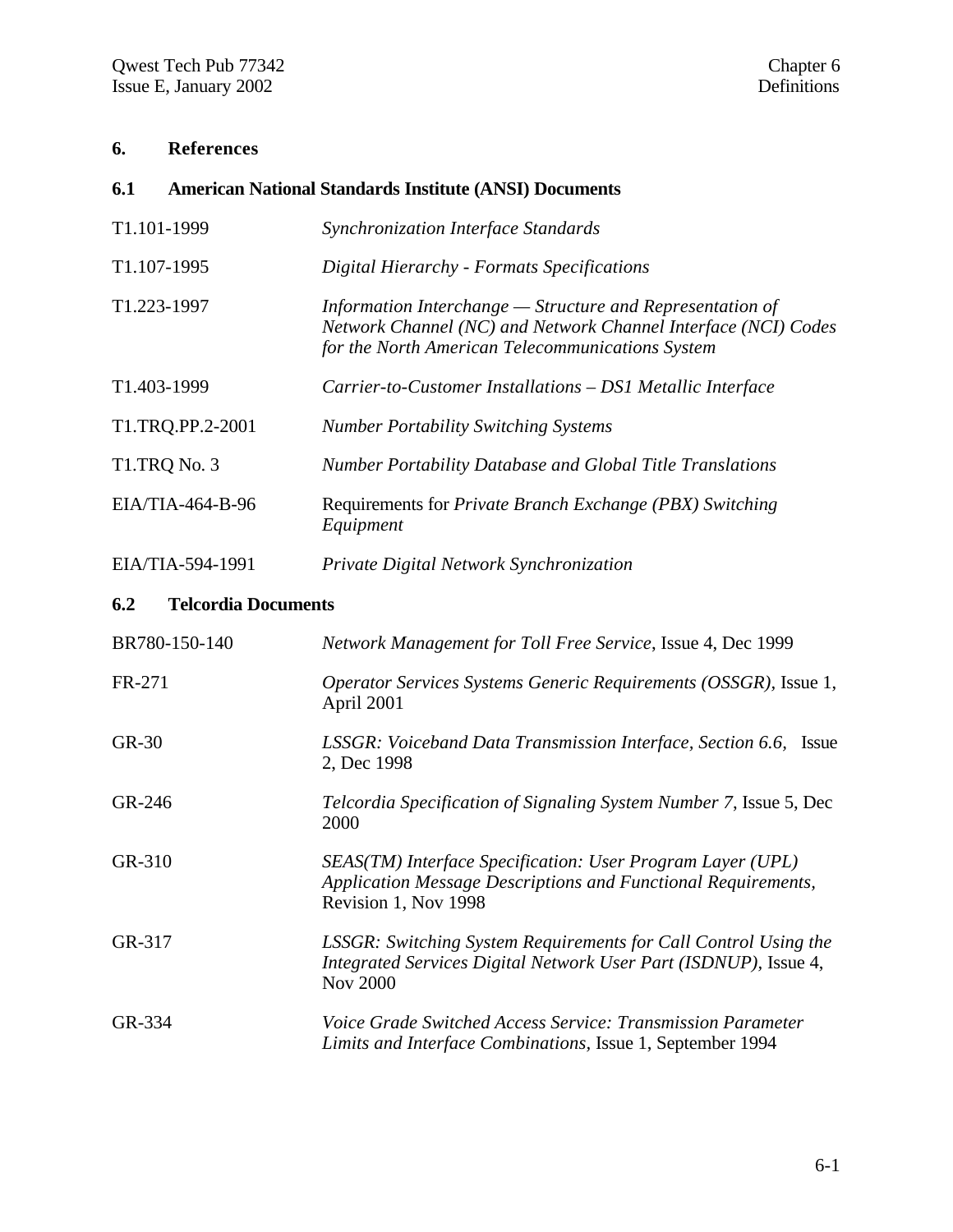| Chapter 6<br>Definitions | Qwest Tech Pub 77342<br>Issue E, January 2002                                                                                                                                                 |  |
|--------------------------|-----------------------------------------------------------------------------------------------------------------------------------------------------------------------------------------------|--|
| GR-342                   | <b>High-Capacity Digital Special Access Service Transmission</b><br>Parameter Limits and Interface Combinations,<br>Issue 1, February 1995                                                    |  |
| GR-394                   | <b>LSSGR: Switching System Generic Requirements for Interexchange</b><br>Carrier Interconnection (ICU) Using the Integrated Services<br>Digital Network User Part (ISDNUP), Issue 4, Nov 2000 |  |
| GR-436                   | Digital Synchronization Network Plan, Issue 1, June 1996                                                                                                                                      |  |
| GR-446                   | Generic Requirements For The Administrative (AS)/Line<br>Information Database (LIDB) - LIDB Interface, Issue 5, Dec 2000                                                                      |  |
| GR-499                   | Transport Systems Generic Requirements (TSGR): Common<br>Requirements),<br>Issue 2, November 1998                                                                                             |  |
| GR-510                   | LSSGR: System Interfaces Section 10, Issue 1, June 2000                                                                                                                                       |  |
| GR-905                   | Common Channel Signaling (CCS) Network Interface Specification<br>(CCSNIS) Supporting Line Information Database (LIDB) Service,<br><b>Issue 3, Dec 2000</b>                                   |  |
| GR-954                   | Common Channel Signaling (CCS) Network Interface Specification<br>Supporting Line Information Database (LIDB) Service, Issue 3,<br>December 2000                                              |  |
| GR-1149                  | (OSSGR)<br>Section 10: System Issue 3, Dec 2000                                                                                                                                               |  |
| GR-1158                  | <b>OSSGR</b><br>Section 22.3: Line Information DataBase, Issue 4, Dec 2000                                                                                                                    |  |
| GR-1188                  | <b>LSSGR: CLASS Feature: Calling Name Delivery Generic</b><br>Requirements (FSD 01-02-1070), Issue 2, Dec 2000                                                                                |  |
| GR-1298                  | AINGR: Switching Systems, Issue 6, Nov 2000                                                                                                                                                   |  |
| GR-1299                  | AINGR: Switch - Service Control Point (SCP)/Adjunct Interface,<br>Issue $6$ , Nov $2000$                                                                                                      |  |
| GR-1519                  | CCSNIS Supporting TR-1188 Calling Name Delivery, Issue 1, Oct<br>1994                                                                                                                         |  |
| TR-NWT-000938            | Network Transmission Interface and Performance Specification<br>Supporting Integrated Services Digital Network (ISDN), Issue 2, Jan<br>1993                                                   |  |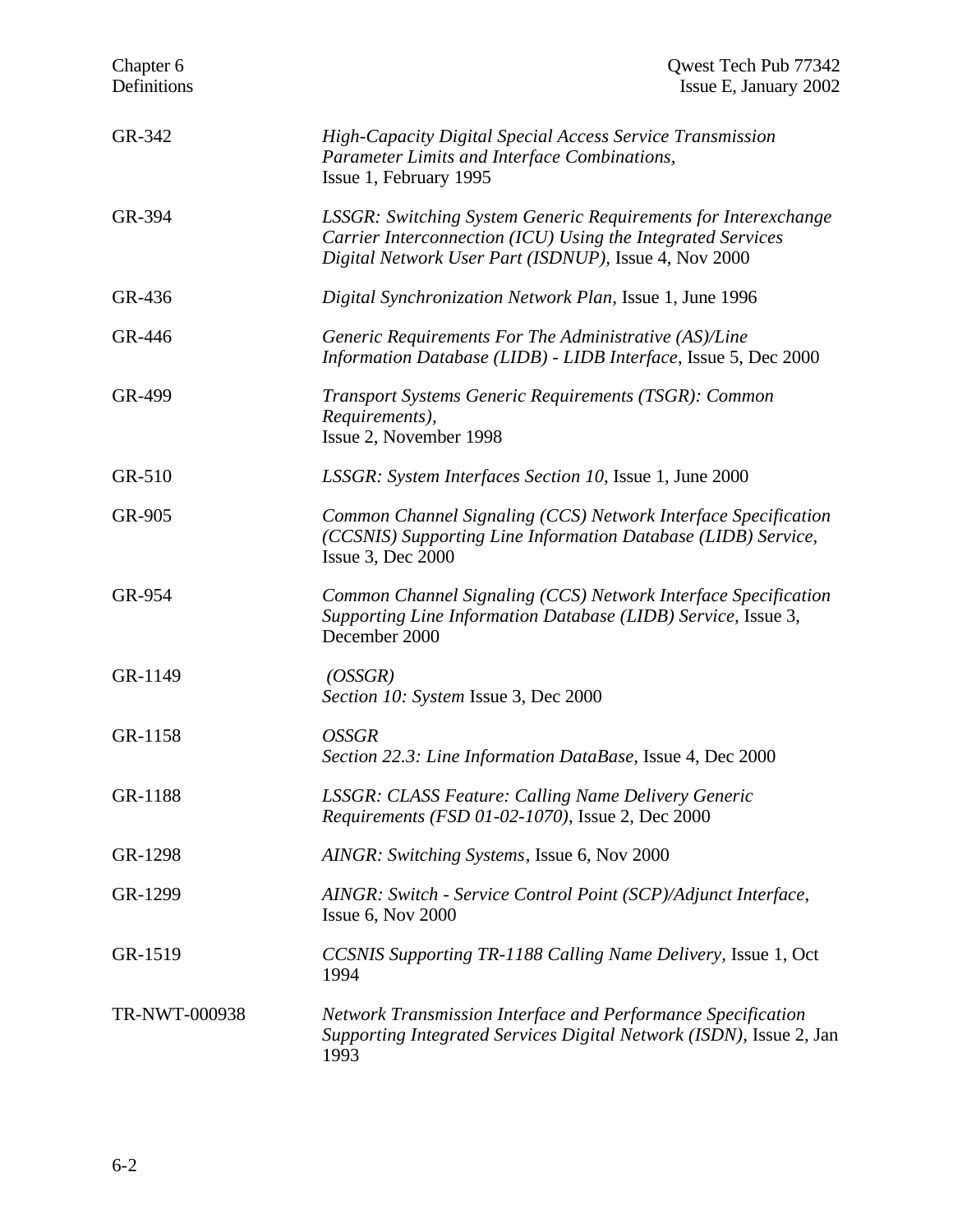| TR-NWT-000029 | Service Control Point Node Generic Requirements for IN1, |
|---------------|----------------------------------------------------------|
|               | Issue 1, September 1990                                  |

#### **6.3 QWEST Technical Publications**

| 77319 | <i>Qwest Digital Switched Service, Issue E, July 2001</i> |
|-------|-----------------------------------------------------------|
| 77324 | <i>QWEST DS3 Service</i> , Issue D, September 2001        |
| 77375 | 1.544 Mbit/s Channel Interfaces, Issue F, December 2001   |

#### **6.4 Other Publications**

*Network Operations Forum (NOF) Installation and Maintenance Responsibilities SS7 Link and Trunk Installation and Maintenance Access Services*, Issue 12, March 1996

*SS7 Link and Trunk Installations and Maintenance Access Services - Attachment HSS7 Cause Code and Tones & Announcements*, HIIF Reference Document, Issue 2, January 2000

#### **6.5 Ordering Information**

All documents are subject to change and their citation in this document reflects the most current information available at the time of printing. Readers are advised to check status and availability of all documents.

Employees of QWEST Communications International Inc. may order publications by submitting form RG 31-0033 to:

> Central Distribution Center (CDC) 1005 17th St., S-30 Denver, CO 80202 Phone: (303) 896-9446 Fax: (303) 965-8652

Those who are not QWEST employees may order;

American National Standards Institute (ANSI) documents from:

American National Standards Institute Attn: Customer Service 11 West 42nd Street New York, NY 10036 Phone: (212) 642-4900 Fax: (212) 302-1286

ANSI has a catalog available which describes their publications.